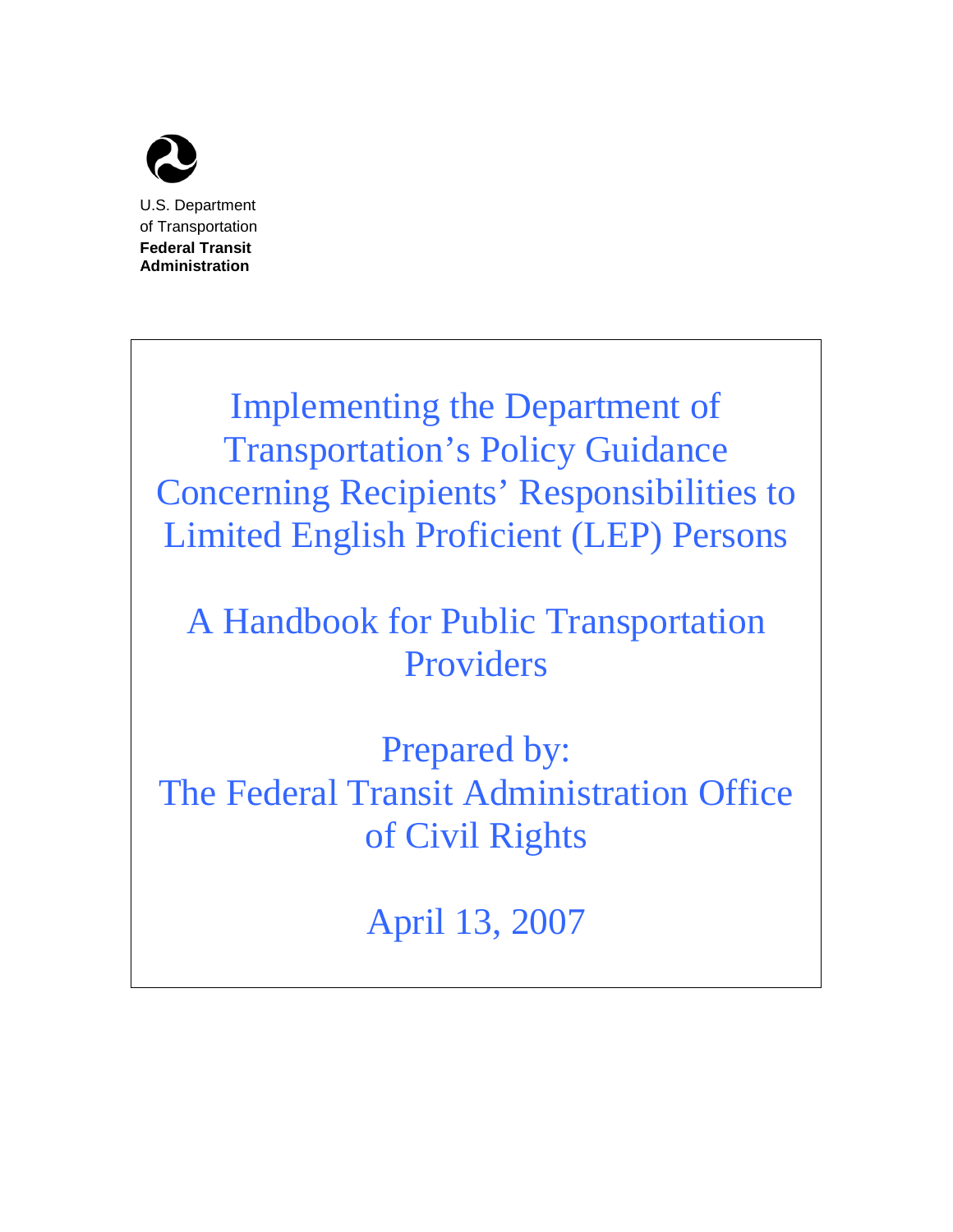|  | <b>TABLE OF CONTENTS</b> |
|--|--------------------------|
|--|--------------------------|

|              | <b>CONTENTS</b><br><b>PAGE</b>                                                                                                                                                                                                                                                                                                                                                                                                                  |
|--------------|-------------------------------------------------------------------------------------------------------------------------------------------------------------------------------------------------------------------------------------------------------------------------------------------------------------------------------------------------------------------------------------------------------------------------------------------------|
| I            | 1. Who should use this handbook<br>2. How to use this handbook<br>3. Background information                                                                                                                                                                                                                                                                                                                                                     |
| $\mathbf{I}$ | APPLYING THE FOUR-FACTOR<br>1. Assessing the number and proportion of LEP persons served or encountered in<br>the eligible service population<br>2. Assessing the frequency with which LEP individuals come into contact with<br>the program, activity, or service<br>3. Assessing the nature and importance of the program, activity, or service<br>provided by the program<br>4. Assessing the resources available to the recipient and costs |
| III          | DEVELOPING AN IMPLEMENTATION PLAN ON LANGUAGE<br>ASSISTANCE<br>1. Identifying LEP persons who need language assistance<br>2. Providing language assistance<br>3. Training staff<br>4. Providing notice to LEP persons<br>5. Monitoring/updating the plan                                                                                                                                                                                        |
| IV           | 1. Questions to ask community organizations serving LEP persons<br>2. LEP survey/focus group questions<br>3. Language assistance measures currently provided by transit agencies<br>4. Language assistance monitoring checklist                                                                                                                                                                                                                 |
| V            | 1. Policy and guidance documents<br>2. Websites<br>3. Reports<br>4. Presentations and teaching tools<br>5. Instructions on accessing data from the U.S. Census                                                                                                                                                                                                                                                                                  |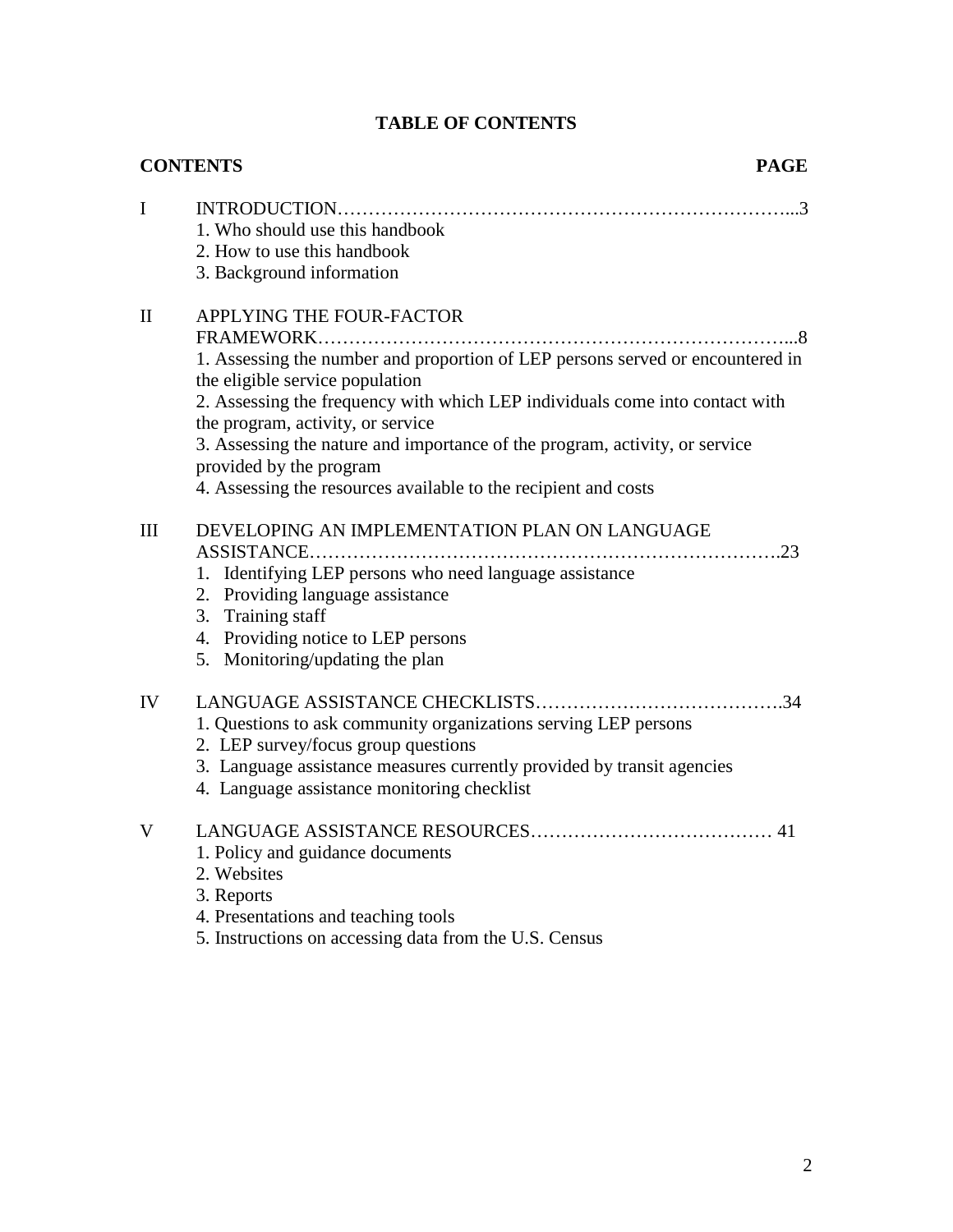# **SECTION I INTRODUCTION**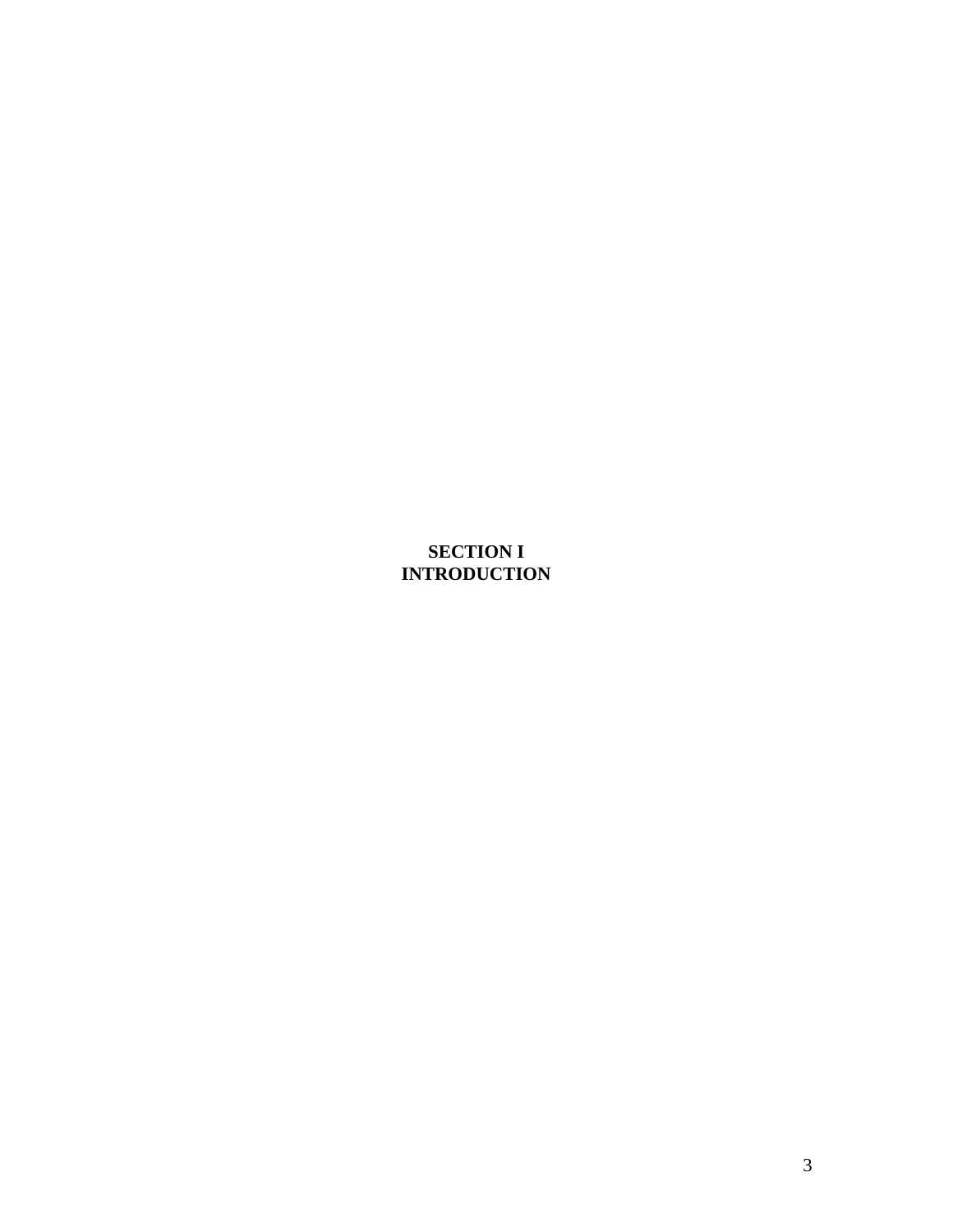# **Overview**

This document provides technical assistance to help public transportation providers receiving Federal Transit Administration (FTA) funding implement the U.S. Department of Transportation's Policy Guidance Concerning Recipients' Responsibilities to Limited English Proficient (LEP) Persons (DOT LEP Guidance, Federal Register, vol. 70, no. 239, pp. 74087–74100, December 14, 2005).

By following the recommendations and using the resources in this handbook, transit agencies will be better able to apply the DOT LEP guidance's four-factor framework for determining an appropriate mix of language assistance and prepare language assistance implementation plans that are consistent with the DOT LEP Guidance. The information in this handbook is advisory and does not establish new requirements for FTA recipients or subrecipients.

## **Who should use this handbook**

This document was written for transit agency staff responsible for ensuring that their agency provides language assistance to LEP persons. These individuals will likely need to share this manual's suggestions and coordinate with their colleagues throughout their agency. FTA encourages its grantees to designate an individual or team of people to coordinate language services for their agency.

## **How to use this handbook**

Users should review Section II of this document, which discusses how to apply the fourfactor framework consistent with the DOT LEP Guidance and Section III, which discusses how to develop a language implementation plan. These sections provide stepby-step suggestions on how to put the DOT LEP Guidance into practice. Each section includes relevant passages from the DOT LEP Guidance as well as recommendations on how to interpret and implement these passages.

Users should also take note of Section IV, which provides checklists for conducting the four-factor analysis and developing a language implementation plan. Section V provides further resources for serving people with limited English proficiency.

#### **Background Information**

Individuals who have a limited ability to read, write, speak, or understand English are limited English proficient, or ''LEP." According to the 2000 U.S. Census, more than 10 million people reported that they do not speak English at all, or do not speak English well. The number of persons reporting that they do not speak English at all or do not speak English well grew by 65 percent from 1990 to 2000. Among limited English speakers, Spanish is the language most frequently spoken, followed by Chinese (Cantonese or Mandarin), Vietnamese, and Korean.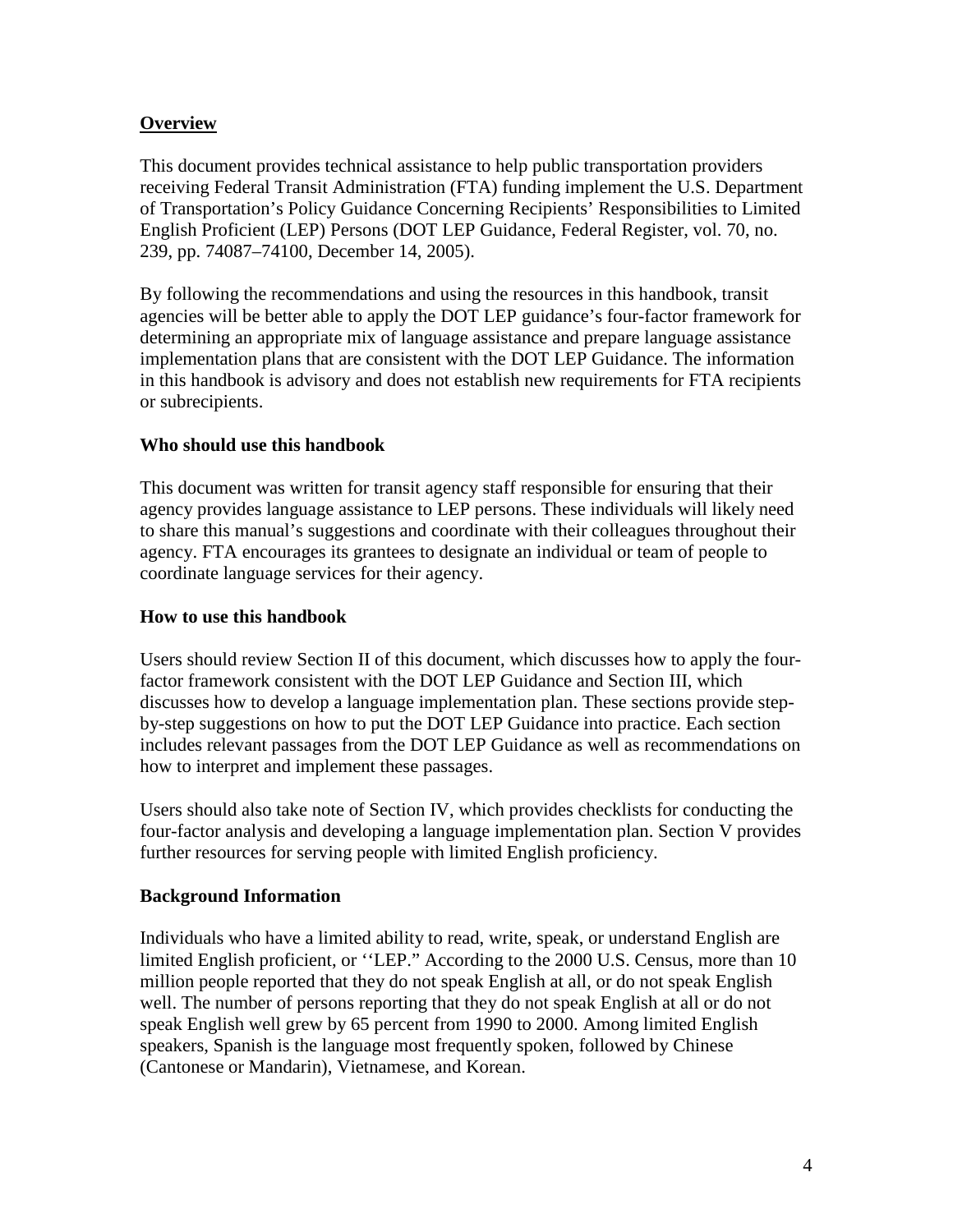Public transit is a key means of achieving mobility for many LEP persons. According to the 2000 Census, more than 11 percent of LEP persons aged 16 years and over reported use of public transit as their primary means of transportation to work, compared with about 4 percent of English speakers. Recent immigrants to the United States (including those persons who may not be limited English proficient) use public transportation at higher rates than native-born adults, however, transit use among recent arrivals decreases with length of residence in the United States. Many immigrants desire to switch from transit to automobile use because personal vehicles are a symbol of assimilation and cars can provide greater mobility or access to economic and social opportunities that are beyond a transit system's service area. Recent immigrants might elect to continue using transit for at least a portion of their trips if their experience with public transportation is positive. For transit agencies seeking to increase their "choice riders," it may be easier to retain riders who have past, positive impressions of the system than to attract those persons who have never or rarely used transit.

Agencies that provide language assistance to persons with limited English proficiency in a competent and effective manner will help ensure that their services are safe, reliable, convenient, and accessible to those persons. These efforts may attract riders who would otherwise be excluded from participating in the service because of language barriers and, ideally, will engender riders to continue using the system after they are proficient in English and/or have more transportation options. Catering to LEP persons may also help increase and retain ridership among the agency's broader immigrant communities in two important ways: 1) agencies that reach out to recent immigrant populations in order to conduct a needs assessment and prepare a language implementation plan (pursuant to the DOT LEP Guidance ) will send a positive message to these persons that their business is valued; and 2) community outreach designed to identify appropriate language assistance measures can also assist the agency in identifying the transportation needs of immigrant populations and ensuring that an agency's transit routes, hours and days of service, and other service parameters are responsive to the needs of these populations.

#### **Legal basis for language assistance requirements**

Title VI of the Civil Rights Act of 1964, 42 U.S.C. 2000d et seq., and its implementing regulations provide that no person in the United States shall, on the grounds of race, color, or national origin, be excluded from participation in, be denied the benefits of, or be otherwise subjected to discrimination under any program or activity that receives Federal financial assistance. The Supreme Court, in *Lau v. Nichols*, 414 U.S. 563 (1974), interpreted Title VI regulations promulgated by the former Department of Health, Education, and Welfare to hold that Title VI prohibits conduct that has a disproportionate effect on LEP persons because such conduct constitutes national origin discrimination.

Executive Order 13166, "Improving Access to Services for Persons with Limited English Proficiency," reprinted at 65 FR 50121 (August 16, 2000), directs each Federal agency to examine the services it provides and develop and implement a system by which LEP persons can meaningfully access those services. Federal agencies were instructed to publish guidance for their respective recipients in order to assist them with their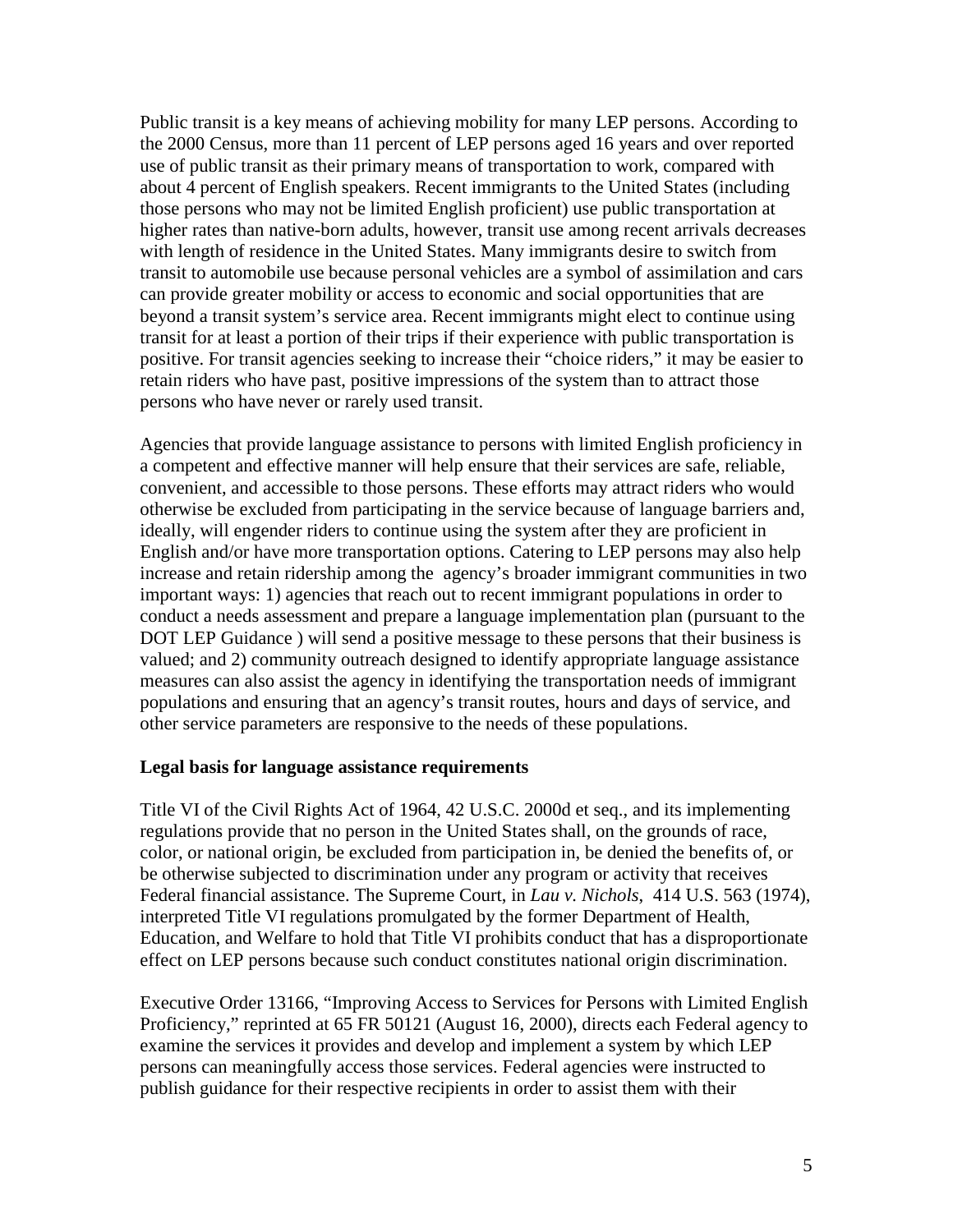obligations to LEP persons under Title VI. The Executive Order states that recipients must take reasonable steps to ensure meaningful access to their programs and activities by LEP persons.

President Bush affirmed his commitment to Executive Order 13166 through a memorandum issued on October 25, 2001 by Assistant Attorney General for Civil Rights, Ralph F. Boyd, Jr. Federal agencies were directed to provide guidance and technical assistance to recipients of Federal funds as to how they can provide meaningful access to limited English proficient users of Federal programs.

The U.S. DOT published revised guidance for its recipients on December 14, 2005. This document states that Title VI and its implementing regulations require that DOT recipients take responsible steps to ensure meaningful access to the benefits, services, information, and other important portions of their programs and activities for individuals who are Limited English Proficient (LEP) and that recipients should use the DOT LEP Guidance to determine how best to comply with statutory and regulatory obligations to provide meaningful access to the benefits, services, information, and other important portions of their programs and activities for individuals who are LEP.

The FTA references the DOT LEP guidance in its Circular 4702.1A, "Title VI and Title VI-Dependent Guidelines for FTA Recipients," which was published on April 13, 2007. Chapter IV part 4 of this Circular reiterates the requirement to take responsible steps to ensure meaningful access to benefits, services, and information for LEP persons and suggests that FTA recipients and subrecipients develop a language implementation plan consistent with the provisions of Section VII of the DOT LEP guidance.

The DOT LEP Guidance, as well as FTA Circular 4702.1A, state that certain FTA recipients or subrecipients, such as those serving very few LEP persons or those with very limited resources may choose not to develop a written LEP plan. However, the absence of a written LEP plan does not obviate the underlying obligation to ensure meaningful access by LEP persons to a recipient's program or activities. Recipients or subrecipients electing not to prepare a written language implementation plan should consider other ways to reasonably provide meaningful access.

While the DOT LEP guidance discusses specific language assistance techniques and lists promising practices implemented by DOT recipients, it does not provide detailed instructions on how transit agencies, in particular, can put the Guidelines into practice. Likewise, Circular 4702.1A references provisions of the DOT LEP Guidance but does not establish specific procedures on how to carry out this Guidance.

#### **Congressional oversight of language assistance in transportation**

On November 2, 2005, the Government Accountability Office (GAO) issued its report, "Transportation Services: Better Dissemination and Oversight of DOT's Guidance Could Lead to Improved Access for Limited English-Proficient Populations" (GAO-06-52). This report, which was informed by interviews in selected metropolitan areas with transit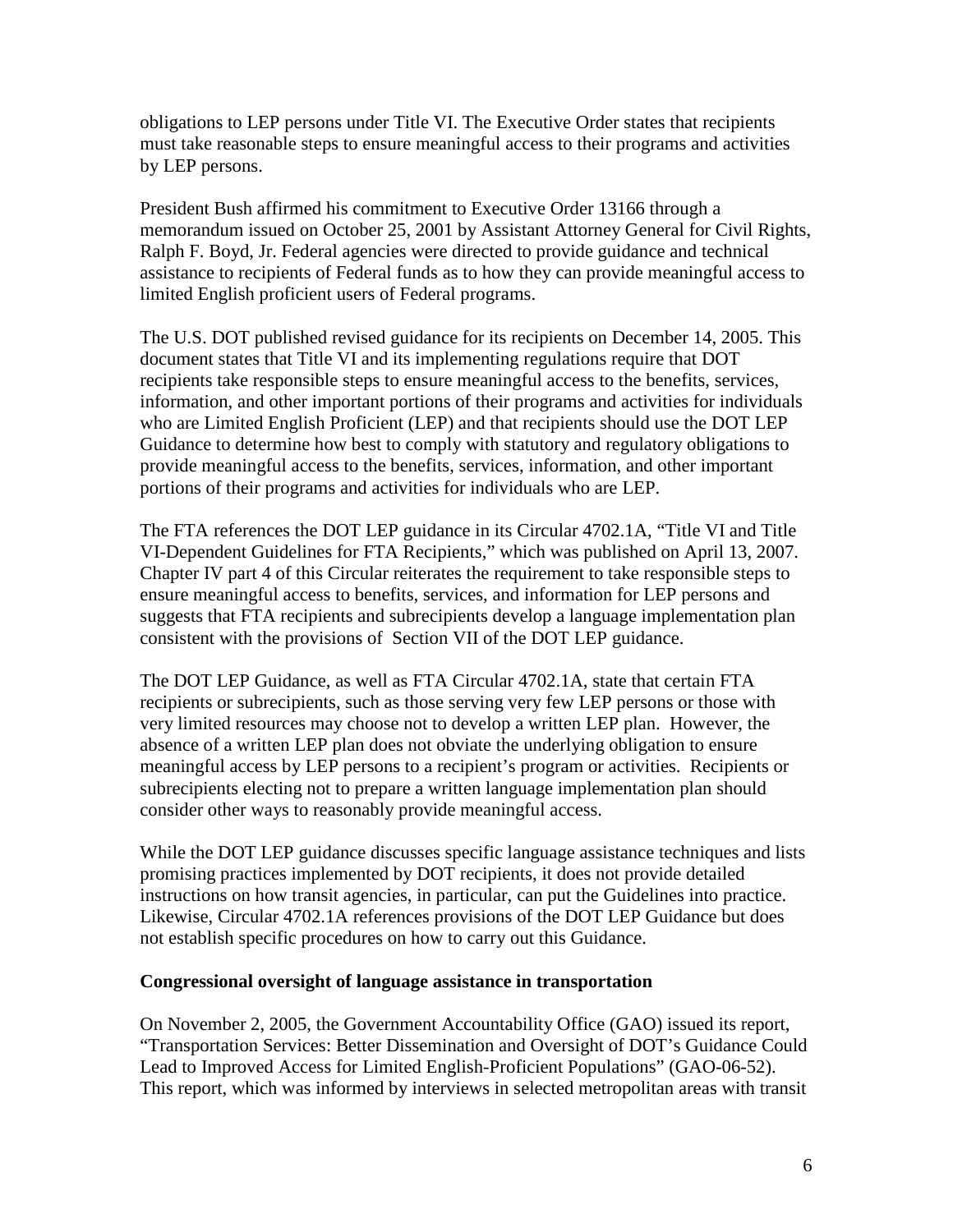providers, metropolitan planning organizations, and nonprofit organizations serving LEP persons, found that few agencies had assessed the language needs in their service area or evaluated their language access efforts and, as a result, it is unclear whether agencies' efforts are comprehensive enough to meet the needs of LEP persons. Several agencies interviewed by GAO stated that technical assistance and information would be helpful in implementing the DOT LEP Guidance.

The GAO recommended that DOT provide technical assistance (such as templates and examples) to aid transit agencies and MPOs in assessing the size, location, and needs of the LEP population; implementing language access services; and evaluating the effectiveness of these services. DOT concurred with this recommendation in its response to the GAO report and this document is part of FTA's strategy to implement the report's recommendations.

## **For More Information Contact:**

Title VI Coordinator The Federal Transit Administration's Office of Civil Rights (202) 366-4018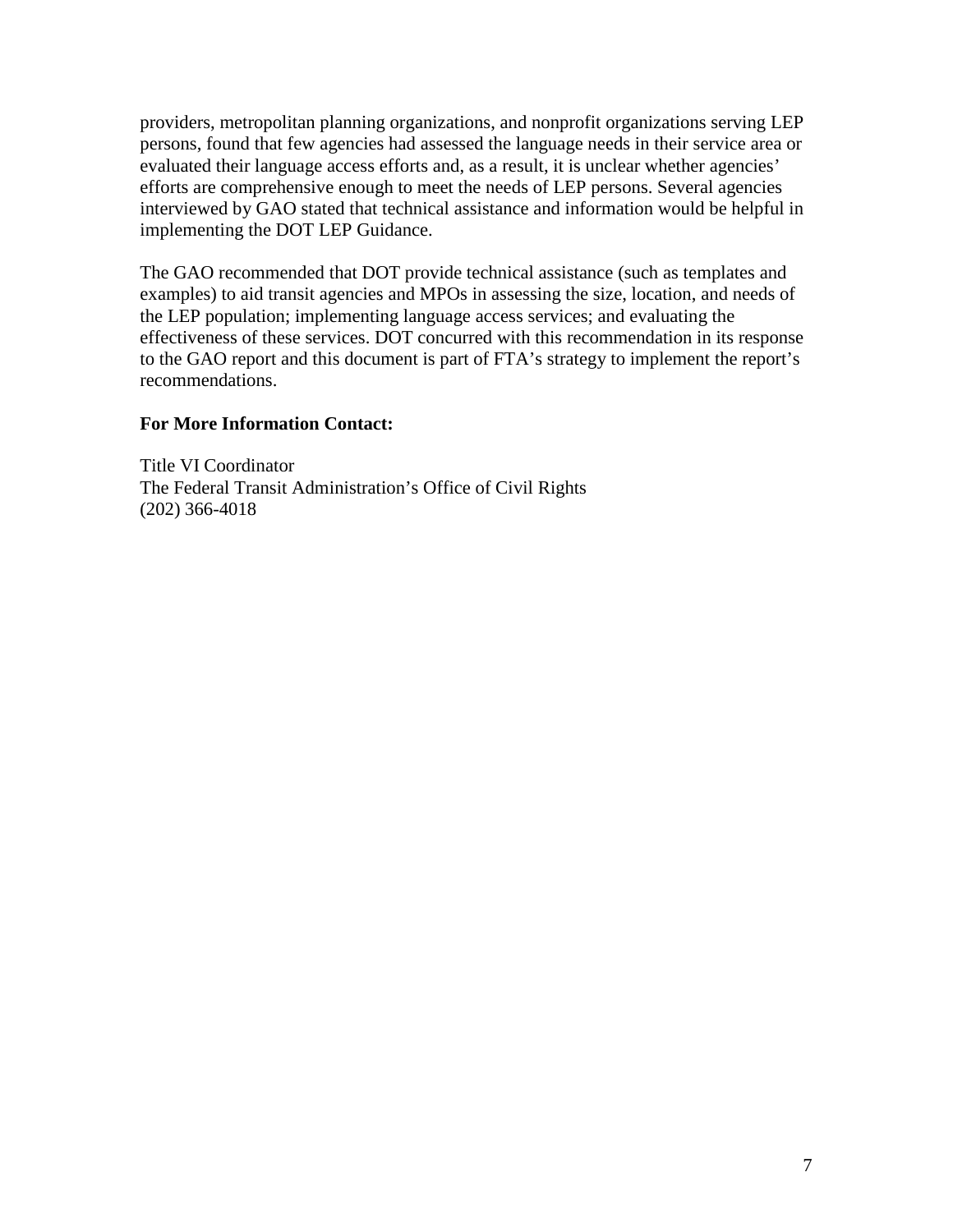**SECTION II APPLYING THE FOUR-FACTOR FRAMEWORK**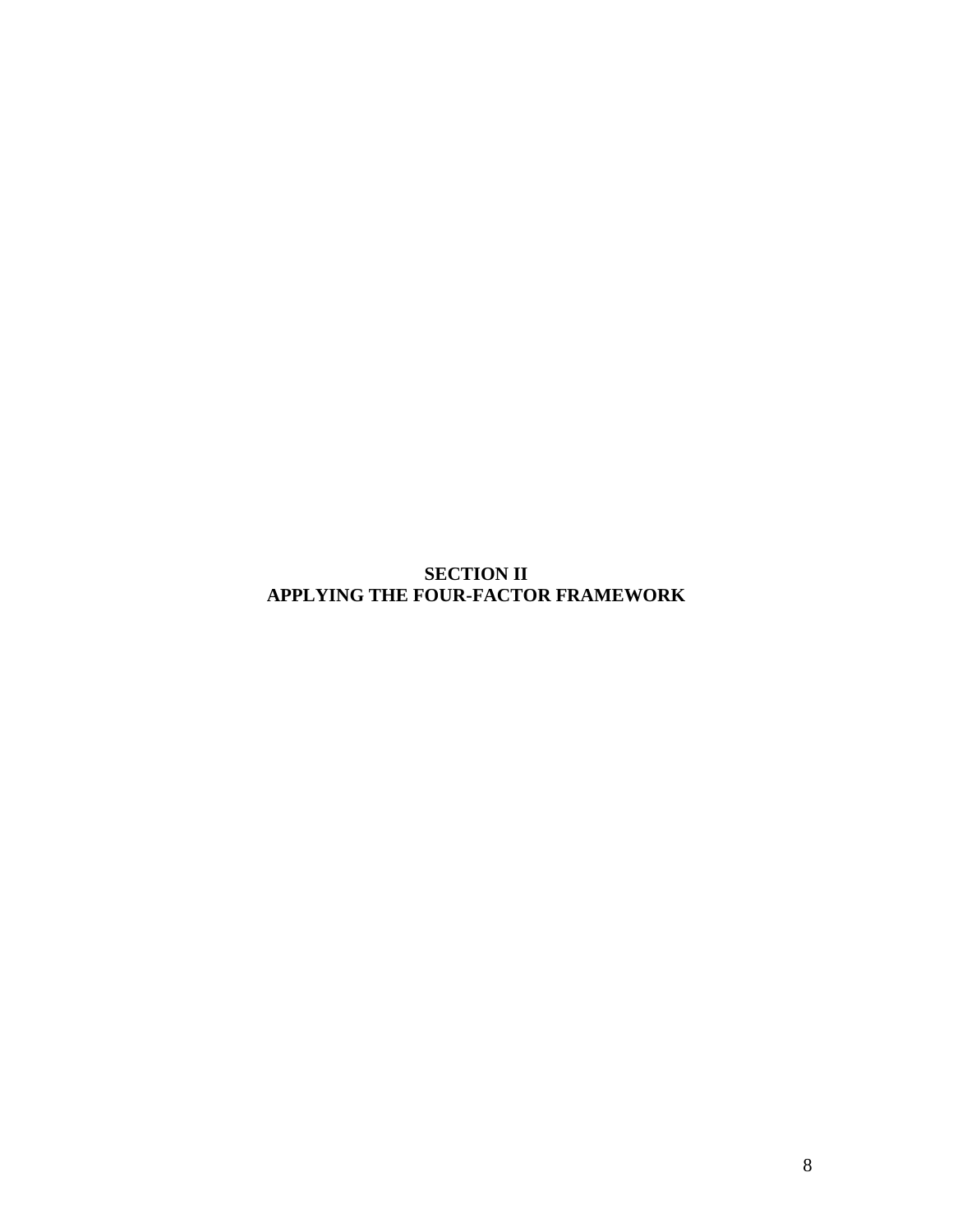# **Overview**

This section provides grantees with step-by-step suggestions for conducting an LEP needs assessment based on the four-factor framework in Section V of the DOT LEP Guidance. After conducting the four-factor analysis transit agencies will be in a better position to implement a cost-effective mix of language assistance measures and to target resources appropriately.

# **Factor 1: The Number and Proportion of LEP Persons Served or Encountered in the Eligible Service Population.**

# **What the Guidance Says**

*"The greater the number or proportion of LEP persons from a particular language group served or encountered in the eligible service population, the more likely language services are needed (emphasis added). Ordinarily, persons ``eligible to be served, or likely to be directly affected, by'' a recipient's programs or activities are those who are in fact, served or encountered in the eligible service population. This population will be program-specific, and includes persons who are in the geographic area that is part of the recipient's service area…When considering the number or proportion of LEP individuals in a service area, recipients should consider LEP parent(s) whose English proficient or LEP minor children and dependents encounter the services of DOT recipients.*

*Recipients should first examine their prior experiences with LEP individuals and determine the breadth and scope of language services that are needed. In conducting this analysis, it is important to: Include language minority populations that are eligible beneficiaries of recipients' programs, activities, or services but may be underserved because of existing language barriers; and consult additional data, for example, from the census, school systems and community organizations, and data from state and local governments, community agencies, school systems, religious organizations, and legal aid entities.*

*The focus of the analysis is on lack of English proficiency, not the ability to speak more than one language. Note that demographic data may indicate the most frequently spoken languages other than English and the percentage of people who speak that language but speak or understand English less than well. People who are also proficient in English may speak some of the most commonly spoken languages other than English." (DOT LEP Guidance Section V (1)).*

#### **Suggestions on Implementing this Guidance**

Grantees should first examine their prior experiences with LEP individuals and then determine the number and proportion of LEP persons served or encountered within their service area. Agencies should strive to assess this number and proportion through a mix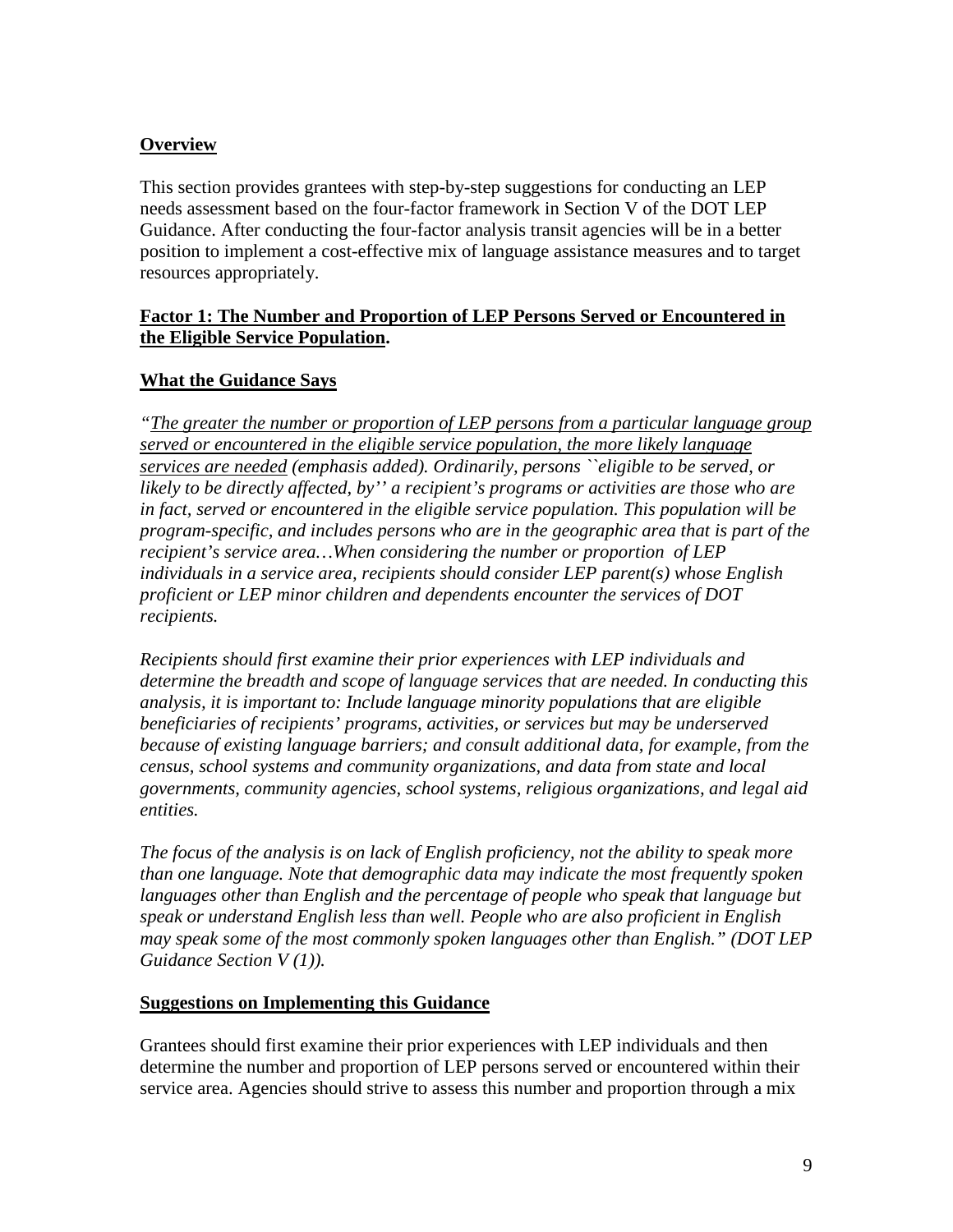of data sources, including the following: 1) data from the U.S. Census; 2) data from state and local government agencies; and 3) information from organizations that serve LEP persons.

Data from the 2000 Census provides statistics on the number of people who speak English less than well for every census tract in the recipients' service area. The Census can also provide data on households that are linguistically isolated.<sup>[1](#page-9-0)</sup> State and local departments of education and school districts as well as other local sources may be able to provide additional statistics. Organizations that serve LEP persons may not be able to provide you with rigorous statistics, however these organizations should be able to help you confirm or identify gaps in the data you have obtained from the Census and other sources. These organizations may also be able to help you identify the specific languages spoken by the LEP population in your area.

# **Task 1, Step 1: Examine prior experiences with LEP individuals**

This task involves reviewing the relevant benefits, services, and information provided by your agency and determining the extent to which LEP persons have come into contact with these functions. Your agency probably has come into contact or could come into contact with LEP persons through one or more of the following channels:

- Contact with transit vehicle operators;
- Contact with transit station managers;
- Calls to your agency's customer service telephone line;
- Visits to your agency's headquarters;
- Access to your agency's website ;
- Attendance at community meetings or public hearings hosted by your agency;
- Contact with your agency's ADA complementary paratransit system (including applying for eligibility, making reservations, and communicating with drivers).

Agency staff may be able to provide you with relevant (if anecdotal) information on how frequently they come into contact with LEP persons. You may want to contact your agency's customer service representatives, vehicle operators, station managers, and community outreach staff to obtain this information and to find out if the staff person is able to identify the LEP persons' native language, how successful the agency has been in communicating with LEP persons, and common questions directed to the agency by LEP persons. Your agency may also want to review any available records on the number of hits it receives on its non-English web pages or requests for interpreters at public meetings or results of ridership surveys that capture the experiences of LEP persons.

<span id="page-9-0"></span><sup>&</sup>lt;sup>1</sup> The U.S. Census classifies as "linguistically isolated" those households in which no person 14 years old and over speaks only English and no person 14 years old and over who speaks a language other than English speaks English "very well." Individuals in these households may face significant language barriers because they may not be able to rely on an adult relative who speaks English well to provide translation assistance.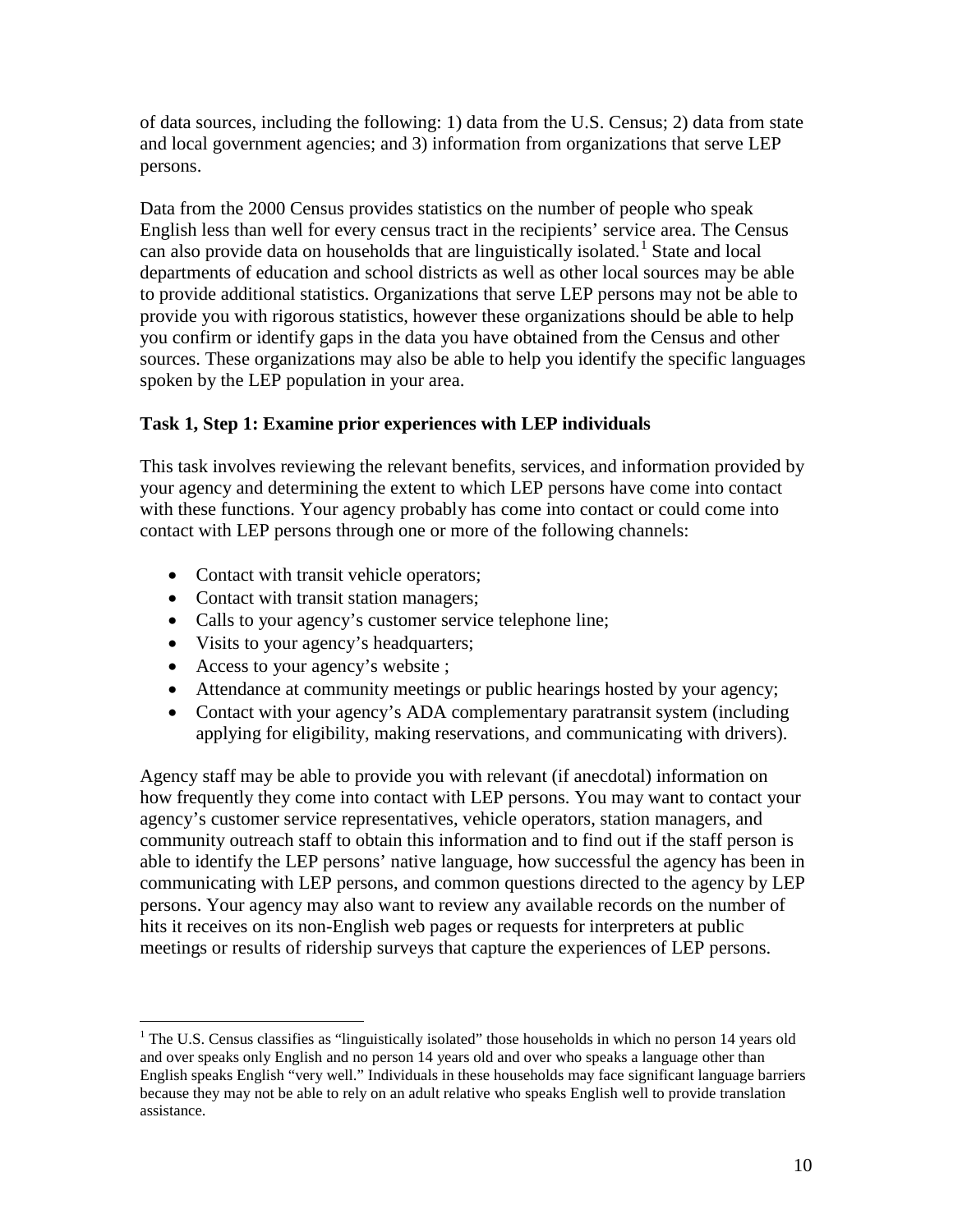#### **Task 1, Step 2: Become familiar with data from The U.S. Census**

Data from the 2000 Census and the Census Bureau's American Community Survey (ACS) is currently available at [www.census.gov.](http://www.census.gov/) The 2000 Census, which was designed to measure the count of the population and housing as of April 1, 2000, includes data on the number of persons who indicated that they spoke English "very well," "well," "less than well," and "not at all" which can be accessed at the national, state, county, census tract, census block group, and census block level. The 2005 American Community Survey produced a period estimate of the characteristics of the population and housing for the period from January through December of 2005. The ACS provides single-year estimates for geographic areas with populations of 65,000 or more and provides estimates for smaller geographic areas. Unlike the 2000 Census, the 2005 ACS does not include data at the census tract, block group, or block level. As of April, 2007, data on ability to speak English is available at the state level and for some counties. As future annual ACS surveys become available, data will become available at smaller geographic levels.

The ACS includes a table that divides the non-English speaking into the four major language categories ("very well," "well," "less than well," and "not at all") and an additional table that provides greater detail than the 2000 census on the specific languages of populations who speak English less than very well. The ACS also provides information on the age, place of birth, citizenship status, poverty status, and educational attainment of persons who do speak languages other than English at home..

Specific instructions on how to access Census data at [www.census.gov](http://www.census.gov/) and are included in Section V of this handbook. If you have difficulty accessing Census data, you can call the Census Bureau's regional office in your region.

## **Task 1, Step 2A: Identify the geographic boundaries of the area that your agency serves**

In many cases, the geographic boundaries of a transit agency's service area are identical to the geographic boundaries of specific municipalities or counties. If this is the case for your agency, you can access census data on the LEP population at the county level.

In some cases, a transit agency is authorized to provide service to portions of one or more jurisdiction(s) but not the entire jurisdiction. If this is the case, you will need to identify the census tracts that correspond to the geographic area(s) that your agency is authorized to serve. The total population and total LEP population of your agency's service area can be estimated by adding the populations of each census tract.

In general, it is useful for you to know the census tracts that are served by your agency. You can use the census website to identify the LEP population on a census tract-bycensus tract basis, which will allow your agency to determine if LEP persons are concentrated in specific neighborhoods within your service area.

#### **Task 1, Step 2B: Obtain Census data on the LEP population in your service area**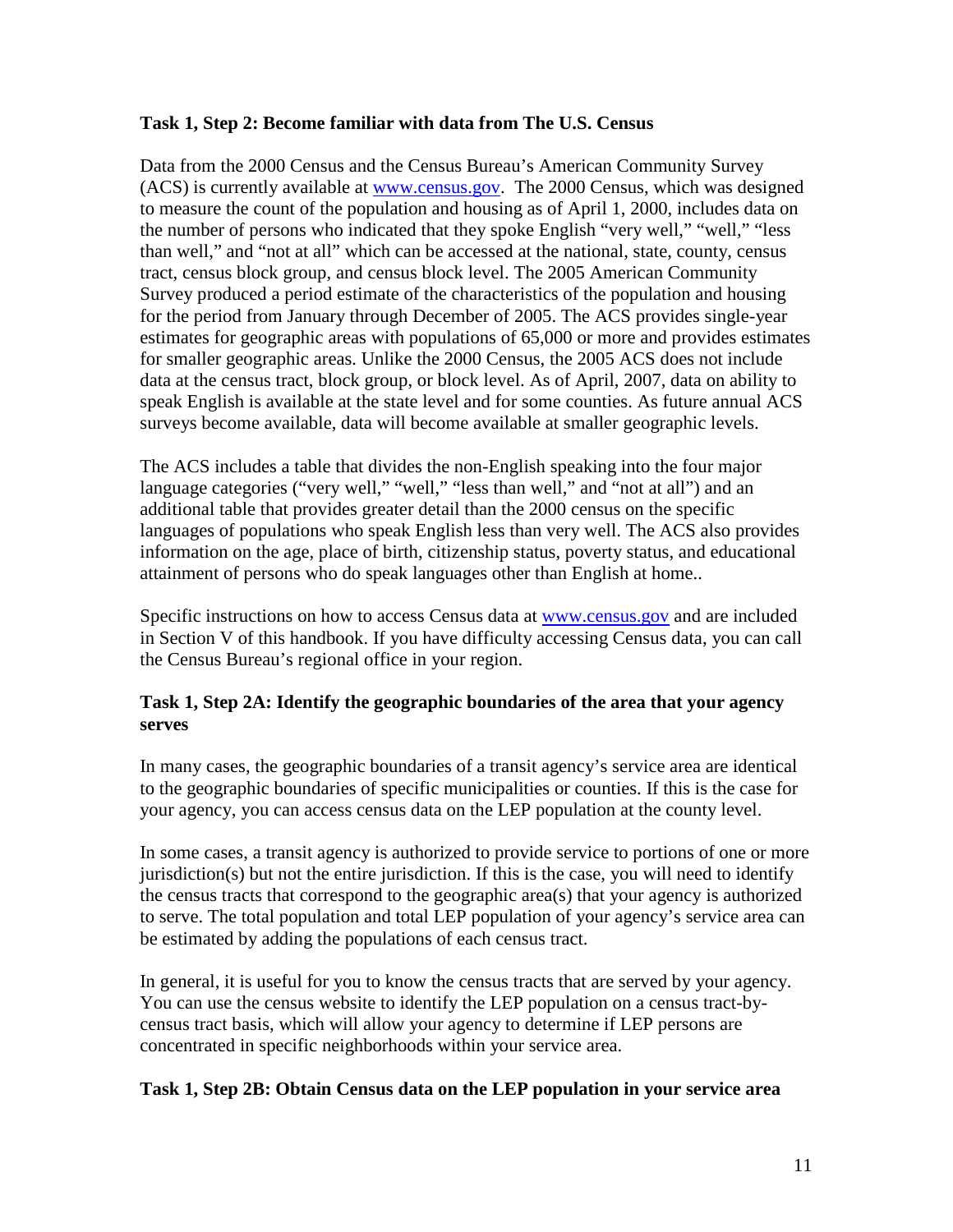Information from the 2000 Census and the American Community Survey can be found at the "American Fact Finder" link on the Census website, [www.census.gov.](http://www.census.gov/) The relevant table from the 2000 Census is QT-P17, "Population 5 years and Over by Language Spoken at Home and Ability to Speak English, 2000." Below is an example of this table from the State of California:

| POPULATION 5 YEARS AND OVER BY LANGUAGE SPOKEN AT HOME AND<br><b>ABILITY TO SPEAK ENGLISH</b> |                  |      |
|-----------------------------------------------------------------------------------------------|------------------|------|
| Population 5 years and over                                                                   | 31,416,629 100.0 |      |
| Speak only English                                                                            | 19,014,873       | 60.5 |
| Speak a language other than English                                                           | 12,401,756       | 39.5 |
|                                                                                               |                  |      |
| Spanish                                                                                       | 8,105,505 100.0  |      |
| Speak English "very well"                                                                     | 3,801,556        | 46.9 |
| Speak English "well"                                                                          | 1,792,446        | 22.1 |
| Speak English "not well"                                                                      | 1,561,403        | 19.3 |
| Speak English "not at all"                                                                    | 950,100          | 11.7 |
|                                                                                               |                  |      |
| <b>Other Indo-European languages</b>                                                          | 1,335,332 100.0  |      |
| Speak English "very well"                                                                     | 881,743          | 66.0 |
| Speak English "well"                                                                          | 274,073          | 20.5 |
| Speak English "not well"                                                                      | 136,822          | 10.2 |
| Speak English "not at all"                                                                    | 42,694           | 3.2  |
|                                                                                               |                  |      |
| <b>Asian and Pacific Island languages</b>                                                     | 2,709,179 100.0  |      |
| Speak English "very well"                                                                     | 1,270,591        | 46.9 |
| Speak English "well"                                                                          | 801,472          | 29.6 |
| Speak English "not well"                                                                      | 508,756          | 18.8 |
| Speak English "not at all"                                                                    | 128,360          | 4.7  |
|                                                                                               |                  |      |
| All other languages                                                                           | 251,740 100.0    |      |
| Speak English "very well"                                                                     | 170,087          | 67.6 |
| Speak English "well"                                                                          | 52,878           | 21.0 |
| Speak English "not well"                                                                      | 20,817           | 8.3  |
| Speak English "not at all"                                                                    | 7,958            | 3.2  |
|                                                                                               |                  |      |
| <b>ABILITY TO SPEAK ENGLISH</b>                                                               |                  |      |
| Population 5 years and over                                                                   | 31,416,629 100.0 |      |
| Speak a language other than English                                                           | 12,401,756       | 39.5 |
| 5 to 17 years                                                                                 | 2,879,695        | 9.2  |
| 18 to 64 years                                                                                | 8,537,488        | 27.2 |
| 65 years and over                                                                             | 984,573          | 3.1  |
| Speak English less than "very well"                                                           | 6,277,779        | 20.0 |
| 5 to 17 years                                                                                 | 1,111,387        | 3.5  |
| 18 to 64 years                                                                                | 4,559,970        | 14.5 |
| 65 years and over                                                                             | 606,422          | 1.9  |
|                                                                                               |                  |      |
| ABILITY TO SPEAK ENGLISH IN HOUSEHOLD                                                         |                  |      |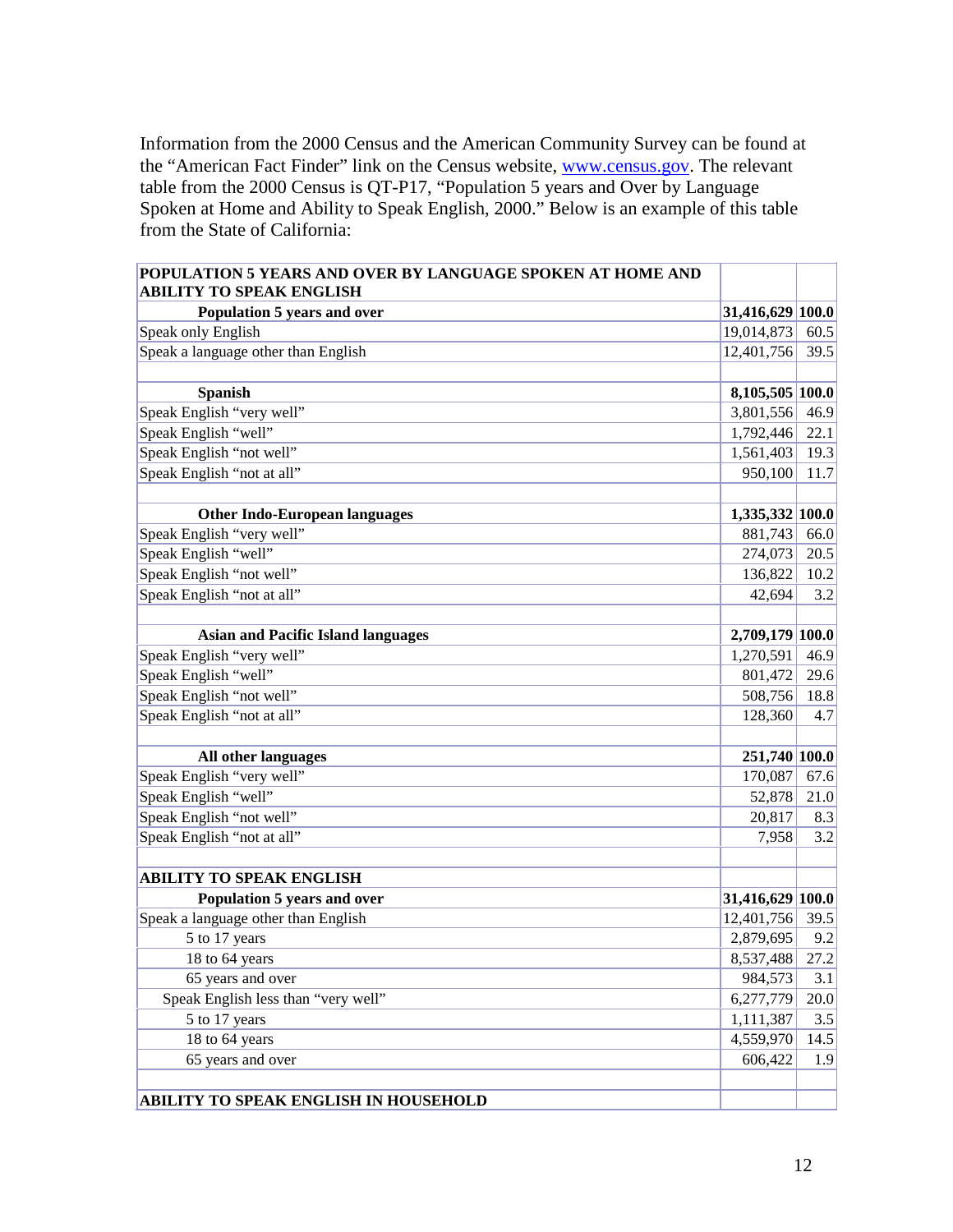| Linguistically isolated households <sup>1</sup><br>1,107,222 |                  |                  |
|--------------------------------------------------------------|------------------|------------------|
|                                                              |                  |                  |
| Population 5 years and over in households                    | 30,601,299 100.0 |                  |
| In linguistically isolated households <sup>1</sup>           | $3,472,270$ 11.3 |                  |
| 5 to 17 years                                                | 906,231          | 3.0              |
| 18 to 64 years                                               | 2,261,448        | 7.4              |
| 65 years and over                                            | 304,591          | 1.0 <sub>l</sub> |

Information from the 2005 ACS provides more detail on the specific languages that are spoken by those who report that they speak English less than very well. Below is an example of ACS Data Set B16001, "Language Spoken at Home by Ability to Speak English for the Population Five Years or Older," for the state of California:

|                                     |            | <b>California</b> |
|-------------------------------------|------------|-------------------|
|                                     | Estimate   | Margin of Error   |
| Total:                              | 32,599,457 | $+/-3,023$        |
| Speak only English                  | 18,808,277 | $+/-59,716$       |
| Spanish or Spanish Creole:          | 9,192,012  | $+/-46,687$       |
| Speak English "very well"           | 4,626,485  | $+/-43,969$       |
| Speak English less than "very well" | 4,565,527  | $+/-47,849$       |
| French (incl. Patois, Cajun):       | 127,539    | $+/-8.684$        |
| Speak English "very well"           | 107,163    | $+/-8.268$        |
| Speak English less than "very well" | 20,376     | $+/-2.663$        |
| French Creole:                      | 5,001      | $+/-1,685$        |
| Speak English "very well"           | 4,501      | $+/-1.646$        |
| Speak English less than "very well" | 500        | $+/-354$          |
| Italian:                            | 64,991     | $+/-5,275$        |
| Speak English "very well"           | 50,560     | $+/-4,880$        |
| Speak English less than "very well" | 14,431     | $+/-2,158$        |
| Portuguese or Portuguese Creole:    | 73,130     | $+/-7,681$        |
| Speak English "very well"           | 47,986     | $+/-5,690$        |
| Speak English less than "very well" | 25,144     | $+/-4,181$        |
| German:                             | 114,971    | $+/-6,974$        |
| Speak English "very well"           | 98,405     | $+/-6,363$        |
| Speak English less than "very well" | 16,566     | $+/-1,862$        |
| Yiddish:                            | 3,594      | $+/-997$          |
| Speak English "very well"           | 3,264      | $+/-862$          |
| Speak English less than "very well" | 330        | $+/-471$          |
| Other West Germanic languages:      | 28,633     | $+/-2,937$        |
| Speak English "very well"           | 24.479     | $+/-2.893$        |
| Speak English less than "very well" | 4,154      | $+/-1,073$        |
| Scandinavian languages:             | 26,271     | $+/-3,255$        |
| Speak English "very well"           | 23,087     | $+/-3,267$        |
| Speak English less than "very well" | 3,184      | $+/-822$          |
| Greek:                              | 22,712     | $+/-3,227$        |
| Speak English "very well"           | 18,014     | $+/-2.686$        |
| Speak English less than "very well" | 4,698      | $+/-1,252$        |
| Russian:                            | 142.734    | $+/-12.229$       |
| Speak English "very well"           | 70,957     | $+/-6.883$        |
| Speak English less than "very well" | 71,777     | $+/-8,321$        |
| Polish:                             | 18,378     | $+/-3,101$        |
| Speak English "very well"           | 13,108     | $+/-2,791$        |
| Speak English less than "very well" | 5,270      | $+/-1,154$        |
| Serbo-Croatian:                     | 24,661     | $+/-4,979$        |
| Speak English "very well"           | 15,915     | $+/-3,653$        |
| Speak English less than "very well" | 8,746      | $+/-2,563$        |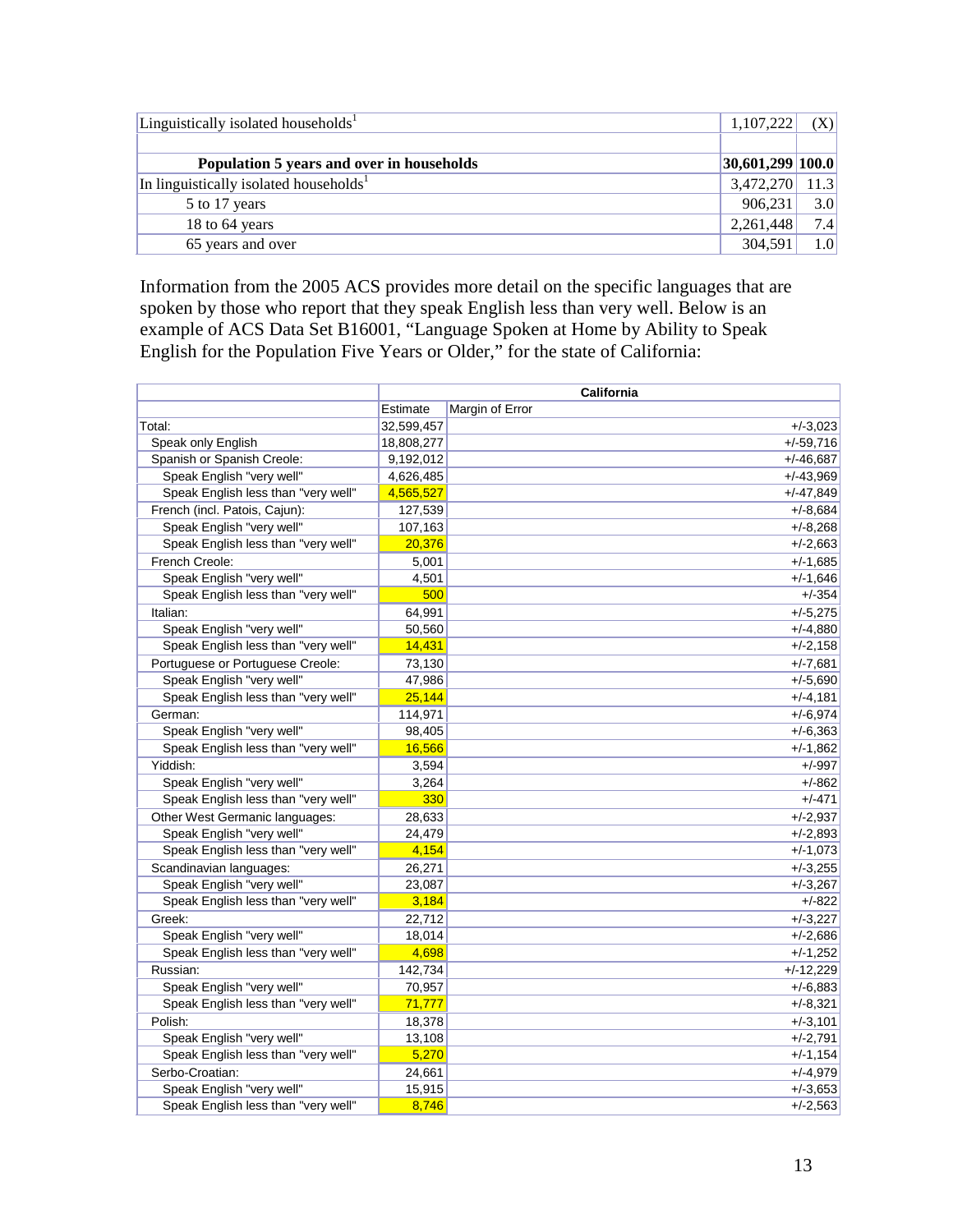| Other Slavic languages:             | 35,373           | $+/-7,022$  |
|-------------------------------------|------------------|-------------|
| Speak English "very well"           | 17,885           | $+/-3.662$  |
| Speak English less than "very well" | 17,488           | $+/-4,415$  |
| Armenian:                           | 161,221          | $+/-14,696$ |
| Speak English "very well"           | 81,789           | $+/-9,216$  |
| Speak English less than "very well" | 79,432           | $+/-8,617$  |
| Persian:                            | 152,418          | $+/-12,393$ |
| Speak English "very well"           | 92,487           | $+/-8,862$  |
| Speak English less than "very well" | 59,931           | $+/-6,786$  |
| Gujarathi:                          | 35,093           | $+/-5,187$  |
| Speak English "very well"           | 26,088           | $+/-4,083$  |
| Speak English less than "very well" | 9,005            | $+/-1,929$  |
| Hindi:                              | 106,728          | $+/-9,007$  |
| Speak English "very well"           | 86,499           | $+/-8,239$  |
| Speak English less than "very well" | 20,229           | $+/-3,266$  |
| Urdu:                               | 34,620           | $+/-7,769$  |
| Speak English "very well"           | 21,897           | $+/-4,564$  |
| Speak English less than "very well" | 12,723           | $+/-5,902$  |
|                                     |                  |             |
| Other Indic languages:              | 160,408          | $+/-14,944$ |
| Speak English "very well"           | 98,188           | $+/-8,895$  |
| Speak English less than "very well" | 62,220           | $+/-8,487$  |
| Other Indo-European languages:      | 40,121           | $+/-6.420$  |
| Speak English "very well"           | 26,362           | $+/-5,047$  |
| Speak English less than "very well" | 13,759           | $+/-2,725$  |
| Chinese:                            | 905,679          | $+/-21,815$ |
| Speak English "very well"           | 388,506          | $+/-12,302$ |
| Speak English less than "very well" | 517,173          | $+/-14,822$ |
| Japanese:                           | 160,285          | $+/-9,429$  |
| Speak English "very well"           | 82,839           | $+/-6,231$  |
| Speak English less than "very well" | 77,446           | $+/-5,645$  |
| Korean:                             | 333,539          | $+/-16,439$ |
| Speak English "very well"           | 124,184          | $+/-7,095$  |
| Speak English less than "very well" | 209,355          | $+/-13,799$ |
| Mon-Khmer, Cambodian:               | 71,630           | $+/-9,587$  |
| Speak English "very well"           | 32,195           | $+/-5,540$  |
| Speak English less than "very well" | 39,435           | $+/-6,012$  |
| Hmong:                              | 60,017           | $+/-8,140$  |
| Speak English "very well"           | 28,805           | $+/-4,850$  |
| Speak English less than "very well" | 31,212           | $+/-6,034$  |
| Thai:                               | 41,241           | $+/-4,691$  |
| Speak English "very well"           | 15,926           | $+/-2.747$  |
| Speak English less than "very well" | 25,315           | $+/-3,107$  |
| Laotian:                            | 41,438           | $+/-6,584$  |
| Speak English "very well"           | 19,636           | $+/-4,378$  |
| Speak English less than "very well" | 21,802           | $+/-3,626$  |
| Vietnamese:                         | 457,510          | $+/-22,432$ |
| Speak English "very well"           | 180,465          | $+/-13,122$ |
| Speak English less than "very well" | 277,045          | $+/-14,332$ |
| Other Asian languages:              | 97,800           | $+/-8,520$  |
| Speak English "very well"           | 69,537           | $+/-6,584$  |
| Speak English less than "very well" | 28,263           | $+/-3,840$  |
| Tagalog:                            | 670,203          | $+/-24,411$ |
| Speak English "very well"           | 436,269          | $+/-17,310$ |
| Speak English less than "very well" | 233,934          | $+/-15,587$ |
| Other Pacific Island languages:     | 110,879          | $+/-9,968$  |
| Speak English "very well"           |                  |             |
| Speak English less than "very well" | 70,635<br>40,244 | $+/-7,564$  |
|                                     |                  | $+/-4,570$  |
| Navajo:                             | 1,037            | $+/-763$    |
| Speak English "very well"           | 1,037            | $+/-763$    |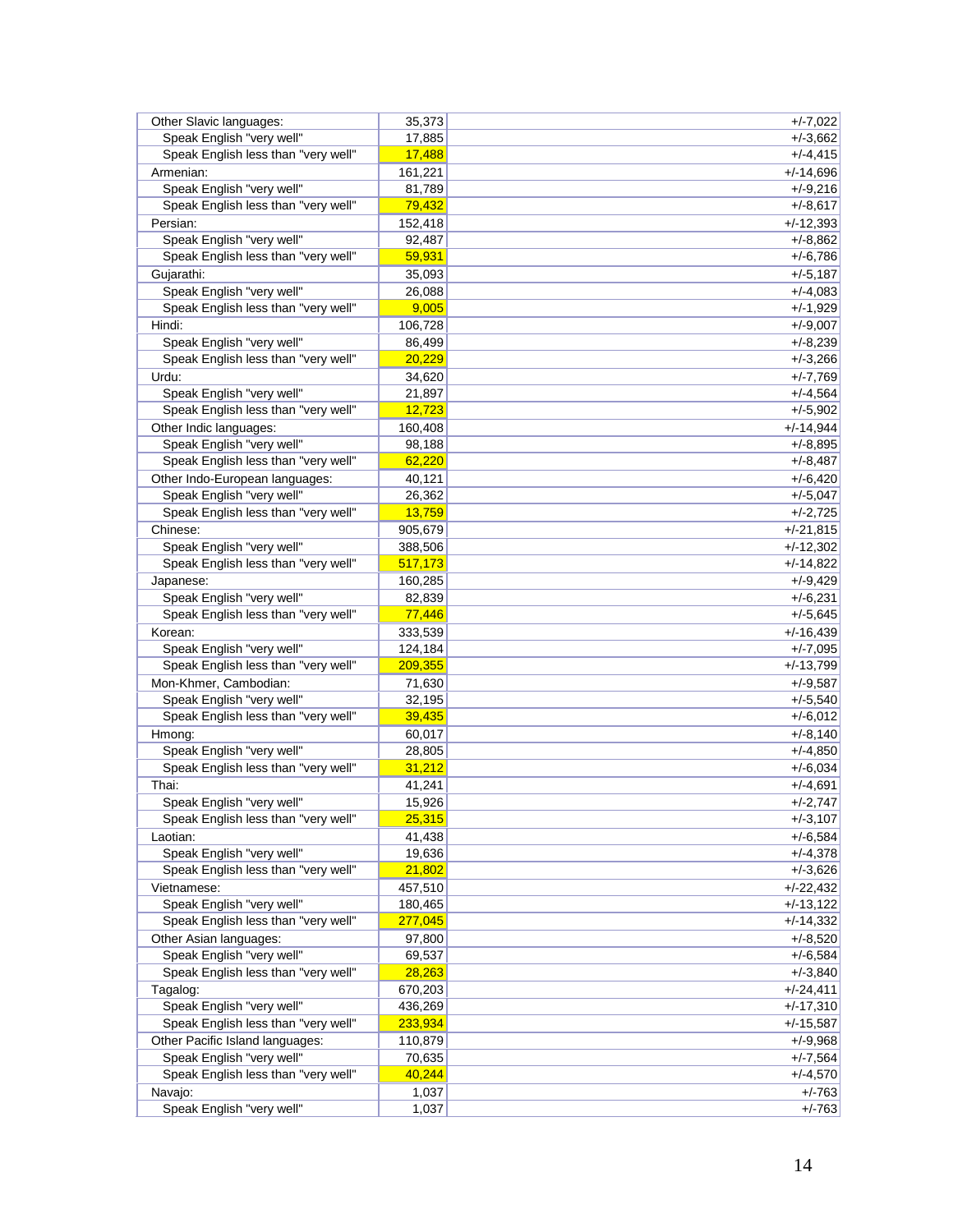| Speak English less than "very well"    | $\overline{0}$ | $+/-293$    |
|----------------------------------------|----------------|-------------|
| Other Native North American languages: | 6,349          | $+/-1,643$  |
| Speak English "very well"              | 5,715          | $+/-1,624$  |
| Speak English less than "very well"    | 634            | $+/-338$    |
| Hungarian:                             | 16,905         | $+/-3,868$  |
| Speak English "very well"              | 11,200         | $+/-2,334$  |
| Speak English less than "very well"    | 5,705          | $+/-2,474$  |
| Arabic:                                | 127,603        | $+/-12,157$ |
| Speak English "very well"              | 83,427         | $+/-8,788$  |
| Speak English less than "very well"    | 44,176         | $+/-5,485$  |
| Hebrew:                                | 42,330         | $+/-8,342$  |
| Speak English "very well"              | 35,049         | $+/-7,332$  |
| Speak English less than "very well"    | 7,281          | $+/-2,520$  |
| African languages:                     | 52,123         | $+/-6,707$  |
| Speak English "very well"              | 40,841         | $+/-5,728$  |
| Speak English less than "very well"    | 11,282         | $+/-2,287$  |
| Other and unspecified languages:       | 24,003         | $+/-3.924$  |
| Speak English "very well"              | 14,993         | $+/-2,991$  |
| Speak English less than "very well"    | 9,010          | $+/-1,931$  |

# **Task 1, Step 2C: Analyze the data you have collected**

Once you have downloaded the Census data, you can determine the number and proportion of LEP persons in your agency's service area as well as the languages most frequently spoken by LEP persons.

When using the 2000 Census data, this total number of LEP persons can be obtained by totaling the number of persons who speak English "well," "not well," or "not at all" in the "Spanish," "Other Indo-European Language," "Asian-Pacific Island Language," and "All Other Language" categories.

For example, the above 2000 Census table for the state of California shows that 4,303,949 Spanish speakers also speak English either "well," "not well" or "not at all." In addition, 453,589 speakers of other Indo-European Languages, 1,438,588 speakers of Asian-Pacific Island Languages, and 81,653 speakers of other languages speak English in a category other than "very well.". The total number of persons in California who reported to the 2000 Census that they speak English in a category other than "very well" is, 6,277,779 or 19.9% of the total population of persons 5 years and older.

The ACS data can also be used to provide a second estimate of the number and proportion of LEP persons. The above ACS table for the state of California gives a total population of 32,599,457. Of this population, the Census estimates that 6,585,792 people, or 20.2% of the state's population speak English "less than 'very well'". This represents the sum of the persons in each of the table's 38 language categories that are estimated to speak English less than "very well." Of these persons, 4,565,527 (or 69% of the LEP population) speak Spanish, 517,173 (7.8%) speak Chinese, 277,045 (4.2%) speak Vietnamese, 233,934 (3.5%) speak Tagalog and 209,355 (3.1%) speak Korean.

# **Task 1, Step 2D: Identify any concentrations of LEP persons within your service area**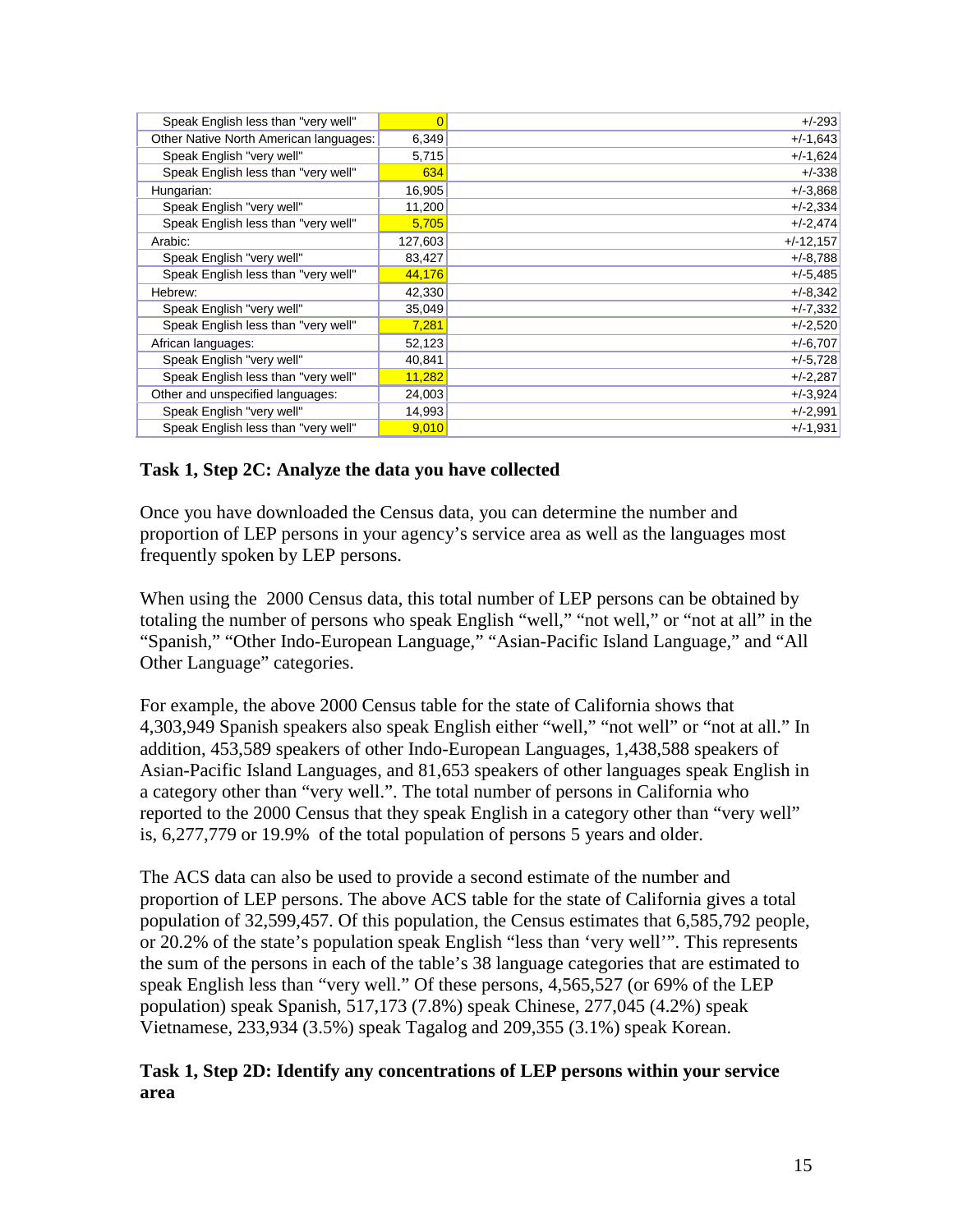We recommend that agencies use 2000 Census data to identify specific census tracts where the proportion of LEP persons exceeds the proportion of LEP persons in the service area as a whole. This information should help agencies identify if their LEP population is concentrated around specific stations or transit routes. It may also help agencies determine if concentrations of LEP persons speaking different languages are concentrated around different stations or routes.

Agencies can identify LEP concentrations by highlighting those census tracts in their table where the proportion of LEP persons is higher than the service-area average. Agencies with access to Geographic Information System (GIS) mapping software can produce maps showing where the LEP population is concentrated. These maps can also display an agency's routes and facilities over the map highlighting concentrations of LEP persons.

## **Task 1, Step 3: Consult state and local sources of data**

State Departments of Education may have a bilingual education office that collects LEP student enrollment data from all the school districts in a state and State bilingual education staff may be able to help you identify LEP populations and types of languages spoken in the area that your agency provides service.

In addition, school districts have a responsibility to identify those students who are LEP and whose primary language is other than English and provide assistance to these students. Newly registered students and parents complete Home Language Surveys that identify the primary language spoken by the student and his or her family.

The Department of Labor has sponsored a special tabulation of Census data on Limited English proficient (LEP) populations as a resource for One Stop Career Centers and other providers of employment and training services. Information is broken out for 39 Census languages and language clusters, and the tabulations are designed to match the service areas of states and local Workforce Investment Areas. (Local Workforce Investment Areas are jurisdictions comprised of one or more county within a state and these jurisdictions may match or overlap with your agency's transit service area). This data can be found at [http://www.doleta.gov/reports/CensusData/.](http://www.doleta.gov/reports/CensusData/)

#### **Task 1, Step 4: Reach out to community organizations that serve LEP persons**

Data from the U.S. Census as well as state and local agencies provide a good starting place for identifying individuals who are limited English proficient, but keep in mind that Census data includes the following drawbacks:

1. The Census Bureau's survey methodology may undercount the actual number of people who speak English less than very well;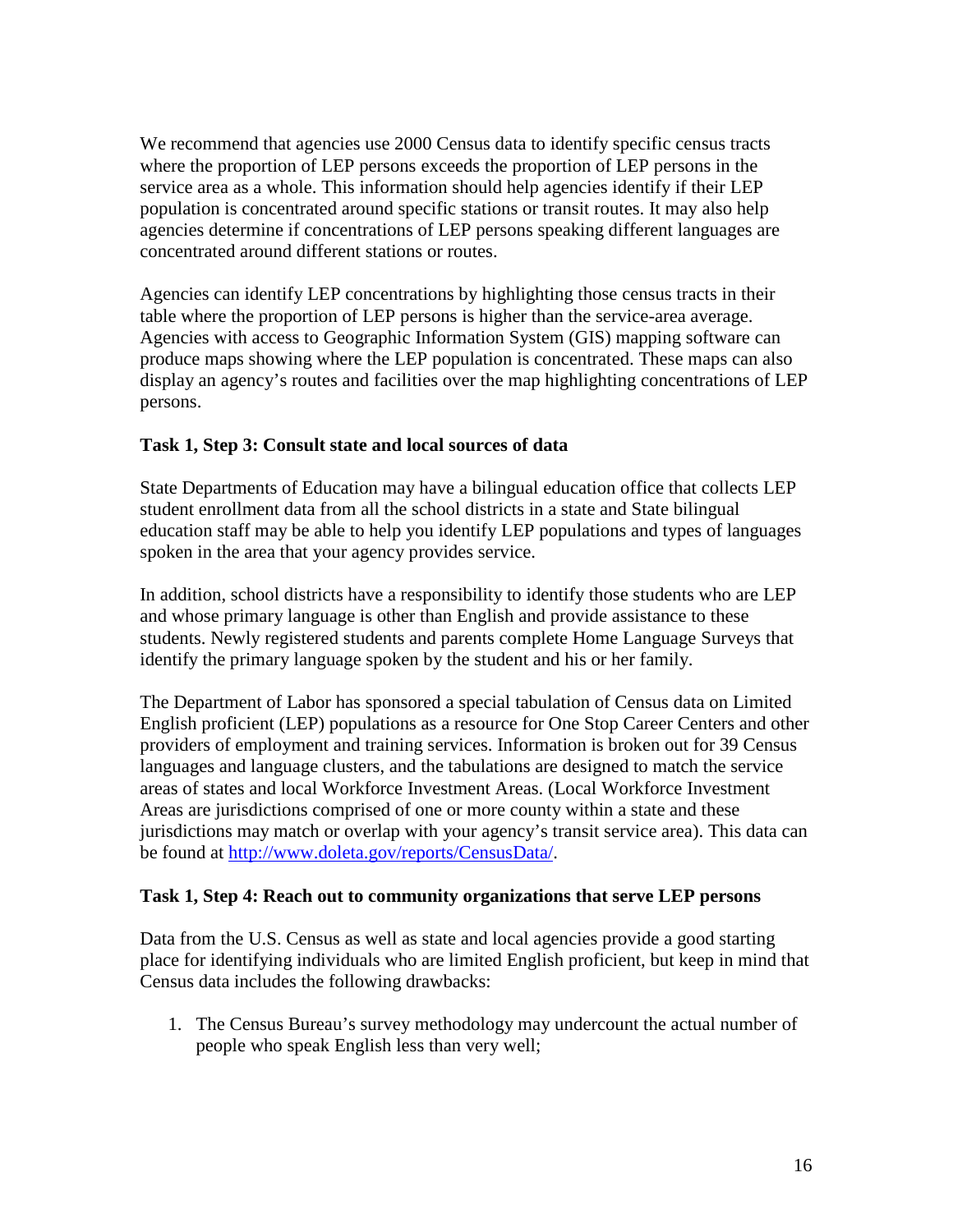- 2. The Census records people who report that they speak English less than very well, but does not contain information on the extent to which people read, write, or understand English, which are also elements of limited English proficiency;
- 3. The Census has limited information on what languages are spoken by LEP people at the census tract, block group, or block level;

Given these limitations, FTA recommends that your agency conduct community outreach to organizations that work with LEP populations. These may be able to provide you with information that is not included in the Census, such as information on specific languages spoken by the LEP population, population trends, and what services are most frequently sought by the LEP population.

The DOT LEP Guidance recommends that recipients consult data from the following entities:

- School systems;
- Community organizations;
- State and local governments;
- Religious organizations;
- Legal aid entities.

Given the time and resource constraints on you and your agency, and depending on the number and variety of community organizations in your service area, you may likely not be able to contact all of the relevant organizations in your jurisdiction. Your agency may want to focus its outreach on those organizations that are located in areas with high proportions of LEP persons, or you may want to contact organizations with which your agency has worked in the past, or develop a representative sample of organizations to contact.

# **Task 1, Step 4A: Identify community organizations**

Your agency's previous outreach and marketing initiatives may have yielded a list of community organizations that serve populations with limited English proficiency.. Agencies that have not historically conducted outreach to organizations that serve or represent LEP persons can generate a list of potential community partners by reviewing information in the local phone directory or by obtaining referrals from local government agencies.

If LEP population is comprised of persons who speak one language but have immigrated from multiple nations or regions within nations, you may need to work with community organizations that serve people who speak the same language but who have arrived from different countries of origin to ensure that your outreach and assistance will resonate equally well among all nationalities and subcultures within the intended audience.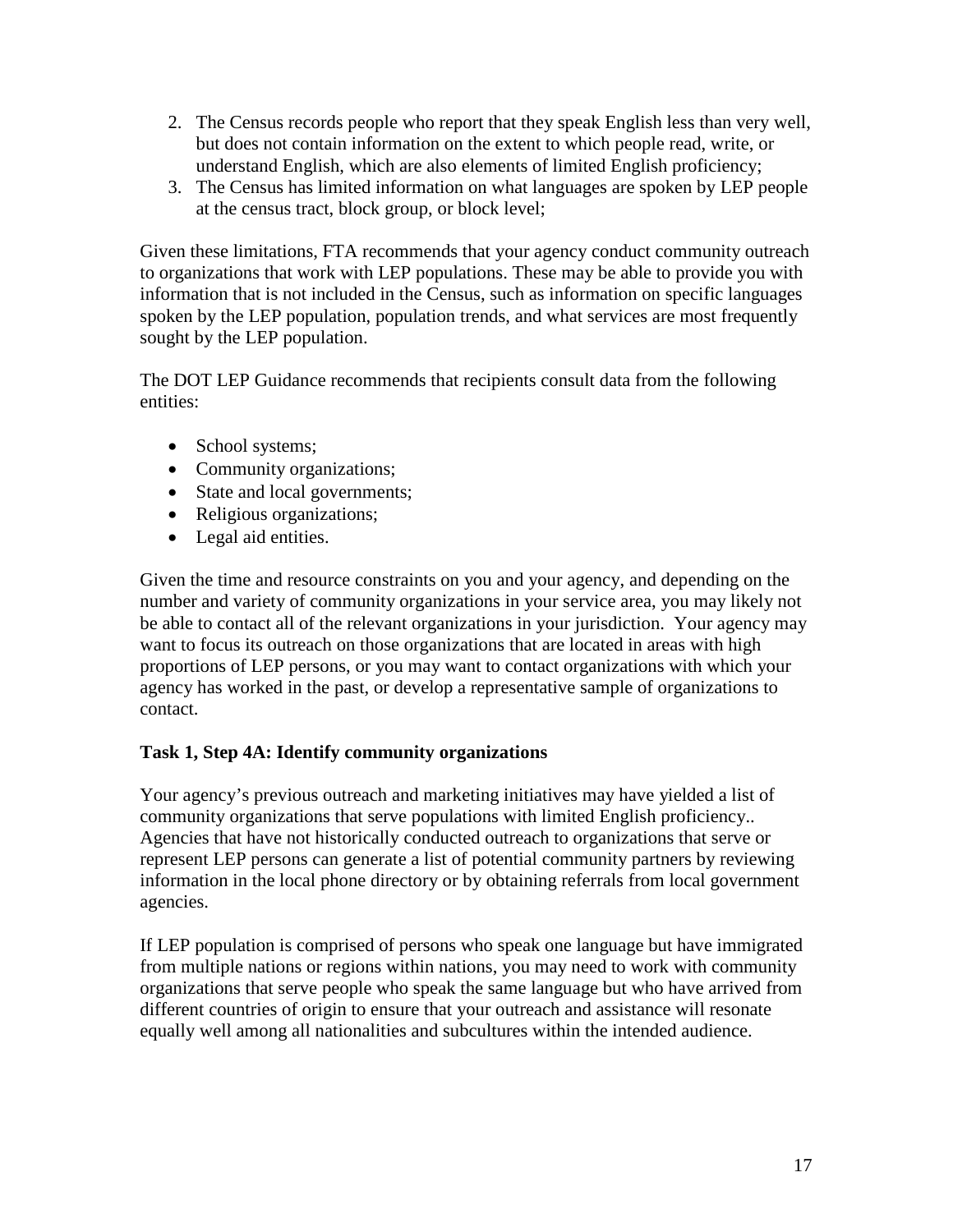#### **Task 1, Step 4B: Contact relevant community organizations**

Once your agency has developed a list of community organizations that serve LEP persons, you should contact the organization to explain your agency's objectives and request information about the population served by the organization. You may want to place a phone call or transmit a letter to the organization that describes your agency's mission, discusses your attempt to improve the language services it provides, and invites the organization to partner with your agency. You may also want to clarify that you are not seeking information on specific individuals but are looking for general information on the area's LEP community in order to provide better transportation service. Although most community organizations include multilingual staff members or volunteers, your agency may want to translate the letter or have an interpreter present on a phone call.

## **Task 1, Step 4C: Obtain information**

Once you have made contact with the community organization, we recommend that you hold a meeting or phone call with its representatives in order to gather relevant information and also discuss the services your agency provides. You should seek feedback from the organization on the size of the population it serves, the transportation and other needs of the population, any demographic trends among this population, and effect ways to obtain input from this population. Section IV of this handbook contains a list of questions that you may want to ask organizations serving LEP persons.

# **Factor 2: The Frequency with Which LEP Individuals Come into Contact with your programs, activities, and services**

# **What the Guidance Says**

*"Recipients should assess, as accurately as possible, the frequency with which they have or should have contact with LEP individuals from different language groups seeking assistance, as the more frequent the contact, the more likely enhanced language services will be needed (emphasis added). The steps that are reasonable for a recipient that serves an LEP person on a one-time basis will be very different than those expected from a recipient that serves LEP persons daily. Recipients should also consider the frequency of different types of language contacts, as frequent contacts with Spanish-speaking people who are LEP may require certain assistance in Spanish, while less frequent contact with different language groups may suggest a different and/or less intensified solution. If an LEP individual accesses a program or service on a daily basis, a recipient has greater duties than if the same individual's program or activity contact is unpredictable or infrequent. However, even recipients that serve LEP persons on an unpredictable or infrequent basis should use this balancing analysis to determine what to do if an LEP individual seeks services under the program in question. This plan need not be intricate. It may be as simple as being prepared to use a commercial telephonic interpretation service to obtain immediate interpreter services. Additionally, in applying this standard, recipients should consider whether appropriate outreach to LEP persons could increase the frequency of contact with LEP language groups."(DOT LEP Guidance Section V (2)).*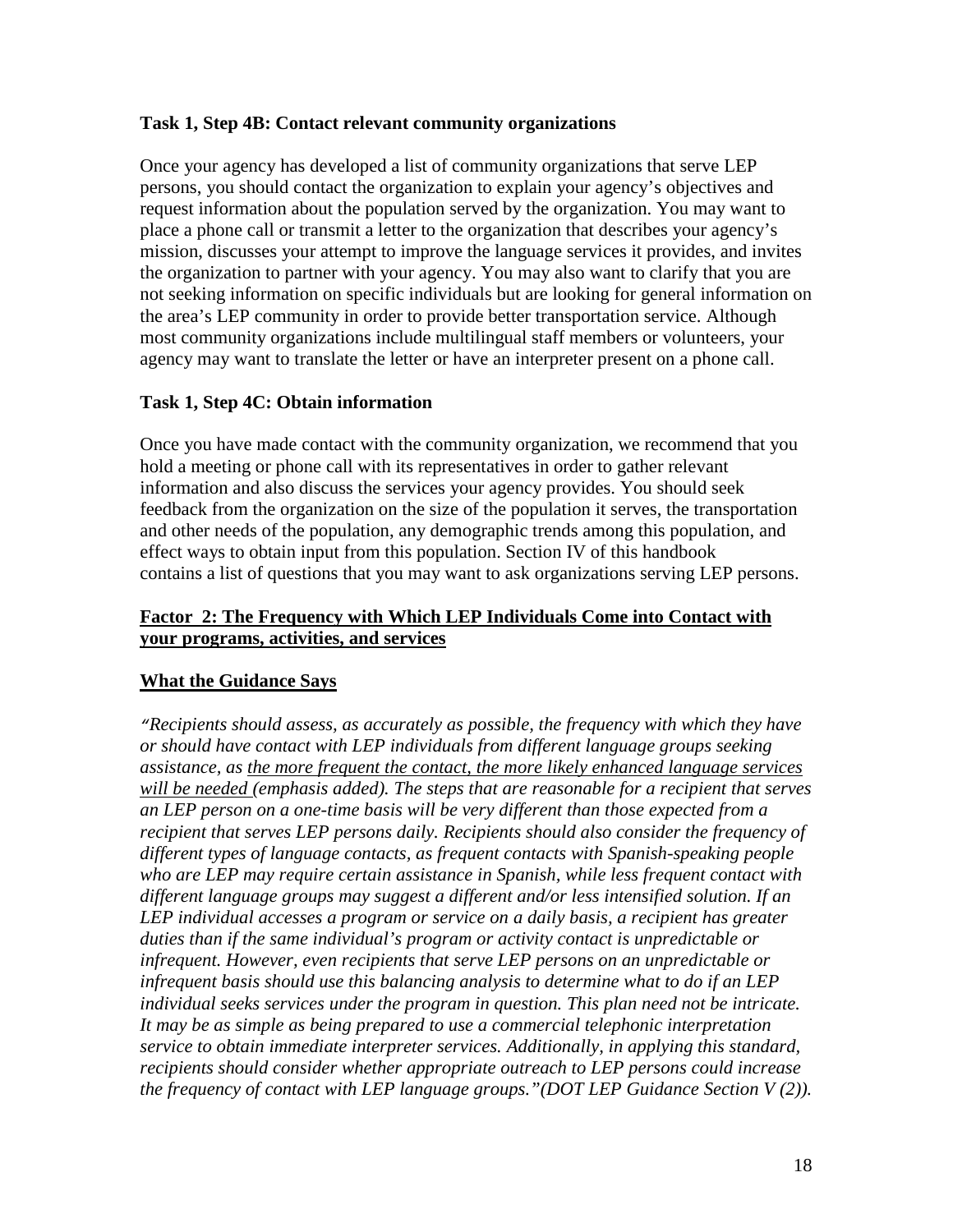# **Suggestions on Implementing This Guidance**

Although the Census includes some data on the extent to which recent immigrants use public transportation, the Census will not contain information on how frequently LEP persons inquire about, use, or are affected by the specific services your agency provides. Individuals within your agency, as well as the community organizations identified in Task 1 and LEP persons themselves will be the best sources of information on frequency of contact with your agency's programs, activities, and services.

# **Task 2, Step 1: Review the relevant programs, activities, and services you provide**

Agencies conducting the review of their prior experiences with LEP persons, per the guidance in Task 1 Step 1 will have listed the programs, activities, and services with which LEP persons most frequently come in contact.

# **Task 2, Step 2: Review information obtained from community organizations**

Your interviews with community organization representatives, per Task 1, Step 4, will likely yield information on how frequently LEP persons use transit service, and what modes of service or particular routes are used most frequently.

# **Task 2, Step 3: Consult directly with LEP persons**

Another way to obtain relevant information is to hold face-to-face meetings, such as focus groups or individual interviews, with LEP individuals. In order to hold a successful meeting, your agency will likely need to partner with community organizations to advertise the event and hold meetings during times of day and at locations that are convenient and accessible to the LEP population. Oral language interpreters should be present at the meeting and any written material you distribute should be translated.

In addition to, or in lieu of holding face-to-face meetings, your agency may elect to conduct a survey of LEP persons. You will likely need to coordinate with community organizations to administer the survey and will need to translate the information in the survey. Section IV of this handbook contains a list of questions that your agency can consider using in focus groups and in questionnaires.

Agencies would be well advised to ask LEP persons whether they are aware of the types of language assistance the agency provides, which of these forms are most beneficial, and what, if any, additional language assistance measures would be most beneficial.

# **Factor 3: The Importance to LEP Persons of Your Program, Activities and Services**

# **What the Guidance Says**

*"The more important the activity, information, service, or program, or the greater the possible consequences of the contact to the LEP individuals, the more likely language*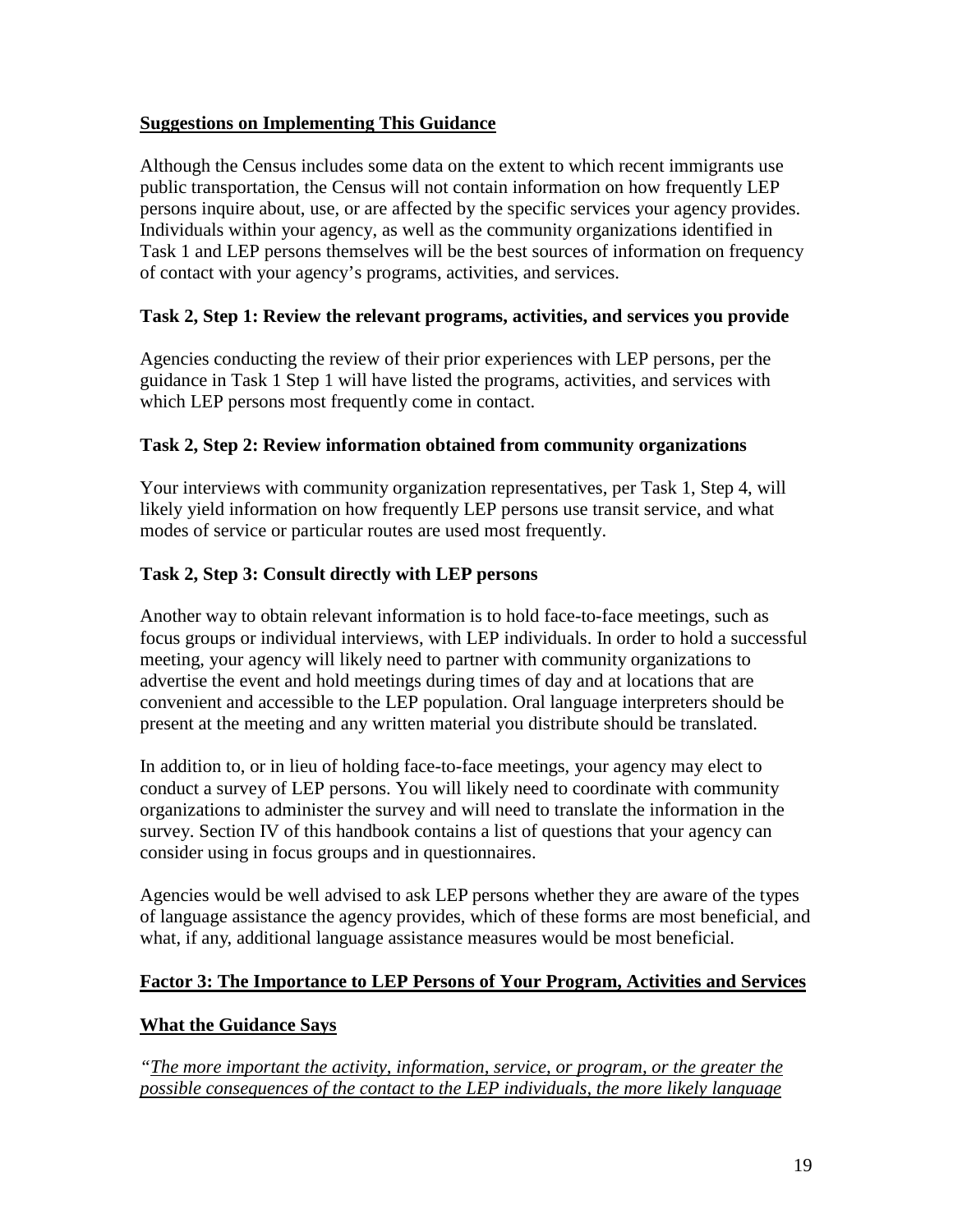*services are needed (emphasis added). The obligations to communicate rights to an LEP person who needs public transportation differ, for example, from those to provide recreational programming. A recipient needs to determine whether denial or delay of access to services or information could have serious or even life-threatening implications for the LEP individual…" (DOT LEP Guidance Section V(3)).*

"…*providing public transportation access to LEP persons is crucial. An LEP person's inability to utilize effectively public transportation may adversely affect his or her ability to obtain health care, education, or access to employment."* (DOT LEP Guidance Section  $V(4)$ ).

# **Suggestions on Implementing this Guidance**

# **Task 3, Step 1: Identify your agency's most critical services**

Your agency should identify what programs or activities would have serious consequences to individuals if language barriers prevent a person from benefiting from the activity. Your agency should also determine the impact on actual and potential beneficiaries of delays in the provision of LEP services.

For example, your agency may provide emergency evacuation instructions in its stations and vehicles or may provide information to the public on security awareness or emergency preparedness. If this information is not accessible to people with limited English proficiency, or if language services in these areas are delayed, the consequences to these individuals could be life threatening.

# **Task 3, Step 2: Review input from community organizations and LEP persons**

Your agency's contact with community organizations that serve LEP persons, as well as contact with LEP persons themselves, should provide information on the importance of the modes or types of service you provide to LEP populations. Depending on the results of your fieldwork, you may conclude that some particular routes or modes of transportation are of particular importance to the LEP population.

# **Factor 4: The Resources Available to the Recipient and Costs**

This last step in the four-factor analysis will allow your agency to weigh the demand for language assistance against the agency's current and projected financial and personnel resources. This analysis should help your agency determine if the language services it currently provides are cost effective and should also help agencies plan future investments that will provide the most needed assistance to the greatest number of LEP persons within the limits of agency resources.

# **What the Guidance Says**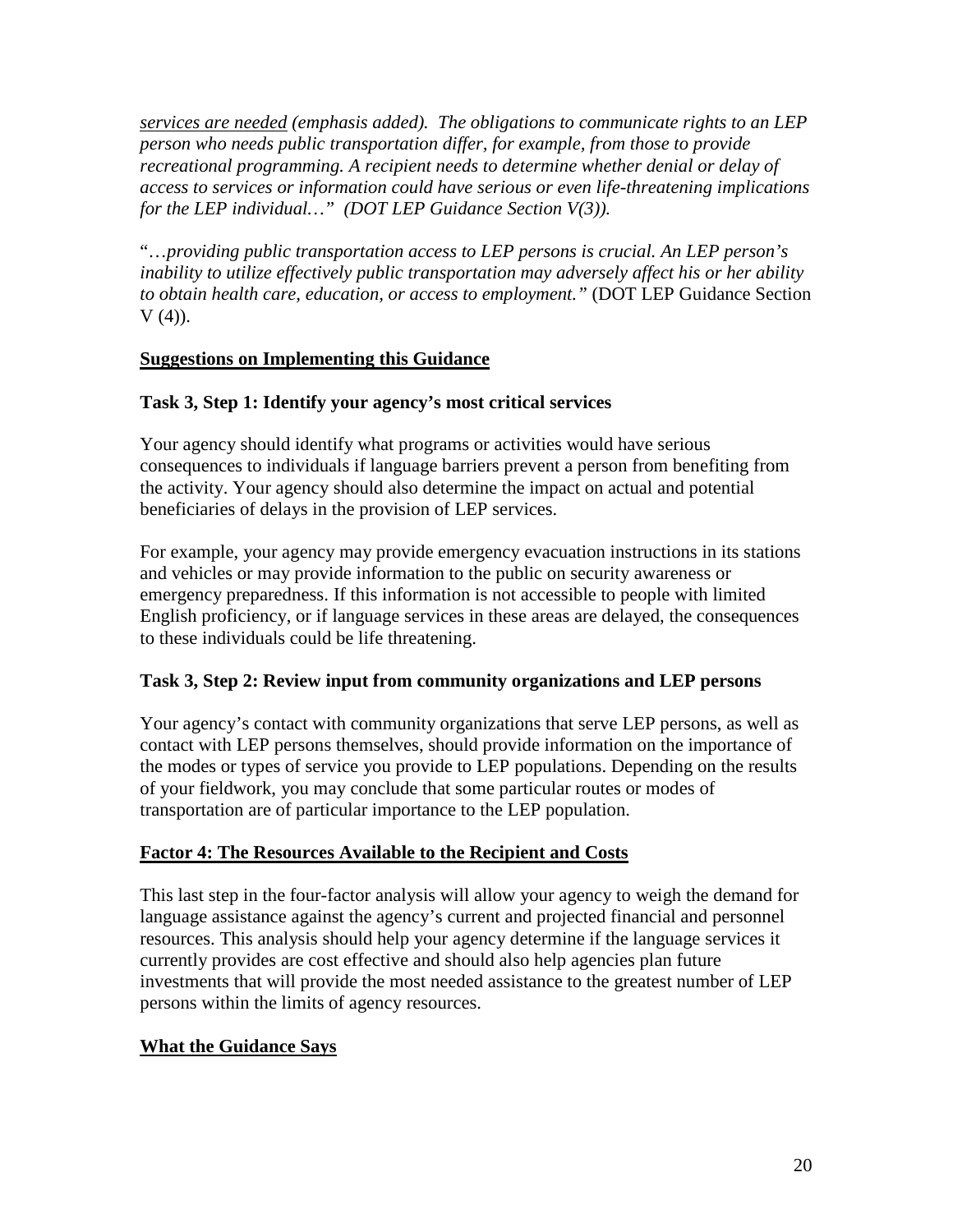*"A recipient's level of resources and the costs imposed may have an impact on the nature of the steps it should take in providing meaningful access for LEP persons. (emphasis added). Smaller recipients with more limited budgets are not expected to provide the same level of language services as larger recipients with larger budgets. In addition, ``reasonable steps'' may cease to be reasonable where the costs imposed substantially exceed the benefits. Recipients should carefully explore the most cost-effective means of delivering competent and accurate language services before limiting services due to resource concerns.*

*Resource and cost issues, however, can often be reduced by technological advances, reasonable business practices, and the sharing of language assistance materials and services among and between recipients, advocacy groups, affected populations, and Federal agencies." (Section V(4)).*

The DOT LEP Guidance also notes that, *"large entities and those entities serving a significant number or proportion of LEP persons should ensure that their resource limitations are well substantiated before using this factor as a reason to limit language assistance. Such recipients may find it useful to be able to articulate, through documentation or in some other reasonable manner, their process for determining what language services would be limited based on resources or costs."* (Section V (4)).

## **Suggestions on Implementing this Guidance**

## **Task 4, Step 1: Inventory language assistance measures currently being provided, along with associated costs.**

As part of your agency's evaluation of its past experience with LEP persons, you should have developed a record of language assistance services currently being provided. Your agency's marketing, customer relations, and community outreach offices may be able to determine the costs associated with translating documents, contracting with language interpreters, producing pictographs, installing multilingual technology, and other language assistance measures your agency is taking or plans to implement. It may also be helpful for your agency to estimate whether these costs have increased in recent years or are expected to increase.

In addition to estimating the financial cost of providing language assistance, agencies should estimate the number of staff and percentage of staff time that is associated with providing language assistance.

# **Task 4, Step 2: Determine what, if any, additional services are needed to provide meaningful access**

Based on your analysis of demographic data and contact with community organizations and LEP persons, your agency may determine that information may need to be translated into additional languages, that additional oral or written language services should be provided, or that existing language assistance needs to be made available on a more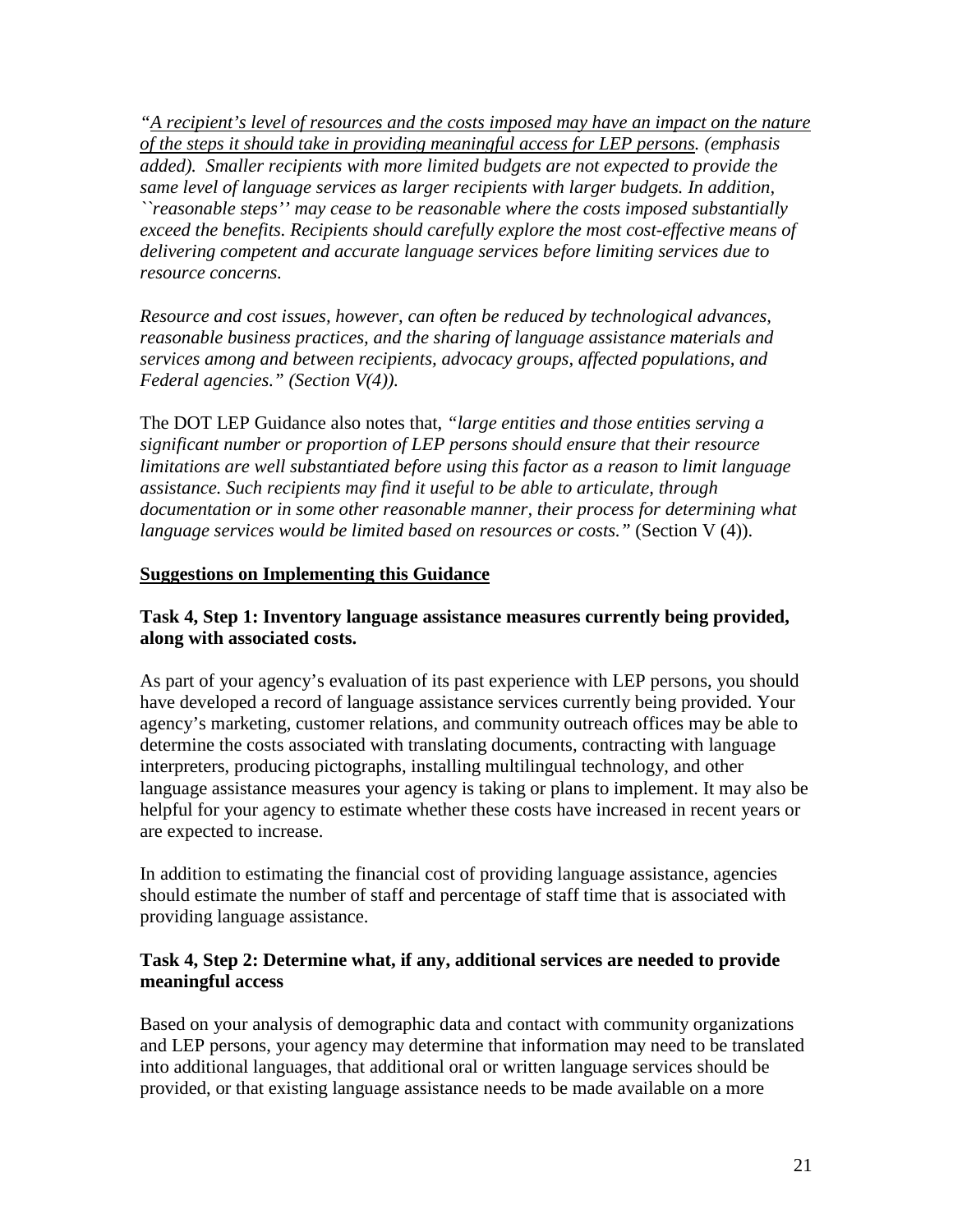widespread basis. If this is the case, your agency should create a list of specific measures that it determines are needed to provide meaningful access to its programs and activities.

# **Task 4, Step 3: Analyze your budget**

To the extent practicable, you should consider what percentage of the agency's capitol and/or operating budget could be devoted to additional language assistance expenses, if needed, and whether the agency's budget for these expenses will remain stable over time or whether it may be subject to reduction. Your agency can estimate the cost of providing new or additional measures by getting price quotes from translating and interpreting firms or by consulting with similar transit agencies that have implemented the assistance measures in question.

# **Task 4, Step 4: Consider cost effective practices for providing language services**

Your agency may have access to language assistance products that have been developed and paid for by local, regional, or state government agencies and may also have bilingual staff that could provide language assistance on an ad hoc or regular basis. These resources should be inventoried and taken into consideration as part of your assessment of total resources available.

Your agency may already have, or be able to establish arrangements with qualified community volunteers to provide written or oral language translation. Although these volunteers may be willing to provide their services free of charge, your agency will need to verify that they can provide competent interpretation service and train them on their role within the agency. Your agency may need to explain to volunteers any specialized terms and concepts (such as "vehicle headway," "span of service," or "bus rapid transit") that pertain to your agency's programs and activities. Section VI of the DOT LEP Guidance contains instructions on how to ensure competency in oral and written language services.

Other potential cost saving measures, which are listed in Section V(4) of the DOT LEP Guidance, include telephonic and video conferencing interpretation services, translating vital documents posted on Web sites, pooling resources and standardizing documents to reduce translation needs, centralizing interpreter and translator services to achieve economies of scale.

# **Conclusion: Developing the Right Mix of LEP Services**

Your agency's four-factor analysis should help you develop new language assistance services or alter the mix of services currently provided. What specific steps should be taken will depend on the information you have gathered from Census and other data, from fieldwork with LEP individuals and the organizations that serve them, and from your analysis of agency resources and the costs of providing language assistance. Section IV part 3 of this handbook contains a menu of written and oral language assistance measures that transit agencies have implemented.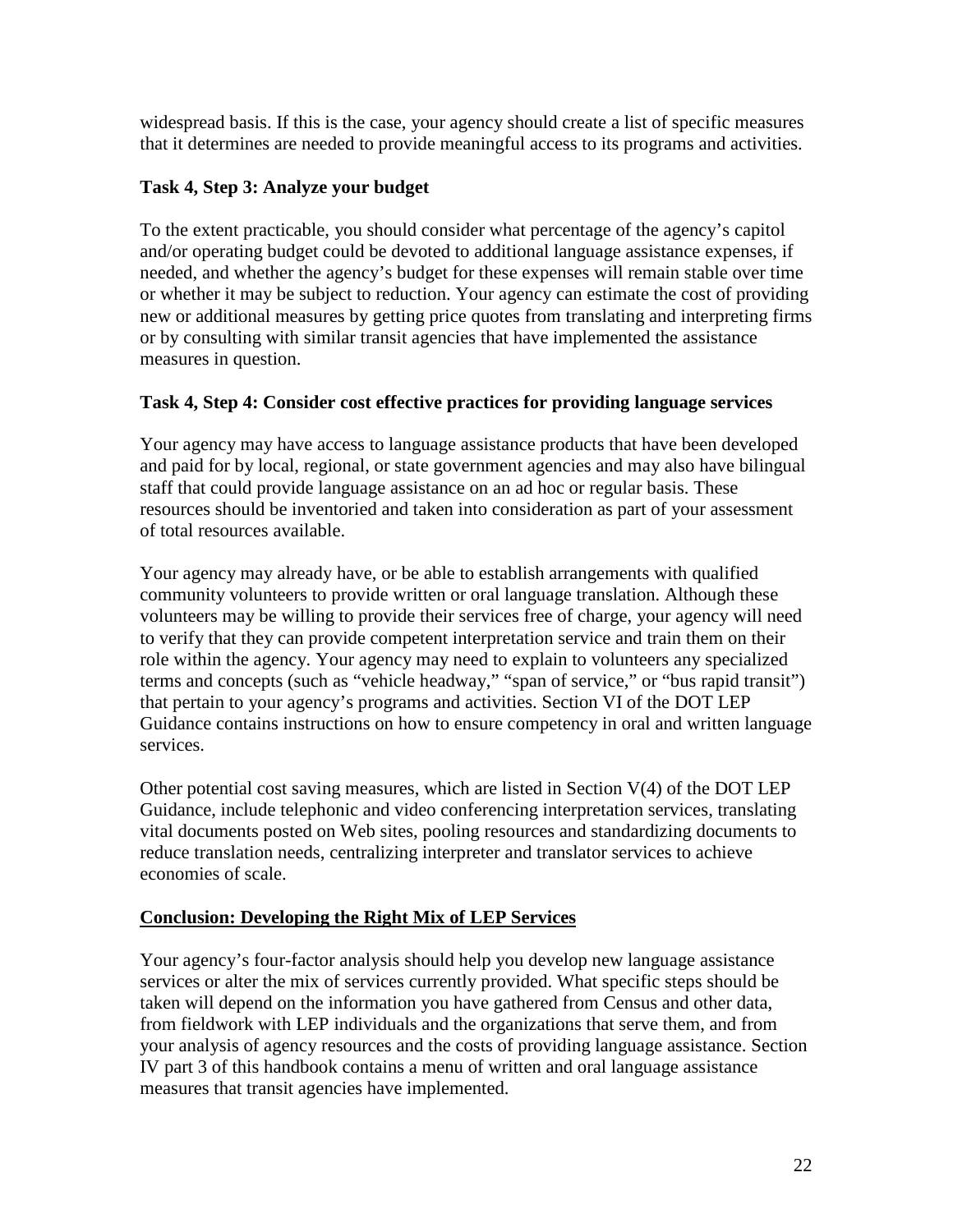**SECTION III DEVELOPING AN IMPLEMENTATION PLAN ON LANGUAGE ASSISTANCE**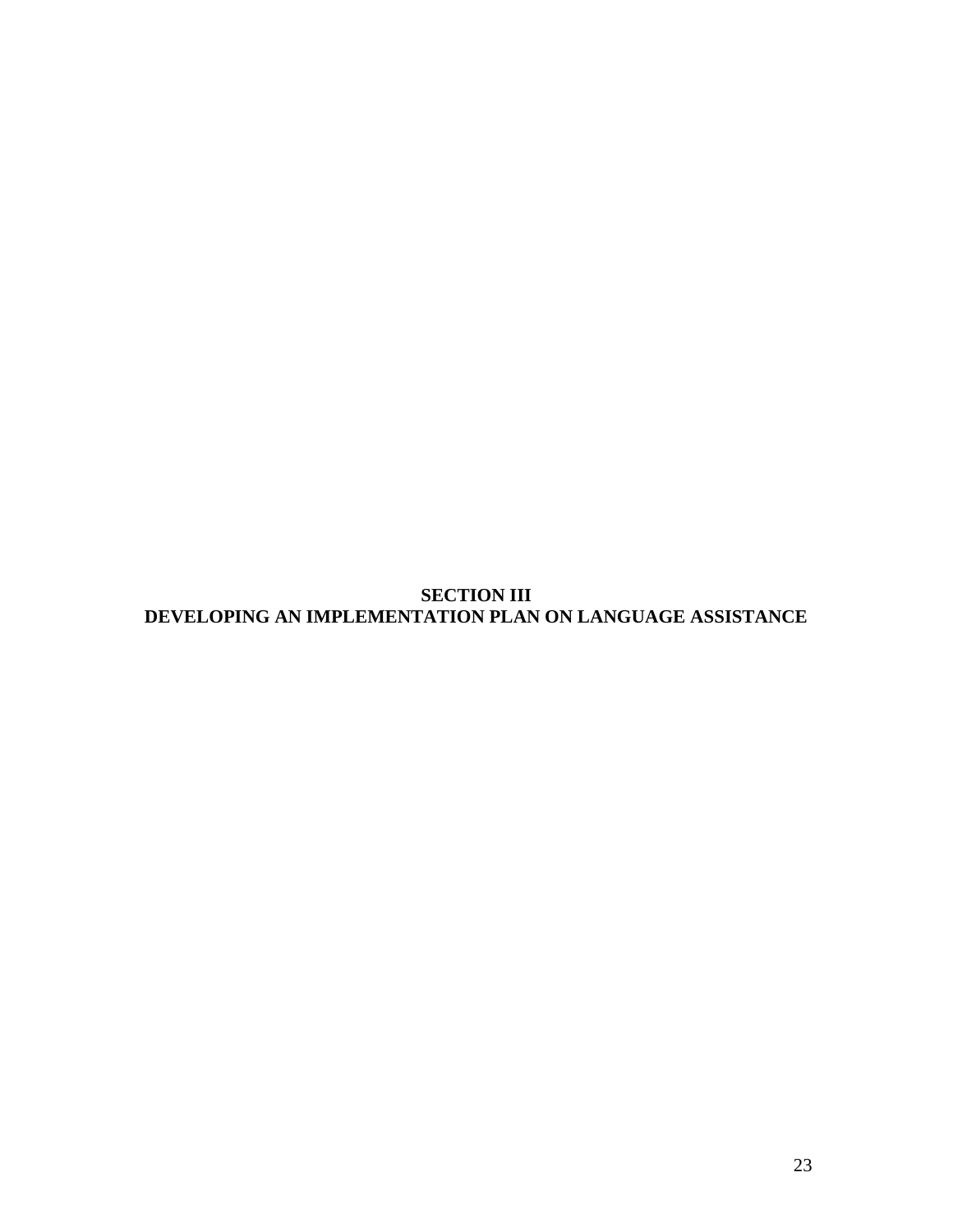# **Overview**

The DOT LEP Guidance recommends that recipients develop an implementation plan to address the needs of the LEP populations they serve. The DOT LEP Guidance notes that effective implementation plans typically include the following five elements: 1) identifying LEP individuals who need language assistance; 2) providing language assistance measures; 3) training staff; 4) providing notice to LEP persons; and 5) monitoring and updating the plan (See Section VII, "Elements of an Effective Implementation Plan on Language Assistance for LEP Persons").

This section summarizes the DOT LEP Guidance on language implementation plans and describes how transit agencies can put this guidance into practice.

# **Task 1: Identifying LEP Individuals Who Need Language Assistance**

# **What the Guidance Says**

*"There should be an assessment of the number or proportion of LEP individuals eligible to be served or encountered and the frequency of encounters pursuant to the first two factors in the four-factor analysis.*

*One way to determine the language of communication is to use language identification cards (or ``I speak cards''), which invite LEP persons to identify their language needs to staff. Such cards, for instance, might say, ``I speak Spanish'' in both Spanish and English, or ``I speak Vietnamese'' in both English and Vietnamese. To reduce costs of compliance, the Federal Government has made a set of these cards available on the Internet. The Census Bureau's ``I speak card'' can be found and downloaded at [http://www.usdoj.gov/crt/cor/13166.htm.](http://frwebgate.access.gpo.gov/cgi-bin/leaving.cgi?from=leavingFR.html&log=linklog&to=http://www.usdoj.gov/crt/cor/13166.htm)*

*When records are normally kept of past interactions with members of the public, the language of the LEP person can be included as part of the record. In addition to helping employees identify the language of LEP persons they encounter, this process will help in future applications of the first two factors of the four-factor analysis. In addition, posting notices in commonly encountered languages notifying LEP persons of language assistance will encourage them to self-identify." (DOT LEP Guidance Section VII(1)).* 

#### **Suggestions on Implementing this Guidance**

This guidance overlaps to a great extent with the recommendations provided in Section V of the DOT LEP Guidance concerning the four-factor analysis. In this part of a language implementation plan, agencies should identify the number and proportion of LEP individuals eligible to be served and the frequency of encounters, pursuant to the first two factors of the four-factor analysis. Agencies should consider including the following information in their implementation plan: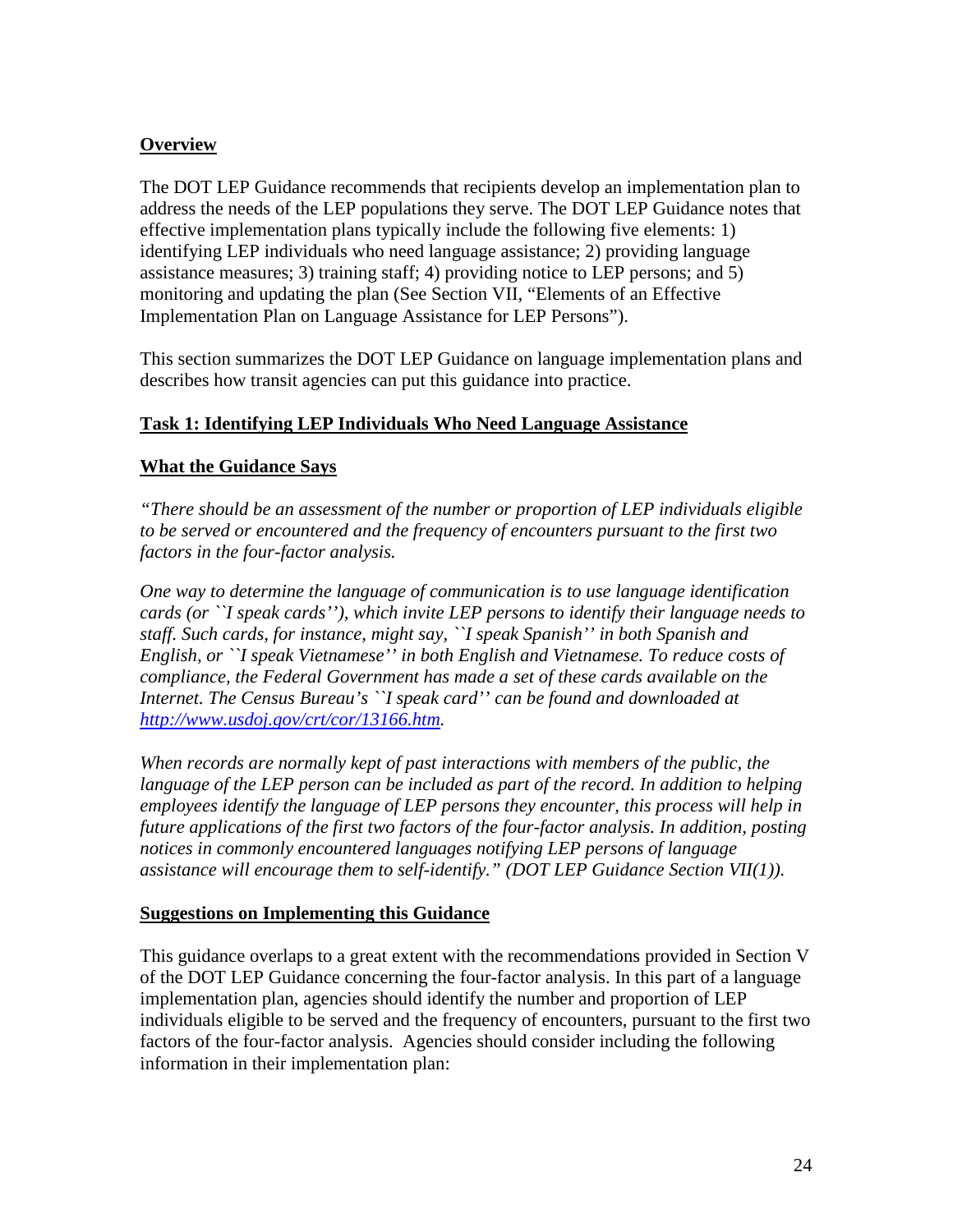- 1. Data collected from the U.S. Census as well as state and local demographic data;
- 2. Information gathered from community organizations that serve LEP persons;
- 3. Information gathered from face-to-face meetings with LEP persons or from surveys of LEP persons;
- 4. Information gathered from interviews with agency staff who typically come in contact with LEP persons;
- 5. Information kept by the agency on past interactions with members of the public who are LEP.

In its assessment of the number and proportion of LEP persons eligible to be served, the plan should distinguish the native language spoken by these populations and geographic areas (if any) where LEP persons are concentrated. Where there are concentrations of LEP persons who speak different native languages (such as Spanish, Vietnamese, or Korean) the plan should identify where each group is concentrated. It should also describe, as accurately as possible, the frequency with which LEP individuals come into contact with the agency's particular services.

# **Task 2: Language Assistance Measures**

# **What the Guidance Says**

*"An effective LEP plan would likely include information about the ways in which language assistance will be provided. For instance, recipients may want to include information on at least the following:*

- *Types of language services available.*
- *How recipient staff can obtain those services.*
- *How to respond to LEP callers.*
- *How to respond to written communications from LEP persons.*
- *How to respond to LEP individuals who have in-person contact with recipient staff.*
- *How to ensure competency of interpreters and translation services."(DOT LEP Guidance Section VII (2)).*

# **Suggestions on Implementing this Guidance**

Pursuant to this guidance, transit agencies should consider including the following information in their implementation plan:

- 1. A list of what written and oral language assistance products and methods the agency has implemented and how agency staff can obtain those services;
- 2. Instructions to customer service staff and other agency staff who regularly take phone calls from the general public on how to respond to an LEP caller. (Ideally, the call taker will be able to forward the caller to a language line or to an in-house interpreter who can provide assistance);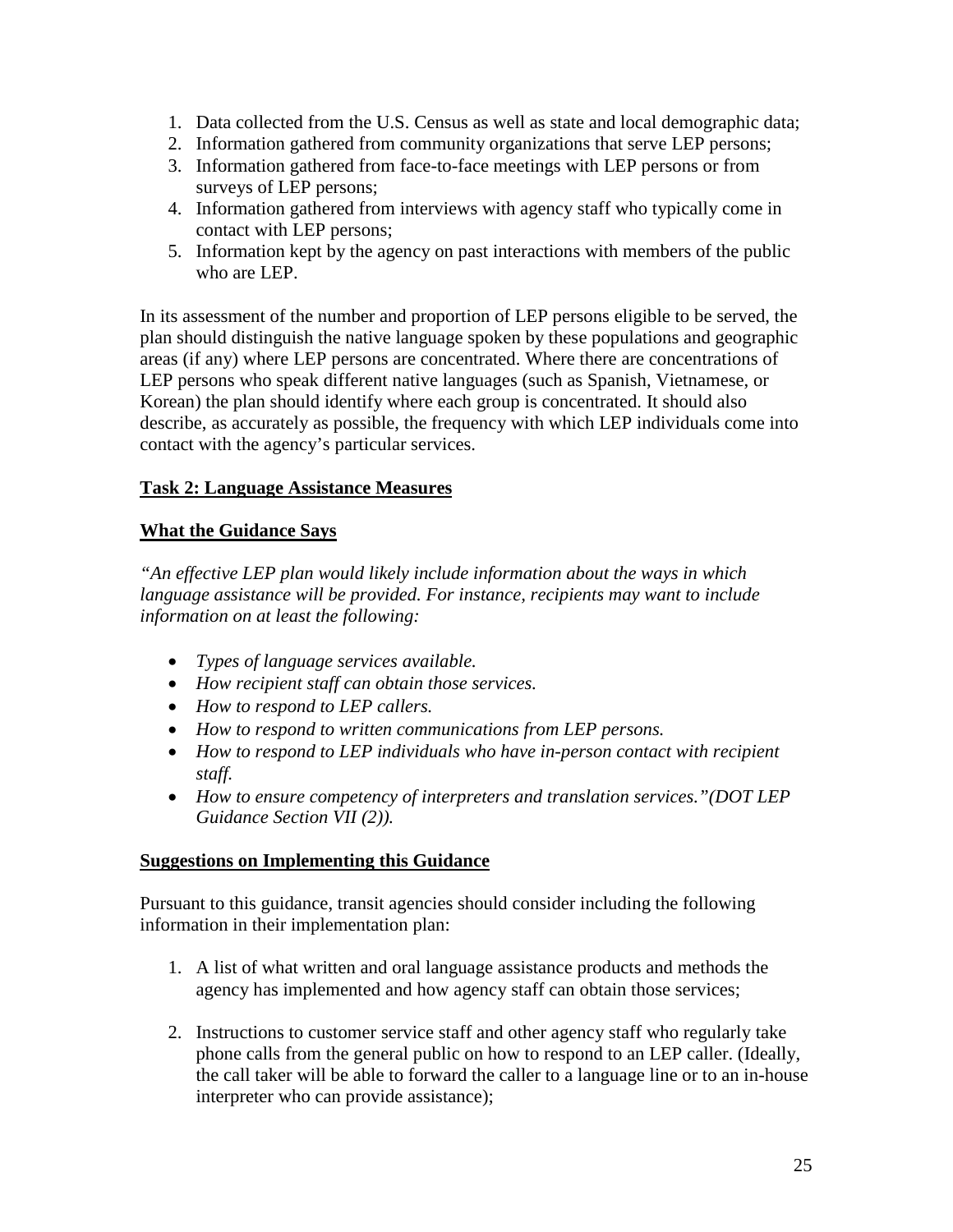- 3. Instructions to customer service staff and others who regularly respond to written communication from the public on how to respond to written communication from an LEP person. (Ideally, the agency staff person will be able to forward the correspondence to a translator who can translate the document into English and translate the agency's response into the native language);
- 4. Instructions to vehicle operators, station managers, and others who regularly interact with the public on how to respond to an LEP customer;
- 5. Policies on how the agency will ensure the competency of interpreters and translation services. Such policies could include the following provisions:
	- The agency will ask the interpreter or translator to demonstrate that he or she can communicate or translate information accurately in both English and the other language;
	- The agency will train the interpreter or translator in specialized terms and concepts associated with the agency's policies and activities;
	- The agency will instruct the interpreter or translator that he or she should not deviate into a role as counselor, legal advisor, or any other role aside from interpreting or translator;
	- The agency will ask the interpreter or translator to attest that he or she does not have a conflict of interest on the issues that they would be providing interpretation services.

It may be difficult for a non-bilingual bus or rail operator to provide assistance to an LEP person who boards the vehicle and requests information. In such circumstances, the operator could ask if another passenger on the vehicle could serve as a translator or the driver could provide the phone number to the agency's customer service office, which would provide translation services. The driver could also direct the LEP person to any translated schedule and route information that has been placed aboard the vehicle. Drivers in some agencies have volunteered to learn Spanish in order to assist LEP Spanish-speaking customers and the Colorado Department of Transportation has published "Basic Spanish for Transit Employees," which provides transit personnel with relevant words and phrases that would be useful in encounters with customers (more information on this resource is included in Section IV of this handbook).

Transit station managers who encounter LEP persons requesting assistance may be able to provide the above resources and, in addition, may have telephone access to a language line in order to provide assistance.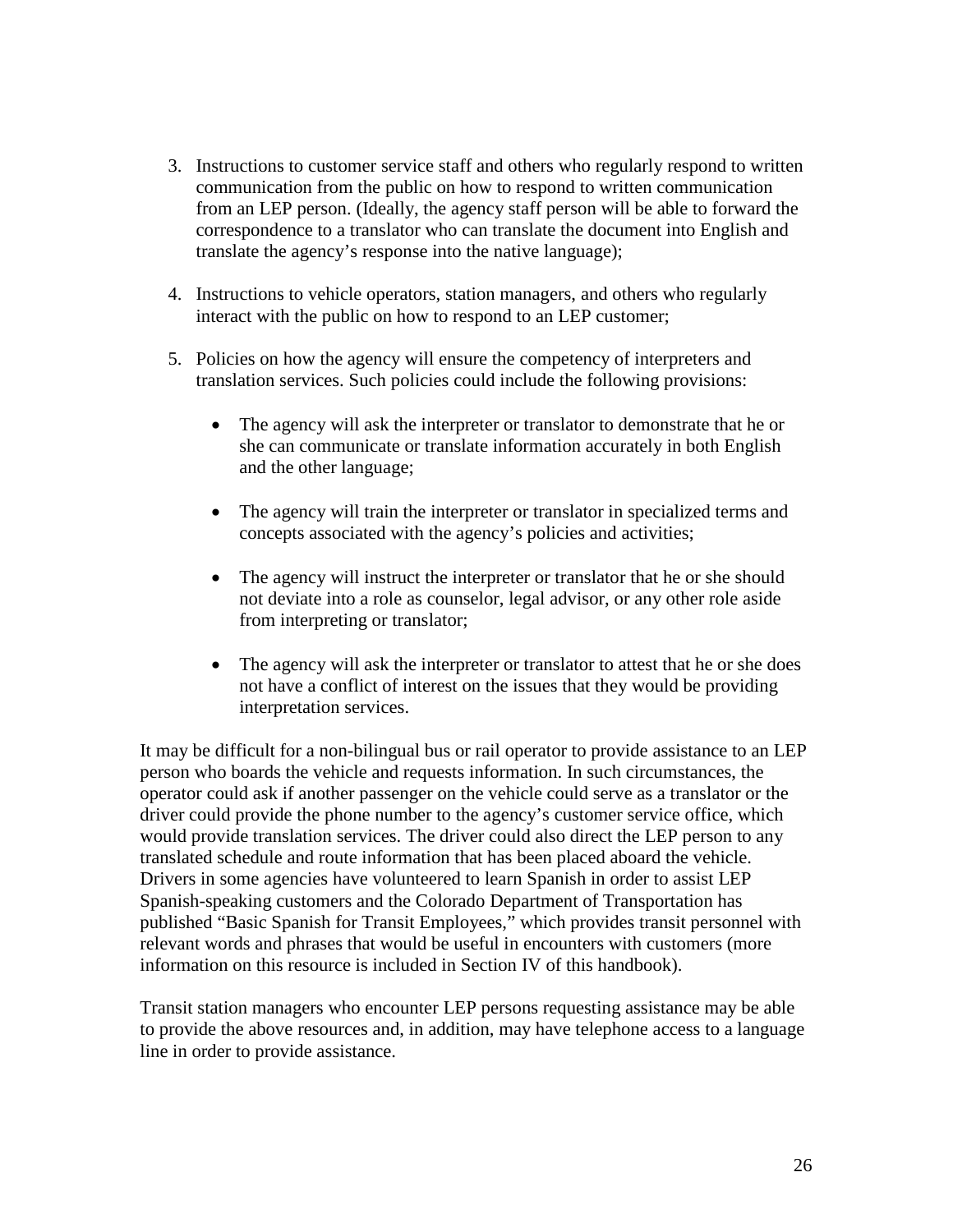# **Task 3: Training Staff**

# **What the Guidance Says**

"*Staff members should know their obligations to provide meaningful access to information and services for LEP persons, and all employees in public contact positions should be properly trained. An effective LEP plan would likely include training to ensure that:*

- *Staff knows about LEP policies and procedures.*
- *Staff having contact with the public (or those in a recipient's custody) is trained to work effectively with in-person and telephone interpreters.*

*Recipients may want to include this training as part of the orientation for new employees. Recipients have flexibility in deciding the manner in which the training is provided, and the more frequent the contact with LEP persons, the greater the need will be for in-depth training. However, management staff, even if they do not interact regularly with LEP persons, should be fully aware of and understand the plan so they can reinforce its importance and ensure its implementation by staff." (DOT LEP Guidance Section VII (3)).* 

# **Suggestions on Implementing this Guidance**

In this part of the language assistance plan, agencies should describe the training that is conducted to ensure that appropriate staff members know about LEP policies and procedures and are ready to provide assistance.

# **Task 3, Step 1: Identify agency staff that are likely to come into contact with LEP persons as well as management staff.**

This handbook recommends that agencies identify those members of their staff—or job positions—that have frequent contact with LEP persons in order to target training to the appropriate staff. Management staff, even if they do not interact regularly with LEP persons, should be included on the list to ensure they are fully aware of the language assistance plan.

# **Task 3, Step 2: Identify existing staff training opportunities**

It may be cost-effective to integrate training on their responsibilities to persons with limited English proficiency into agency training that occurs on an ongoing basis. The DOT LEP Guidance suggests that recipients consider including this training as part of the orientation for new employees. Existing employees, especially managers and those who work with the public may periodically take part in re-training or new training sessions to keep up to date on their responsibilities to LEP persons.

# **Task 3, Step 3: Design and implement LEP training for agency staff**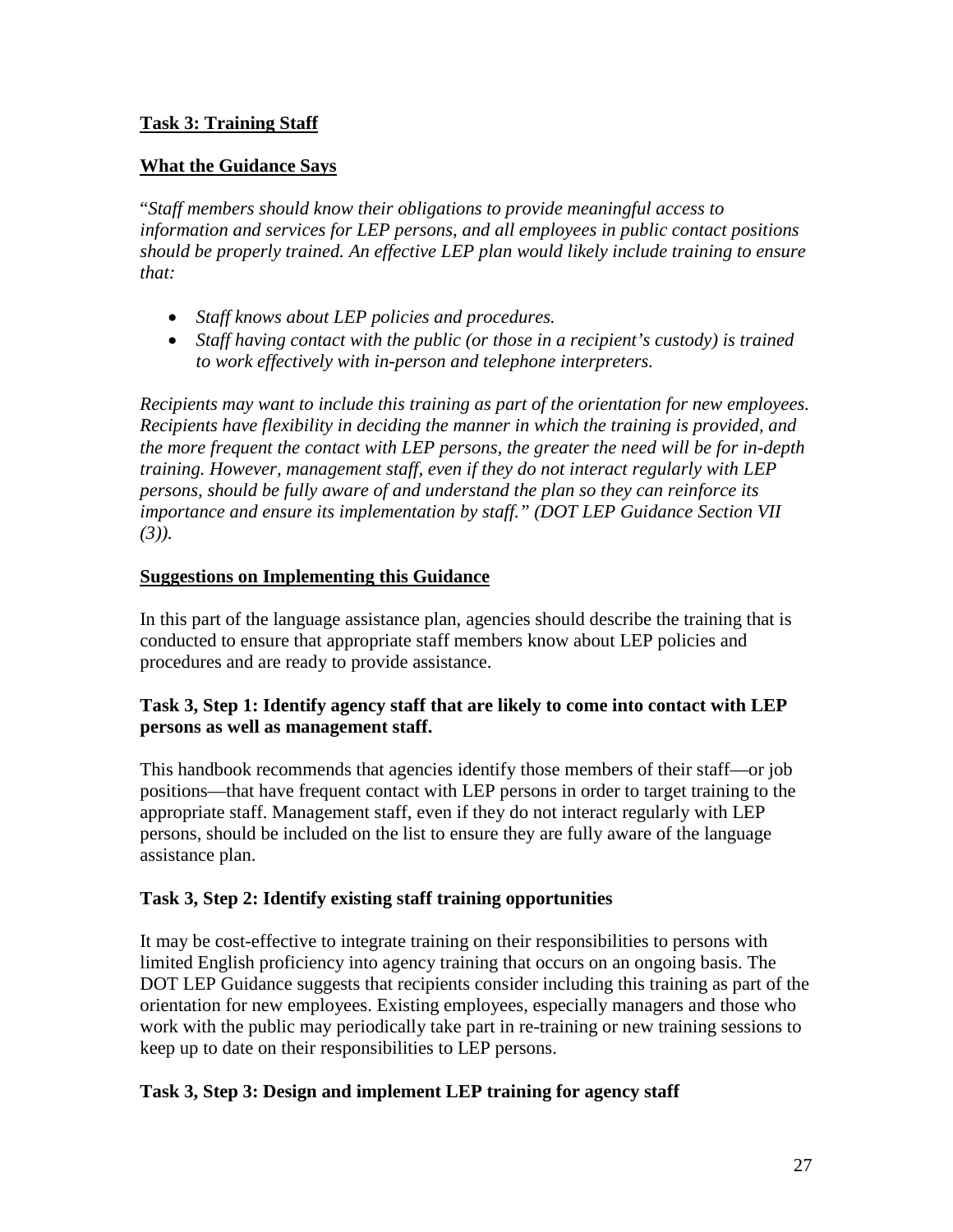Agencies are encouraged to develop a standard presentation concerning recipients' responsibilities to persons with limited English proficiency that could be used at multiple agency trainings. While agencies have flexibility in designing language assistance training, FTA recommends that such training include the following information:

- A summary of the transit agency's responsibilities under the DOT LEP Guidance;
- A summary of the agency's language assistance plan;
- A summery of the number and proportion of LEP persons in the agency's service area, the frequency of contact between the LEP population and the agency's programs and activities, and the importance of the programs and activities to the population;
- A description of the type of language assistance that the agency is currently providing and instructions on how agency staff can access these products and services; and
- A description of the agency's cultural sensitivity policies and practices.

Transit agencies designing their staff training may want to take advantage of the following resources:

- "Breaking Down the Language Barrier: Translating Limited English Proficiency into Practice." This video, which is available on DVD and as a streaming video link on [www.lep.gov,](http://www.lep.gov/) explains the language access requirements of Title VI and Executive Order 13166 through vignettes that expose the problems resulting from the absence of language assistance. The video goes on to show how these same situations could have been handled more appropriately if the service provider took reasonable steps to provide meaningful access.
- "Providing Language Access for Persons with Limited English Proficiency," a PowerPoint presentation produced by the FTA Office of Civil Rights and available at [http://www.fta.dot.gov/civilrights/title6/civil\\_rights\\_5102.html.](http://www.fta.dot.gov/civilrights/title6/civil_rights_5102.html)
- "How to Engage Low-Literacy and Limited English Proficient Populations in Transportation Decisionmaking," available at [http://www.fhwa.dot.gov/hep/lowlim.](http://www.fhwa.dot.gov/hep/lowlim) This report documents "best practices" in identifying and engaging low-literacy and LEP populations in transportation decisionmaking. These "best practices" were collected during telephone interviews with individuals in 30 States.
- "Basic Spanish for Transit Employees" this flip guide was produced by the Roaring Fork Transit Authority and the Colorado Mountain College. It includes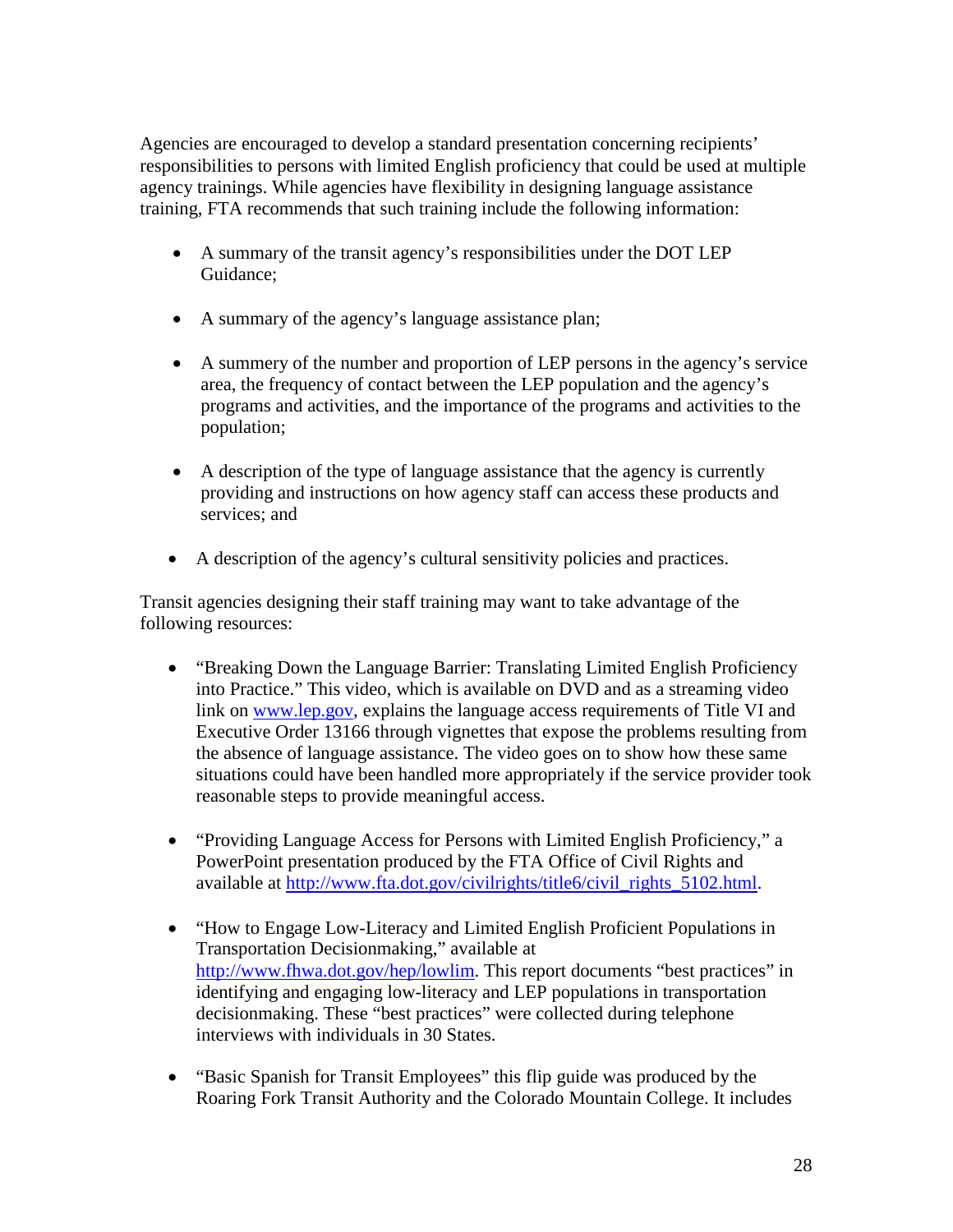requests and commands that vehicle operators use every day in English and in Spanish and written phonetically in English. Copies of this guide can be obtained by calling 970-945-8691.

• "Guidelines for Developing Traffic Safety Educational Materials for Spanish-Speaking Audiences," a manual developed by the Education in Traffic Safety project, Education Development Center, Inc., with funding from the National Highway Traffic Safety Administration. The manual is organized into three sections: research and planning, creating materials, and dissemination and evaluation. Available at [http://www.nhtsa.dot.gov/people/injury/airbags/TESM/index.htm.](http://www.nhtsa.dot.gov/people/injury/airbags/TESM/index.htm)

These and additional resources are listed in Section V of this manual.

# **Task 4: Providing Notice to LEP Persons**

# **What the Guidance Says**

*"Once an agency has decided, based on the four factors, that it will provide language services, it is important that the recipient notify LEP persons of services available free of charge (emphasis added). Recipients should provide this notice in languages LEP persons would understand. Examples of notification that recipients should consider include:*

• *Posting signs in intake areas and other entry points. This is important so that LEP persons can learn how to access those language services at initial points of contact. This is particularly true in areas with high volumes of LEP persons seeking access to certain transportation safety information, or other services and activities run by DOT recipients*

*For instance, signs in intake offices could state that free language assistance is available. The signs should be translated into the most common languages encountered and should explain how to get the necessary language assistance. The Social Security Administration has made such signs available at [http://www.ssa.gov/multilanguage/langlist1.htm.](http://frwebgate.access.gpo.gov/cgi-bin/leaving.cgi?from=leavingFR.html&log=linklog&to=http://www.ssa.gov/multilanguage/langlist1.htm) DOT recipients could, for example, modify these signs for use in programs, activities, and services.*

- *Stating in outreach documents that language services are available from the agency. Announcements could be in, for instance, brochures, booklets, and in outreach and recruitment information. These statements should be translated into the most common languages and could be ``tagged'' onto the front of common documents.*
- *Working with community-based organizations and other stakeholders to inform LEP individuals of the recipients' services, including the availability of language assistance services.*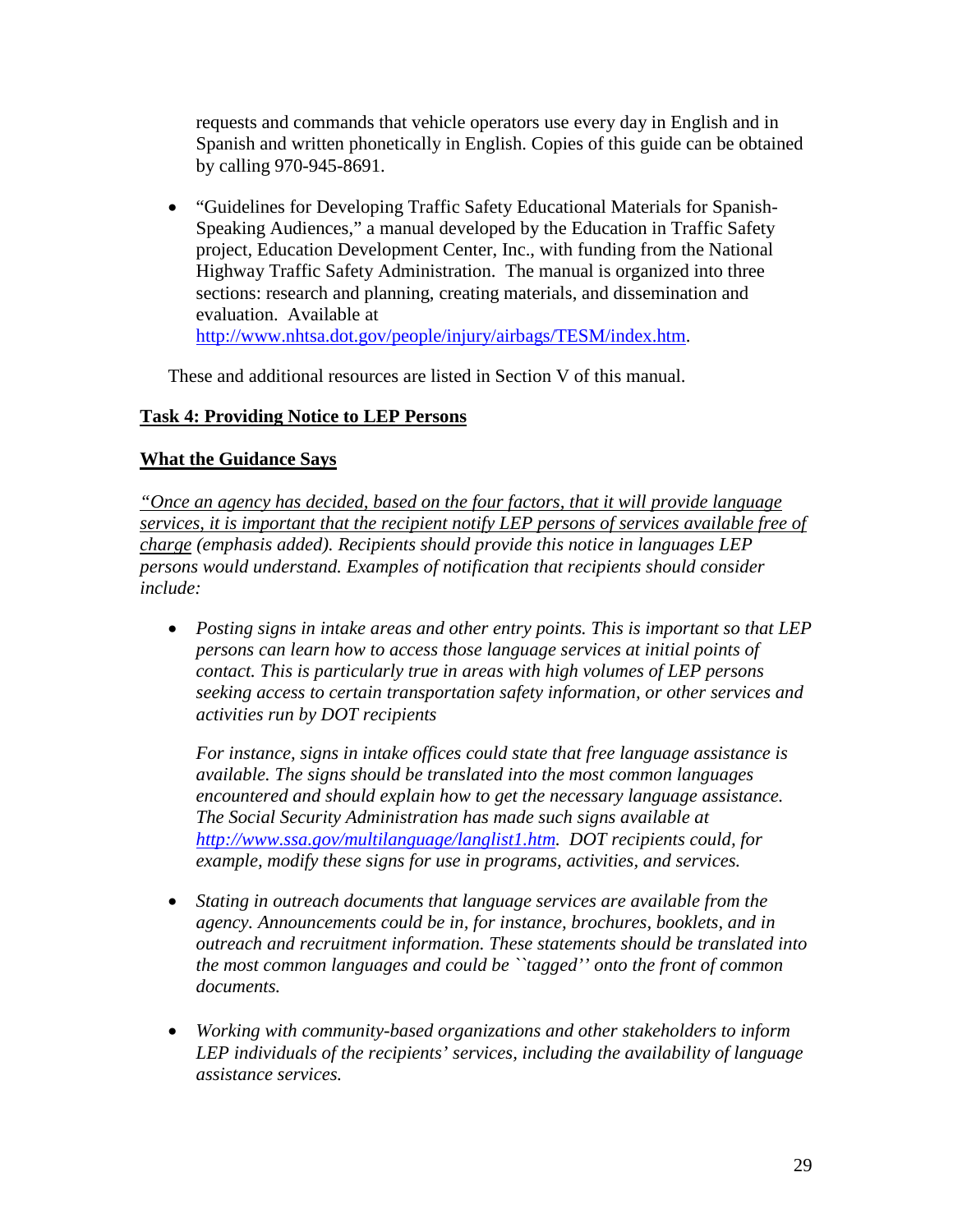- *Using an automated telephone voice mail attendant or menu system. The system could be in the most common languages encountered. It should provide information about available language assistance services and how to get them.*
- *Including notices in local newspapers in languages other than English.*
- *Providing notices on non-English-language radio and television stations about the available language assistance services and how to get them.*
- *Providing presentations and/or notices at schools and religious organizations." (DOT LEP Guidance Section VII (4)).*

# **Suggestions on Implementing this Guidance**

This part of the plan should identify how the agency will advertise its language services to the LEP community.

## **Task 4, Step 1: Inventory the existing public service announcements and community outreach the agency currently performs.**

Transit agencies typically communicate to the public through one or more of the following methods:

- Signs and handouts available in vehicles and at stations
- Announcements in vehicles and at stations
- Agency websites
- Customer service lines
- Press releases
- Newspaper, radio, and television advertisements
- Announcements and community meetings.
- Information tables at local events.

Some of these communications tools are geared towards riders who are using the system, while other methods are intended to reach members of the public at large, who may or may not use the transit system. Both methods can be used to inform people of the availability of language assistance.

# **Task 4, Step 2: Incorporate notice of the availability of language assistance into existing outreach methods**

Agencies should consider developing non-English outreach documents that notify people of the availability of language assistance and incorporating this outreach into the public relations materials routinely disseminated by the agency. Agencies should provide notice of the availability of language assistance on a regular basis, in order to reach the greatest number of potential riders.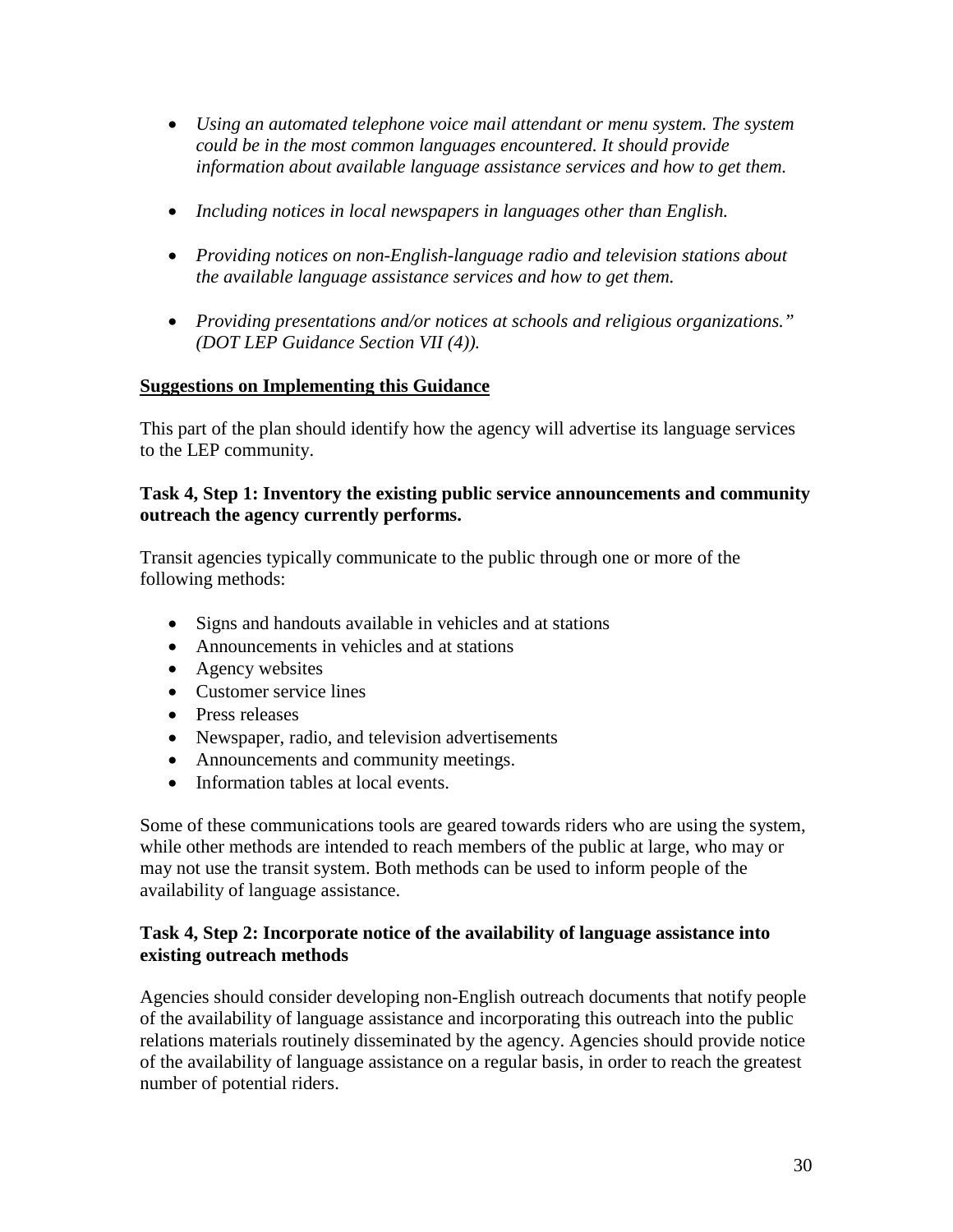Agencies might, for example, decide to specify in their plan that where documents are available in languages other than English, the English version will include a notice of such availability translated into other languages in which the document is available.

# **Task 4, Step 3: Conduct targeted community outreach to LEP populations.**

Targeted community outreach can consist of meeting with agencies that serve LEP populations and attending community meetings and events to inform people of the agency's service in general and that language assistance is available. Your agency may wish to partner with its existing community contacts and other agencies that are seen by your audience as credible and trusted to notify the LEP population of the availability of language services. Notification can also be distributed through programs used by LEP persons, such as English classes for speakers of other languages.

# **Task 5: Monitoring and Updating the LEP Plan**

Evaluation can help you track your outreach efforts, discover dissemination problems early, make corrections, and find out whether your language services have impacted your ridership and/or relations with local immigrant communities. The results can help you improve future efforts. Regardless of your budget, some level of evaluation can be done.

# **What the Guidance Says**

*"Recipients should, where appropriate, have a process for determining, on an ongoing basis, whether new documents, programs, services, and activities need to be made accessible for LEP individuals, and they may want to provide notice of any changes in services to the LEP public and to employees.*

*In addition, recipients should consider whether changes in demographics, types of services, or other needs require annual reevaluation of their LEP plan. Less frequent reevaluation may be more appropriate where demographics, services, and needs are more static. One good way to evaluate the LEP plan is to seek feedback from the community.*

*In their reviews, recipients may want to consider assessing changes in:*

- *Current LEP populations in the service area or population affected or encountered.*
- *Frequency of encounters with LEP language groups.*
- *Nature and importance of activities to LEP persons.*
- *Availability of resources, including technological advances and sources of additional resources, and the costs imposed.*
- *Whether existing assistance is meeting the needs of LEP persons.*
- *Whether staff knows and understands the LEP plan and how to implement it.*
- *Whether identified sources for assistance are still available and viable.*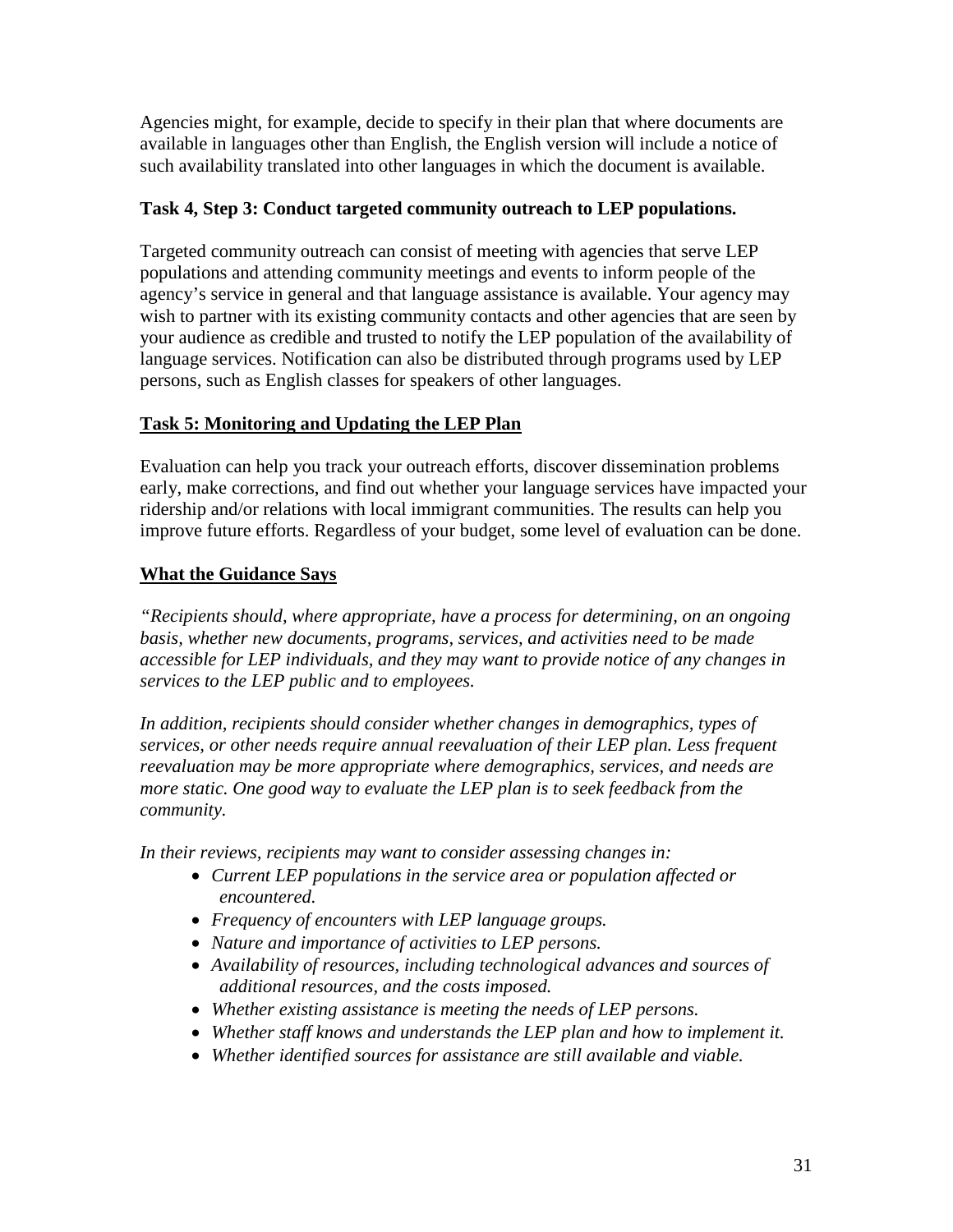In addition to these five elements, effective plans set clear goals, management *accountability, and opportunities for community input and planning throughout the process."(DOT LEP Guidance Section VII (5)).* 

## **Suggestions on Implementing this Guidance**

Transit agencies can implement this portion of the DOT LEP Guidance by undertaking the following steps:

## **Task 5, Step 1: Establish a process to obtain feedback on your agency's language assistance measures.**

How frequently an agency should consult with community organizations representing LEP persons as well as the staff that is responsible for providing language assistance will depend on the size and complexity of the agency's LEP program as well as the resources available to the transit provider. Agency staff can combine meetings to obtain feedback on its language assistance program with regularly scheduled community outreach events as well as regularly scheduled staff meetings.

# **Task 5, Step 2: Obtain feedback from community members and from agency staff.**

Transit agencies should consider conducting follow-up meetings and focus groups or surveys with the community organizations and individuals they contacted in order to develop their needs assessment. This outreach would allow agency staff to determine if there have been any noticeable changes in the demographics of the LEP population in their service area, to receive input on whether their language assistance measures and efforts to inform the LEP community of the availability of language assistance are working, and to continue to inform the LEP community of new or updated language assistance.

Agencies should also meet with staff that are in contact with LEP persons to determine whether the written and oral assistance measures are effective. Agency staff may also be in a position to comment on whether the numbers of LEP persons they have encountered are increasing or decreasing and whether they are interacting more frequently with members of a particular language group.

# **Task 5, Step 3: Conduct internal monitoring**

Agencies can conduct internal monitoring of their system to determine whether language assistance measures and staff training programs are working. Such monitoring might be best accomplished if the monitors pose as riders and observe how agency staff respond to their requests. Agencies can work with multilingual staff or community members to determine if employees are responding appropriately to requests made with limited English or in a language other than English. Section 4 of Section IV provides an internal monitoring template.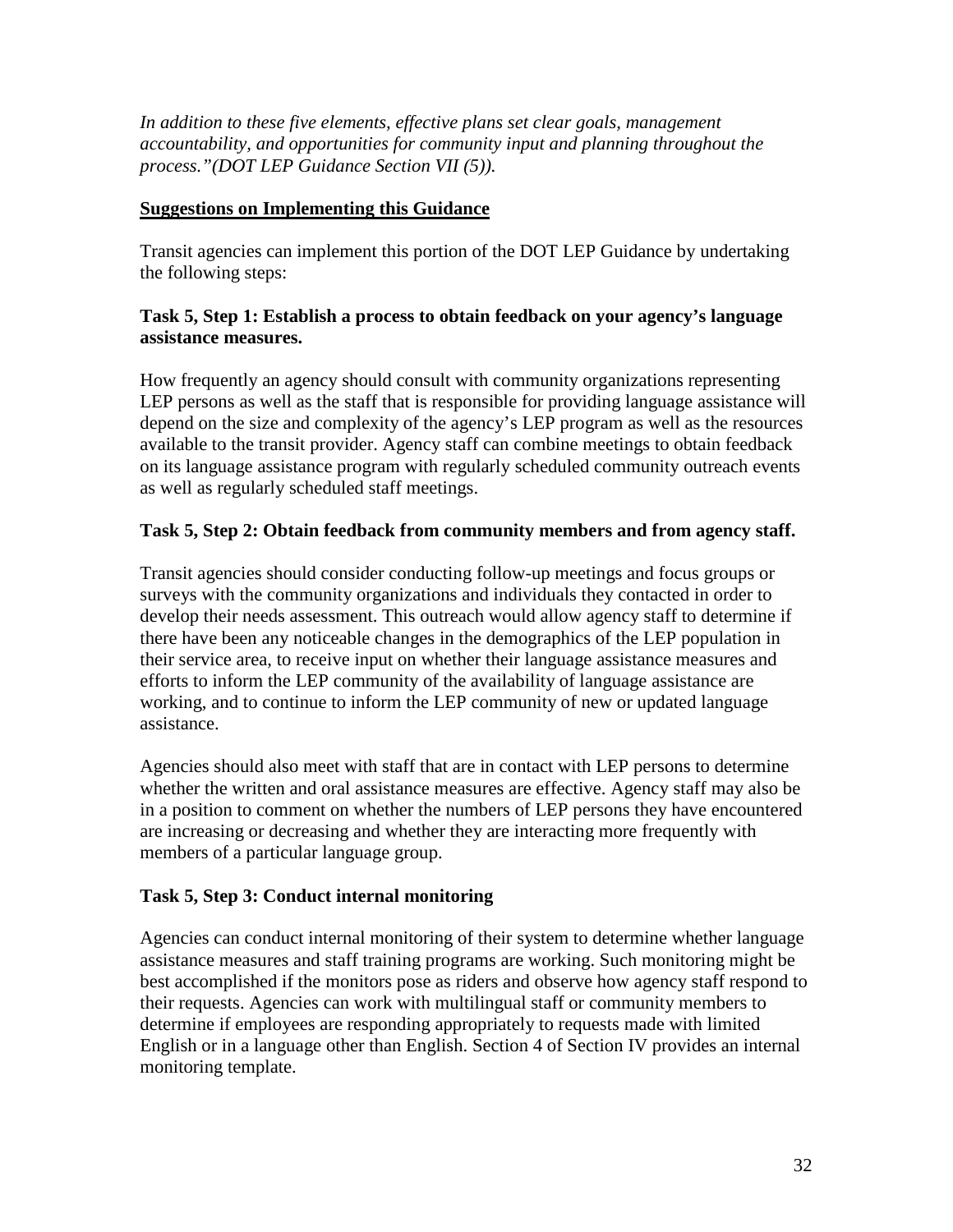## **Task 5, Step 4: Make changes to the language assistance plan based on feedback received**

Based on the feedback received from community members and agency employees, agencies will likely need to make incremental changes to the type of written and oral language assistance provided as well as to their staff training and community outreach programs. Agencies may take into account the cost of proposed changes and the resources available to them. Depending on their evaluation, agencies may choose to disseminate more widely those language assistance measures that are particularly effective or modify or eliminate those measures that have not been effective.

## **Task 5, Step 5: Consider new language assistance needs when expanding service**

Transit agencies that are expanding service into areas with high concentrations of LEP persons should consider modifying their implementation plan to provide language assistance measures to areas not previously served by the agency.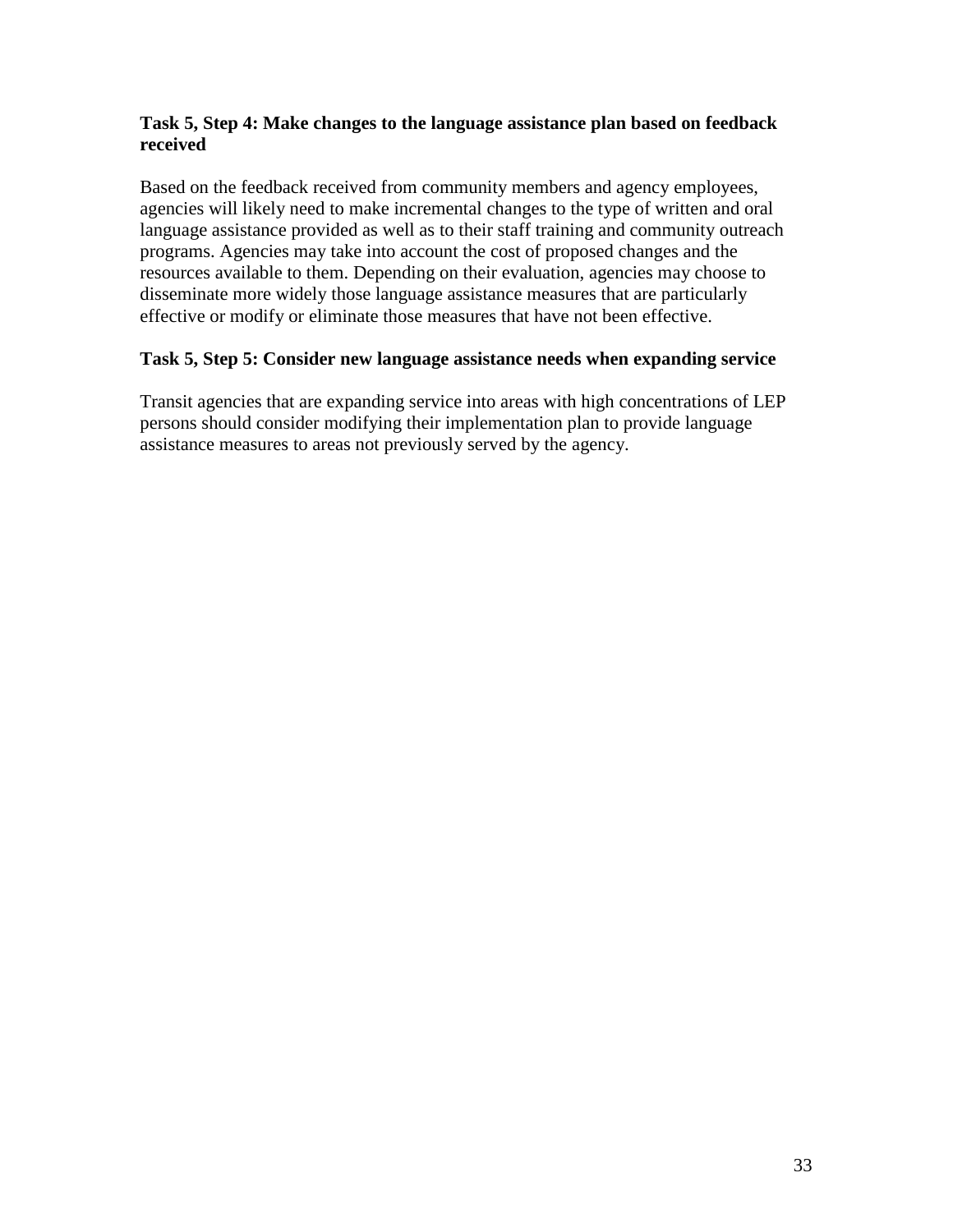# **SECTION IV LANGUAGE ASSISTANCE CHECKLISTS**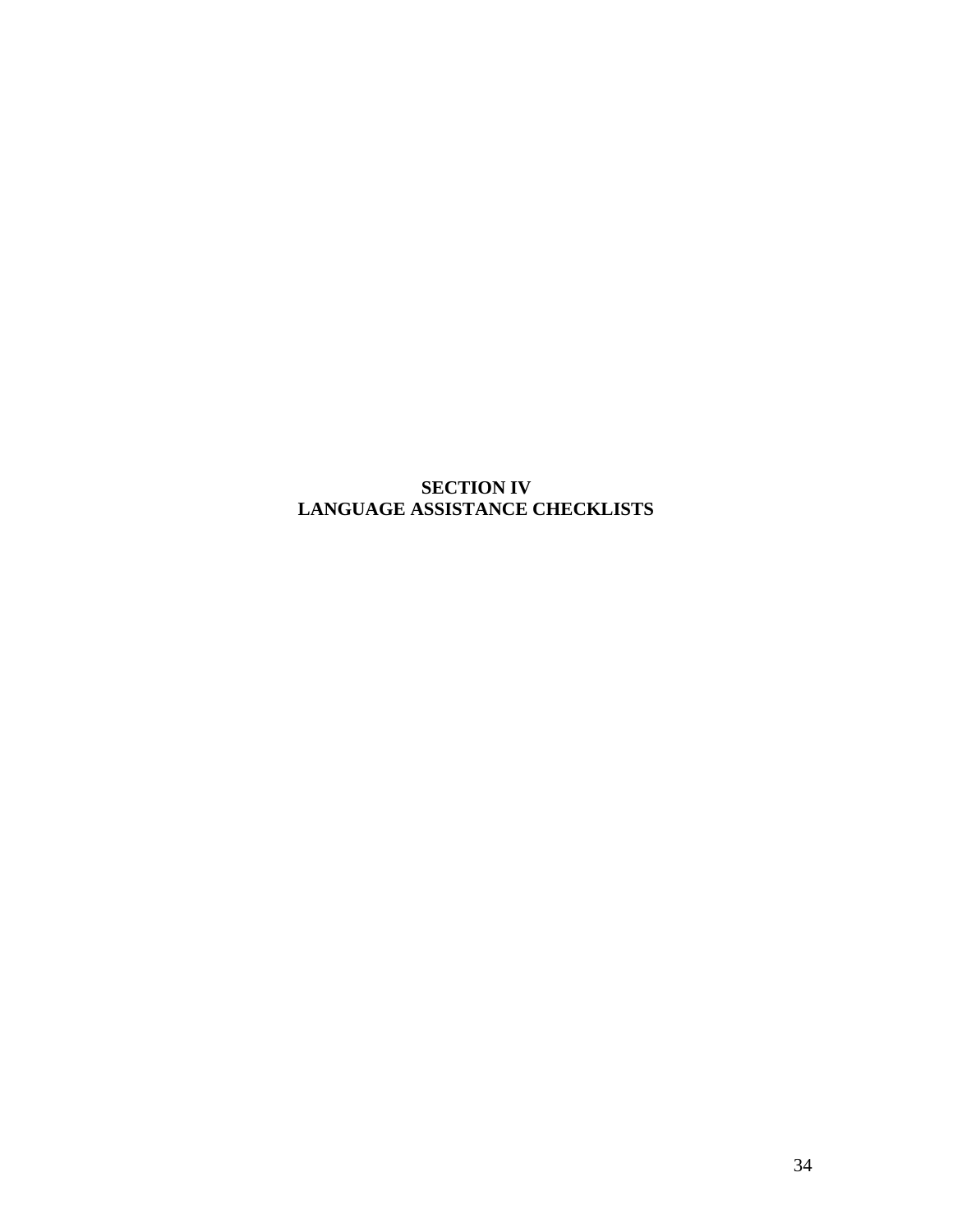# **1. QUESTIONS TO ASK COMMUNITY GROUPS SERVING LEP PERSONS**

The DOT LEP Guidance states that the nature of language assistance an agency provides should be based in part on the number and proportion of LEP persons served by the recipient, the frequency of contact between the recipient and the LEP population, and the importance of the service provided by the recipient to the LEP population.

In order to better analyze these factors, transit agencies are encouraged to consult with community organizations serving LEP persons and ask some or all of the following questions:

- What geographic area does your agency serve?
- How many people does your agency provide services to?
- Has the size of the population you serve increased, stayed the same, or decreased over the past five years?
- What are the countries of origin from which your population has immigrated?
- Does your population come from an urban or rural background?
- What are the languages spoken by the population you serve?
- What is the age and gender of your population?
- What is the education and literacy level of the population you serve?
- What needs or expectations for public services has this population expressed?
- Has the population inquired about how to access public transportation or expressed a need for public transportation service?
- What are the most frequently traveled destinations?
- Are there locations that the population has expressed difficulty accessing via the public transportation system?
- Do the transit needs and travel patterns of the population vary depending on the age or gender of the population members?
- What is the best way to obtain input from the population?
- Who would the population trust most in delivering language appropriate messages?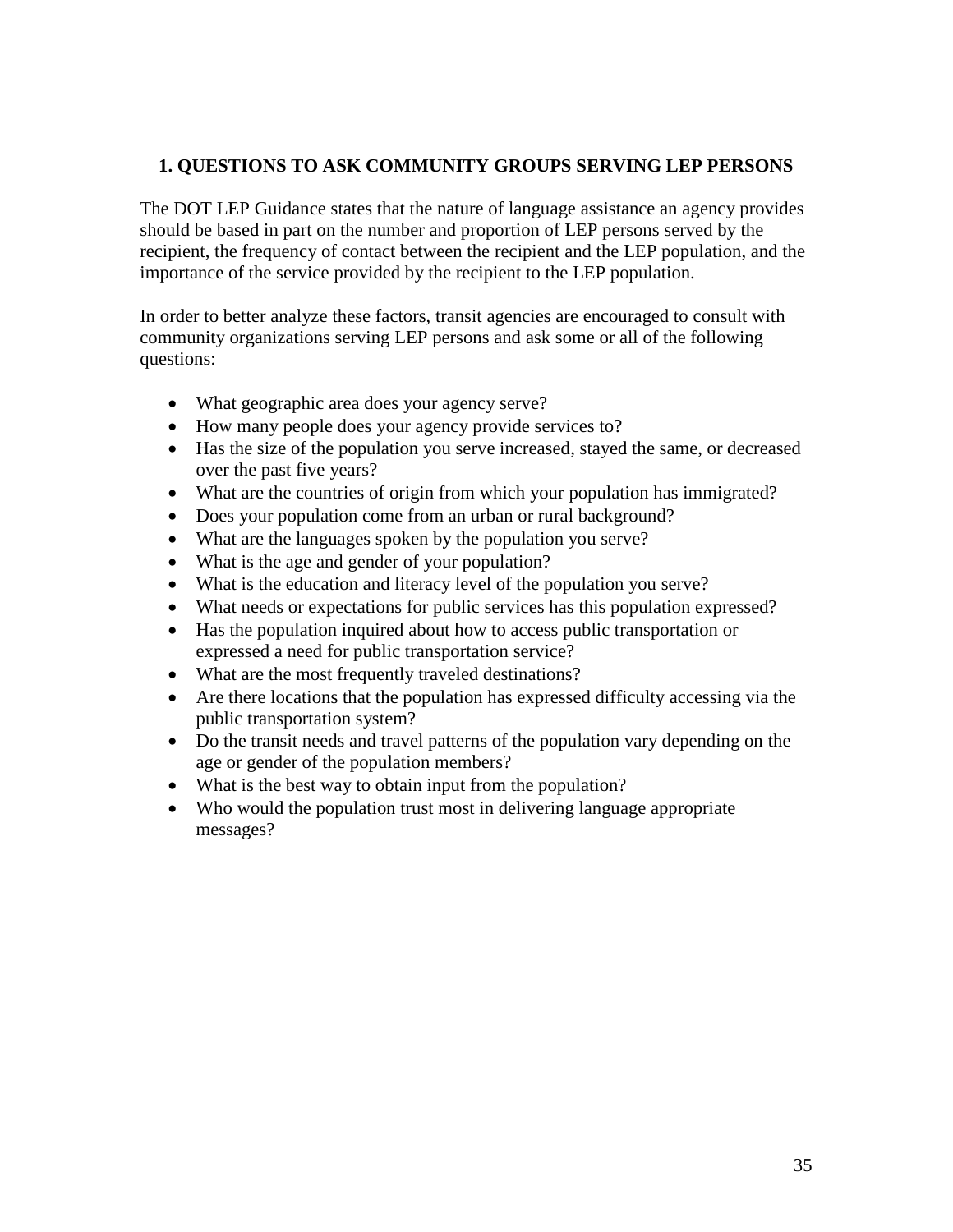# **2. LEP SURVEY/FOCUS GROUP QUESTIONS**

Transit agencies implementing the four-factor analysis described in the DOT LEP Guidance are encouraged to consult directly with LEP persons to determine how frequently these persons use the agency's service and the importance of the service to LEP persons.

Section II of this handbook recommends that agencies gather input from LEP persons using focus groups and surveys. Agencies using these methods should consider asking some or all of the following questions:

• Do you use public transportation?

If a person answers "yes," ask the following questions:

- How often do you use public transportation?
- What kinds of public transportation do you use—trains, buses, the city subway?
- When do you use public transportation? For what purpose?
- Are you satisfied with the transportation you use?
- Do you have any suggestions how the people who run the transportation services could improve it to make it work better for you? Please be as specific as you can.

If a person answers "no" to the first question, ask the following questions:

- How do you travel if you have to go somewhere in your area?
- Would you use public transportation if the trains or buses were set up differently?
- If the person answers "yes," to this question, then ask:
- Which transit systems would you use?
- How can the people who run that system improve it to make it work better for you?<sup>[2](#page-35-0)</sup>

When possible, survey or focus group questions should be provided to advocacy groups and other interested organizations so that they may provide feedback on the instrument and offer additional suggestions.

<span id="page-35-0"></span>**<sup>2</sup>** These questions are adopted from "Mobility Information Needs of Limited English Proficiency (LEP) Travelers in New Jersey" a report produced by the New Jersey Institute of Technology for the New Jersey Department of Transportation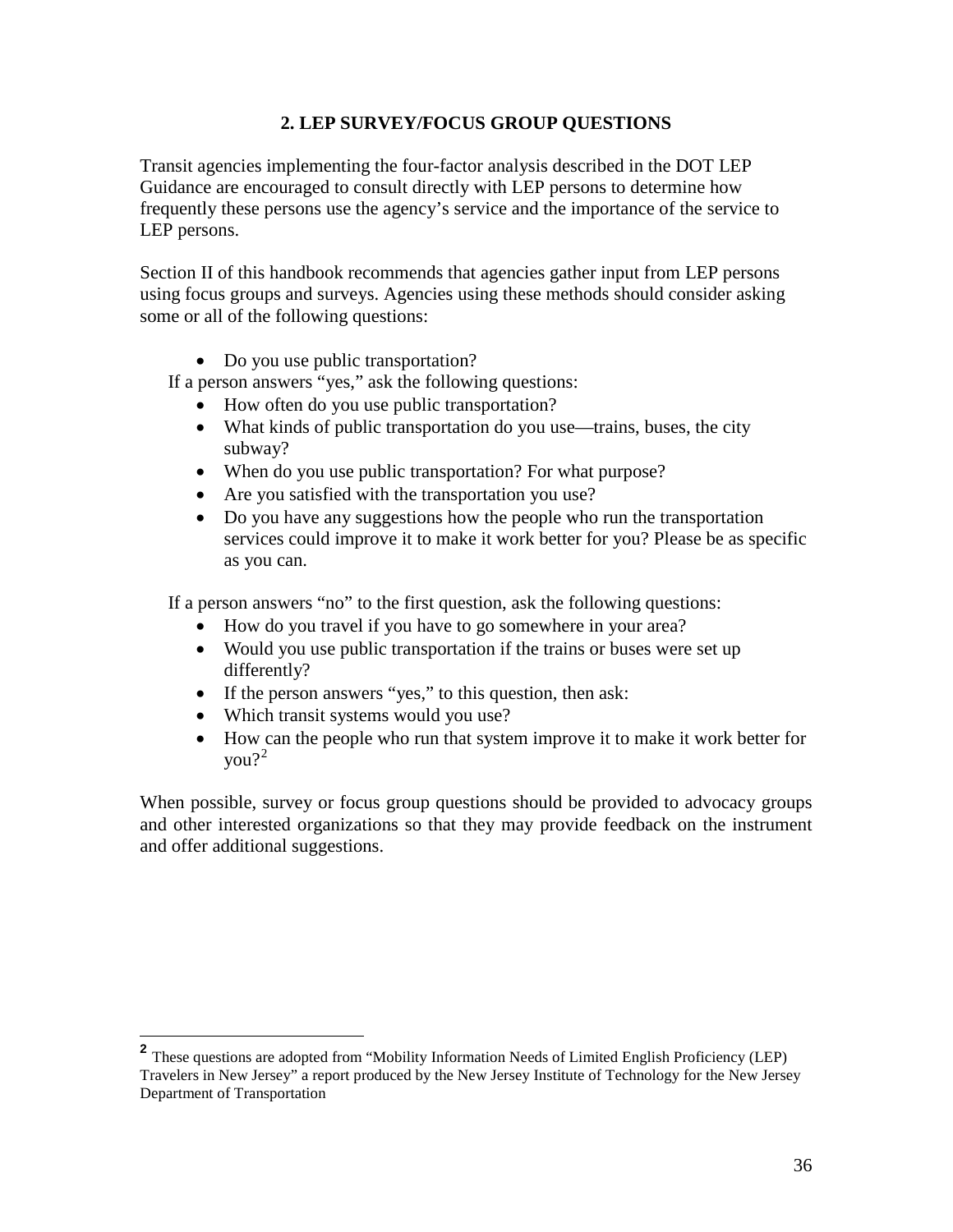# **3. LANGUAGE ASSISTANCE MEASURES CURRENTLY BEING OFFERED BY TRANSIT PROVIDERS**

The Government Accountability Office and the New Jersey Department of Transportation have identified the following language assistance measures that have been deployed by public transportation providers. Each agency should determine its appropriate mix of services after conducting the DOT LEP Guidance's four-factor analysis.

More information about these assistance measures, including which measures are most frequently used, can be found in the GAO report, "Transportation Services: Better Dissemination and Oversight of DOT's Guidance Could Lead to Improved Access for Limited English-Proficient Populations," and the New Jersey Department of Transportation report, "Mobility Information Needs of Limited English Proficiency (LEP) Travelers in New Jersey." Web links to these documents are available in Section V of this handbook.

I—Written Language Assistance (check all that applies):

Bilingual or multilingual versions of the following information:

- "How to ride" brochures
- \_\_\_\_Fare payment instructions
- \_\_\_\_System maps and timetables
- \_\_\_\_Public service announcements
- \_\_\_\_Safety and security announcements
- \_\_\_\_Service change announcements
- \_\_\_\_Notices pertaining to upcoming events
- \_\_\_\_Complaint/commendation forms
- \_\_\_\_Pictographs in stations and in vehicles
- Ticket vending machines with multilingual functions
- \_\_\_\_"I Speak" cards to be used by station managers
- \_\_\_\_Translated information on agency websites
- \_\_\_\_Translated electronic signs

II--Oral language Assistance (check all that applies)

\_\_\_\_ Hiring permanent, full-time staff interpreters

- \_\_\_\_Contracting for interpreters on an "as needed" basis
- \_\_\_\_Using community volunteers to interpret information
- Using bilingual staff to interpret information on an "as needed" basis
- \_\_\_\_Using telephone interpreter services

\_\_\_\_Translated recorded announcements in stations and in vehicles

III-Community Outreach (check all that applies)

\_\_\_Translated TV advertisements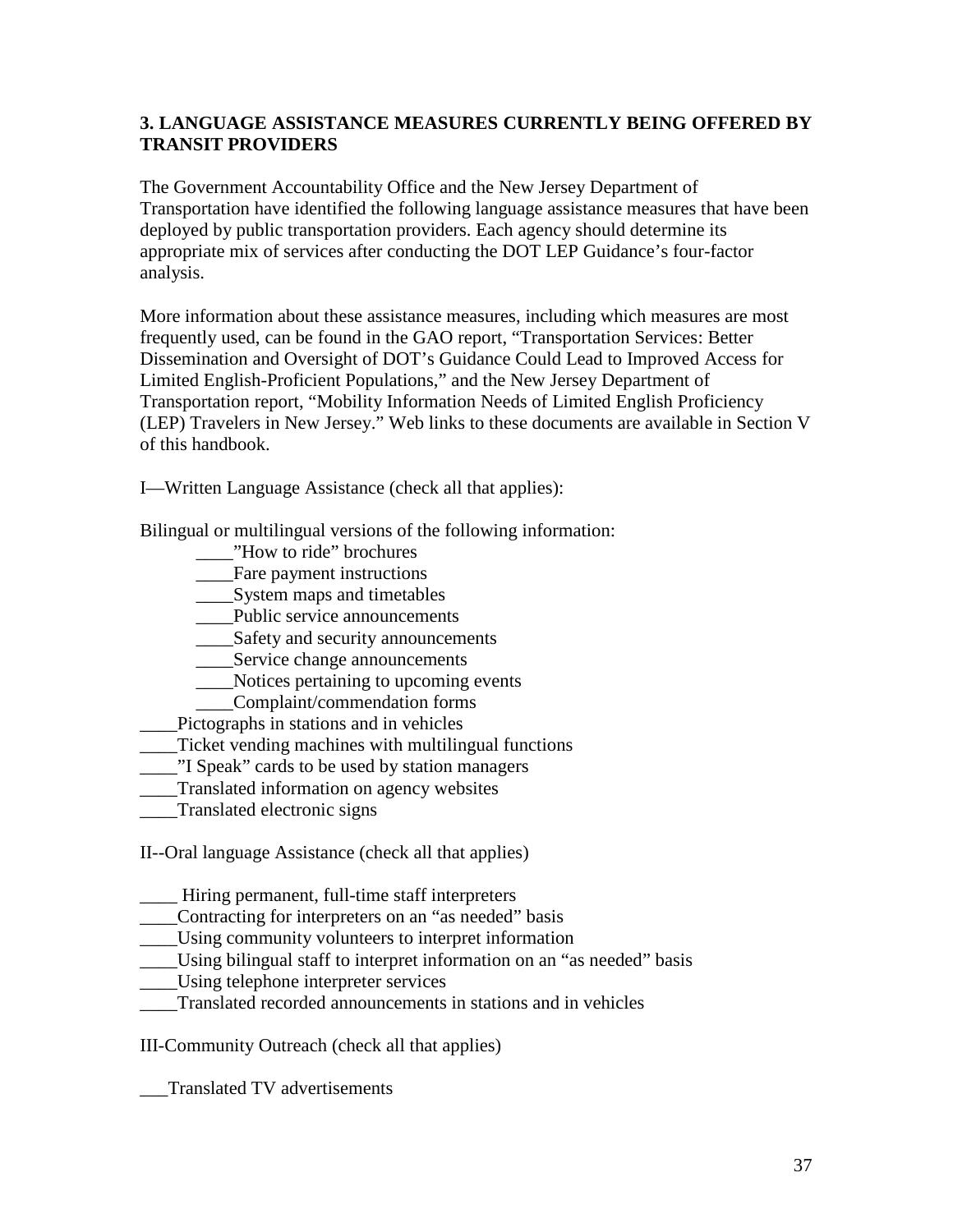- \_\_\_Translated radio advertisements
- \_\_\_Translated newspaper advertisements
- \_\_\_Advertisements in ethnic media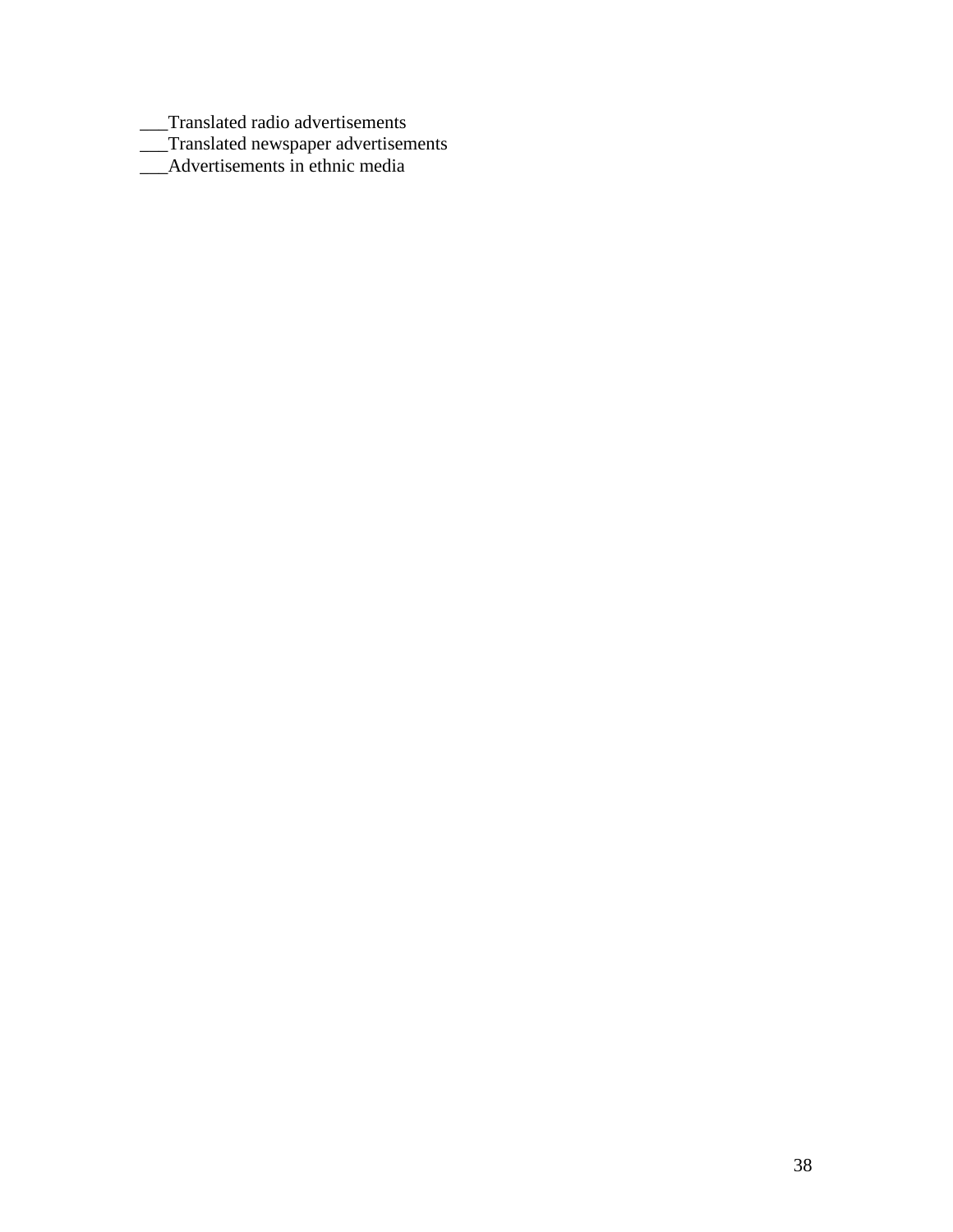## **4. LANGUAGE ASSISTANCE MONITORING CHECKLIST**

Periodic monitoring of language assistance measures that have been implemented can help an agency determine if assistance is being provided competently and effectively. Agencies can use the following checklist to monitor their services. Actual monitoring should be tailored to what services the agency has implemented. Depending on the language assistance provided, the following questions could be answered by periodic monitoring:

**Stations** 

\_\_\_Are translated instructions on how to make fare payments available?

\_\_\_Are translated schedules, route maps, or information on how to use the system available?

\_\_\_Has the information been placed in a visible location?

How many units of the material have been distributed?

\_\_\_If such information is available, are station managers aware that they have this information?

Are announcements audible?

\_\_\_Are any announcements, such as security awareness announcements, made in languages other than English?

\_\_\_Does the station display information or instructions using pictographs?

\_\_\_Can a person who speaks limited English or another language receive assistance from a station manager when asking for directions? How is this assistance provided?

#### Vehicles

\_\_\_Are translated instructions on how to make fare payments available?

\_\_\_Are translated schedules, route maps, or information on how to use the system available?

Has the information been placed in a visible location?

How many units of the material have been distributed?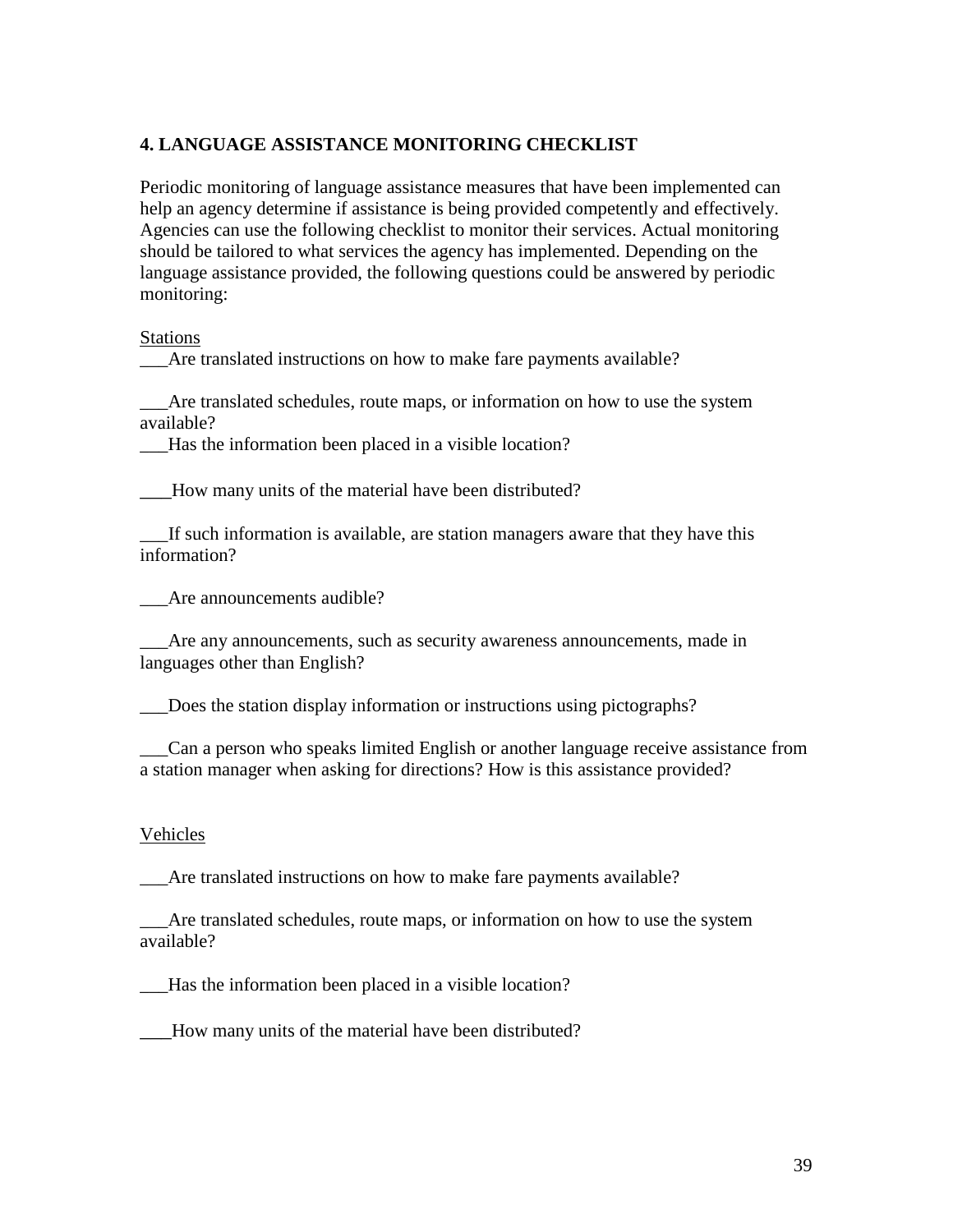If such information is available, are vehicle operators aware that they have this information?

\_\_\_Are announcements audible?

\_\_\_Are any announcements, such as security awareness announcements, made in languages other than English?

\_\_\_Can a person who speaks limited English or another language receive assistance from a bus operator when asking about the destination of the vehicle? How is this assistance provided?

## Customer Service

\_\_\_Is the customer service telephone line equipped to handle callers speaking languages other than English?

\_\_\_Can customer service representatives describe to a caller what language assistance the agency provides and how to obtain translated information or oral interpretation?

\_\_\_Can a person speaking limited English or a language other than English request information from a customer service representative?

Community Outreach

\_\_\_Are translators present at community meetings?

\_\_\_Are translated versions of any written materials that are handed out at a meeting provided?

\_\_\_Can members of the public provide oral as well as written comments?

#### Press/Public Relations

Are meeting notices, press releases, and public service announcements translated into languages other than English?

\_\_\_Does the agency website have a link to translated information on its home page?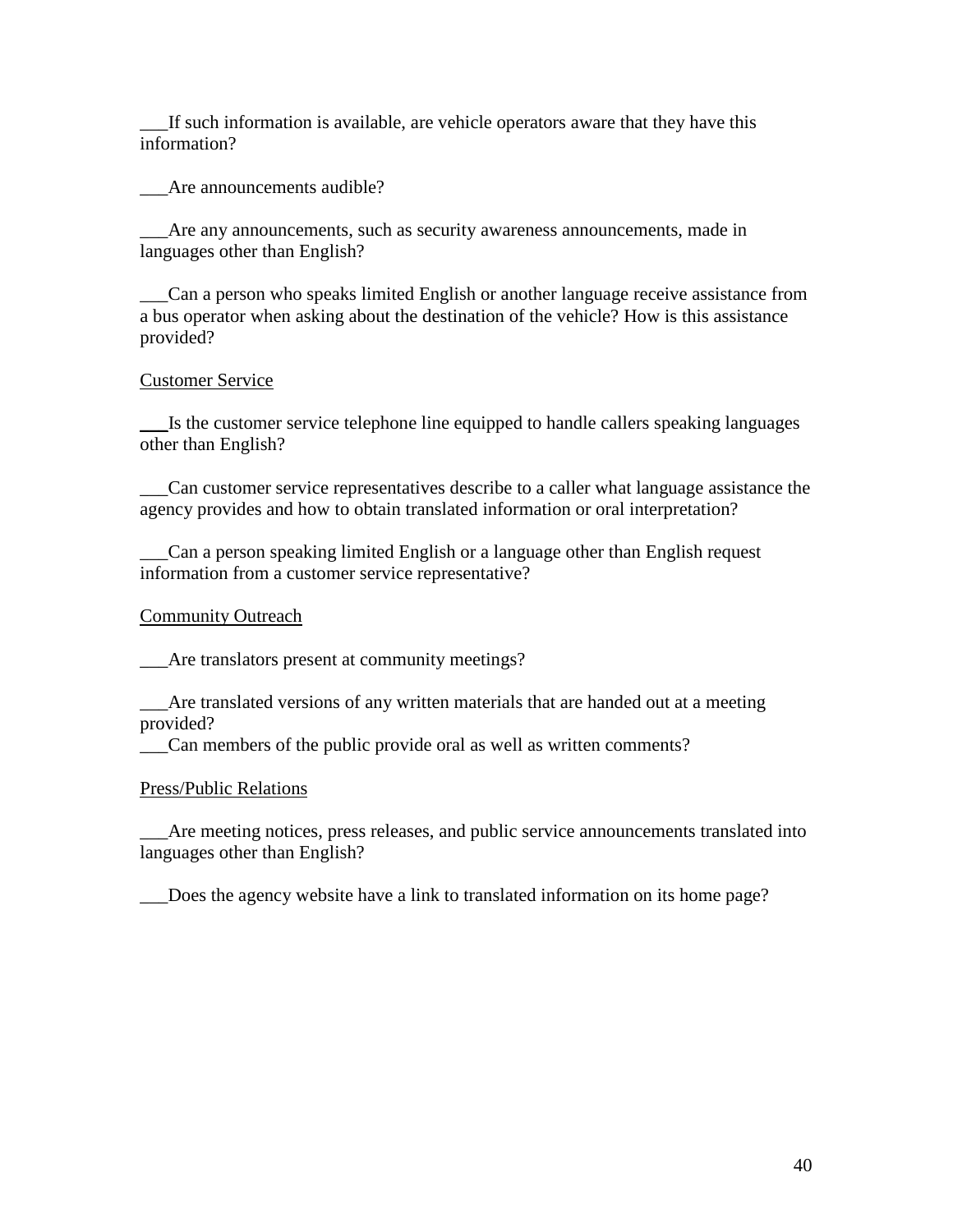**SECTION V LANGUAGE ASSISTANCE RESOURCES**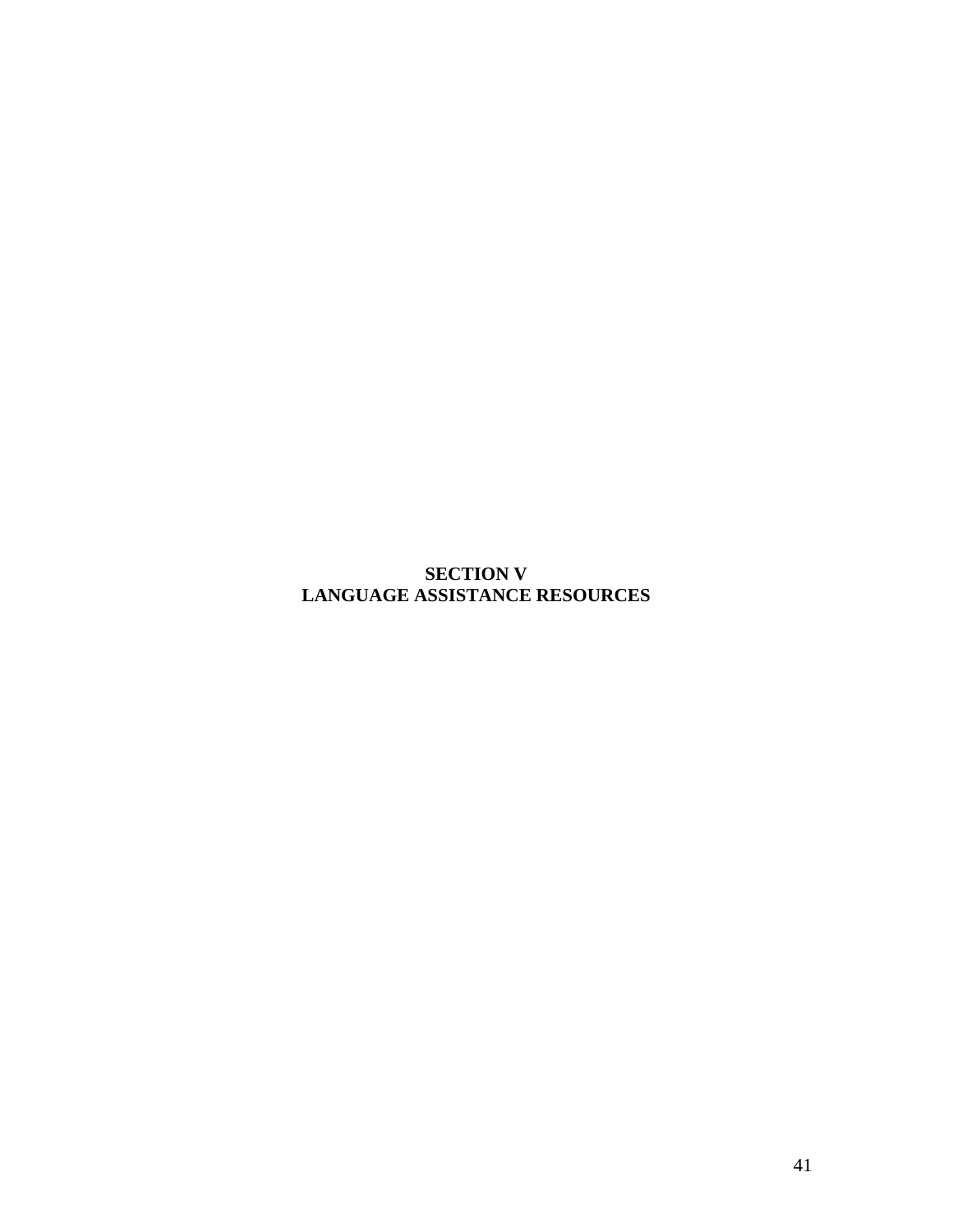# **LANGUAGE ASSISTANCE RESOURCES**

## **1. Policy and Guidance Documents**

**Executive Order 13166, Improving Access to Services for Persons with Limited English Proficiency.** Executive Order 13166 was signed by President Clinton in 2000. It clarifies federal agencies' and their grant recipients' responsibilities to make their services available to LEP populations. A link to this executive order can be found at FTA's Title VI web page, [http://www.fta.dot.gov/civilrights/civil\\_rights\\_5088.html.](http://www.fta.dot.gov/civilrights/civil_rights_5088.html)

**DOT Policy Guidance Concerning Recipients' Responsibilities to Limited English Proficient (LEP) Persons.** DOT's Guidance was issued in 2001 and updated in 2005. It discusses strategies for providing services to LEP persons and outlines a framework for providing an effective language assistance program. A link to this document can be found at FTA's Title VI web page, [http://www.fta.dot.gov/civilrights/civil\\_rights\\_5088.html.](http://www.fta.dot.gov/civilrights/civil_rights_5088.html)

**FTA Circular 4702.1A, "Title VI and Title VI-Dependent Guidelines for Federal Transit Administration Recipients."** This document provides recipients and subrecipients of FTA financial assistance with guidance and instructions necessary to carry out the U.S. Department of Transportation's Title VI regulations (49 CFR part 21) and to integrate into their programs and activities considerations expressed in the Department's Order on Environmental Justice (Order 5610.2), and Policy Guidance Concerning Recipients' Responsibilities to Limited English Proficient ("LEP") Persons (70 FR 74087, December 14, 2005). A link to this document can be found at FTA's Title VI web page, [http://www.fta.dot.gov/civilrights/civil\\_rights\\_5088.html.](http://www.fta.dot.gov/civilrights/civil_rights_5088.html)

# **2. Websites**

**Federal Interagency Working Group on Limited English Proficiency**, [www.lep.gov.](http://www.lep.gov/) LEP.gov promotes a cooperative understanding of the importance of language access to Federal programs and federally assisted programs. The site acts as a clearinghouse, providing and linking to information, tools, and technical assistance regarding limited English proficiency and language services for Federal agencies, recipients of Federal funds, users of Federal programs and federally assisted programs, and other stakeholders.

**The Modern Language Association**, [http://www.mla.org.](http://www.mla.org/) The MLA has produced a Language Map intended for use by students, teachers, and anyone interested in learning about the linguistic and cultural composition of the United States. The MLA Language Map uses data from the 2000 Census to display the locations and numbers of speakers of 30 languages and three groups of less commonly spoken languages in the United States. The census data are based on responses to the question, "Does this person speak a language other than English at home?" The Language Map illustrates the concentration of language speakers in zip codes and counties. The MLA's Data Center provides census data on more than 300 languages spoken in the United States.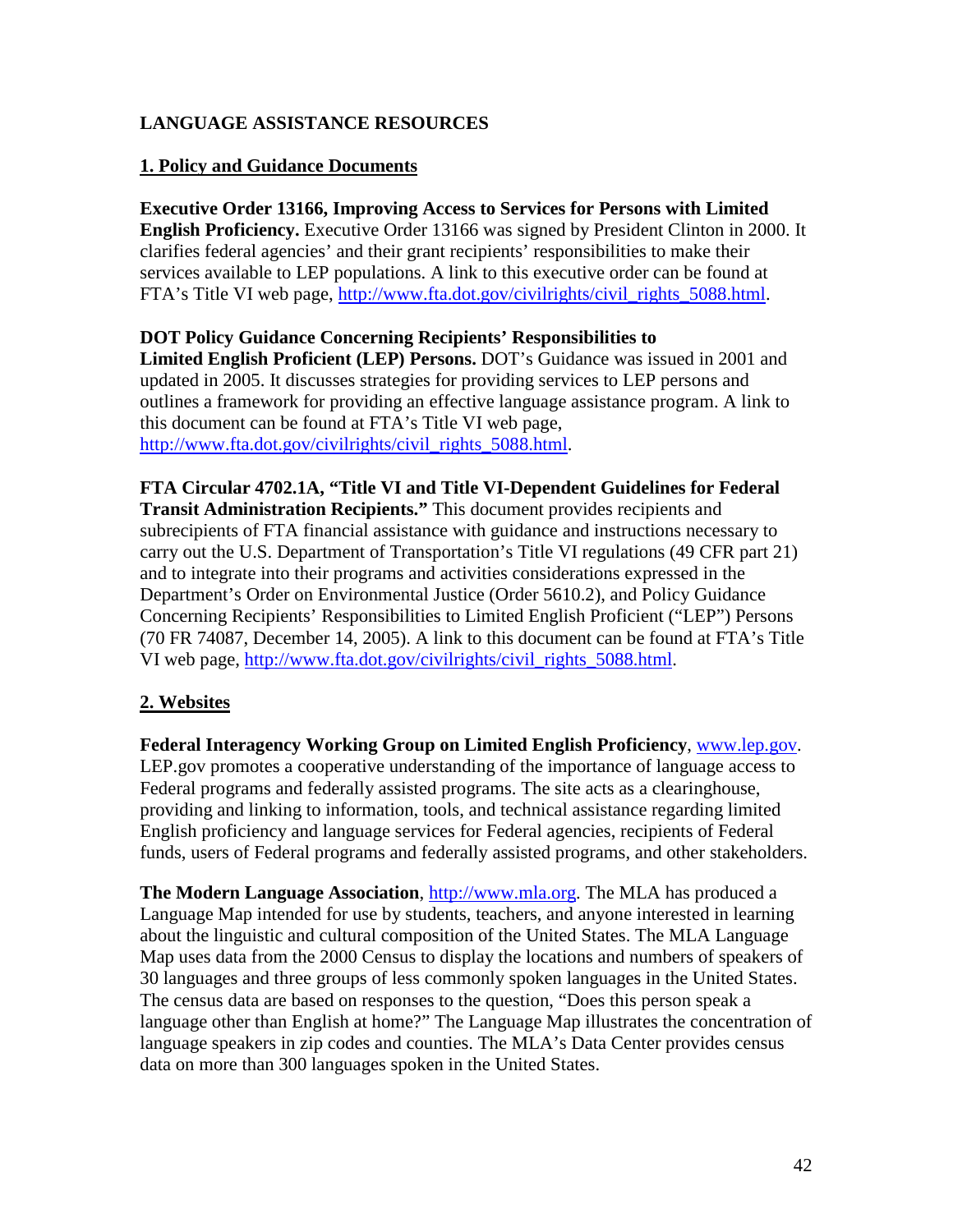**The U.S. Census**, [http://www.census.gov.](http://www.census.gov/) The "American Fact Finder" link at this website provides a wide range of demographic information collected at the 2000 Census at multiple geographic levels. The Census Bureau's regional contacts can be found at [http://www.census.gov/field/www.](http://www.census.gov/field/www)

# **Special Tabulation of LEP Information from Census 2000,**

[http://www.doleta.gov/reports/CensusData/.](http://www.doleta.gov/reports/CensusData/) The Department of Labor has sponsored a special tabulation of Census data on Limited English proficient (LEP) populations as a resource for One Stop Career Centers and other providers of employment and training services. Information is broken out for 39 Census languages and language clusters, and the tabulations are designed to match the service areas of states and local Workforce Investment Areas.

**The FTA's Title VI Website**, [http://www.fta.dot.gov/civilrights/civil\\_rights\\_5088.html.](http://www.fta.dot.gov/civilrights/civil_rights_5088.html) This website includes copies of DOT Title VI policies, guidance, and procedures, links to Title VI compliance reviews conducted of FTA grantees, and sources of technical assistance.

**FTA and FHWA's Transportation Planning Capacity Building (TPCB) Program**, [http://www.planning.dot.gov.](http://www.planning.dot.gov/) Information regarding language access services is available at this site.

**FTA's Innovative Practices to Increase Ridership,** [http://ftawebprod.fta.dot.gov/bpir.](http://ftawebprod.fta.dot.gov/bpir)

This website serves as a central information resource on innovative strategies that are submitted by transit organizations, reviewed by FTA, and are then made available for other transit organizations to search records, review innovations, and potentially implement similar programs. Innovative practices regarding language access services are available.

# **3. Reports**

**Federal Highway Administration, "How to Engage Low-Literacy and Limited English Proficient Populations in Transportation Decisionmaking,"** available at [http://www.fhwa.dot.gov/hep/lowlim.](http://www.fhwa.dot.gov/hep/lowlim) This report documents best practices" in identifying and engaging low-literacy and limited-English-proficiency populations in transportation decisionmaking. These "best practices" were collected during telephone interviews with individuals in 30 States.

**Government Accountability Office, "Transportation Services: Better Dissemination and Oversight of DOT's Guidance Could Lead to Improved Access for Limited English-Proficient Populations,"** GAO-06-52 (November 2005) available at [www.gao.gov.](http://www.gao.gov/) This report summarizes the language assistance measures implemented by 20 transit agencies and seven metropolitan planning organizations and contains recommendations to the U.S. Department of Transportation.

**New Jersey Department of Transportation,** "**Mobility Information Needs of Limited English Proficiency (LEP) Travelers in New Jersey**," available at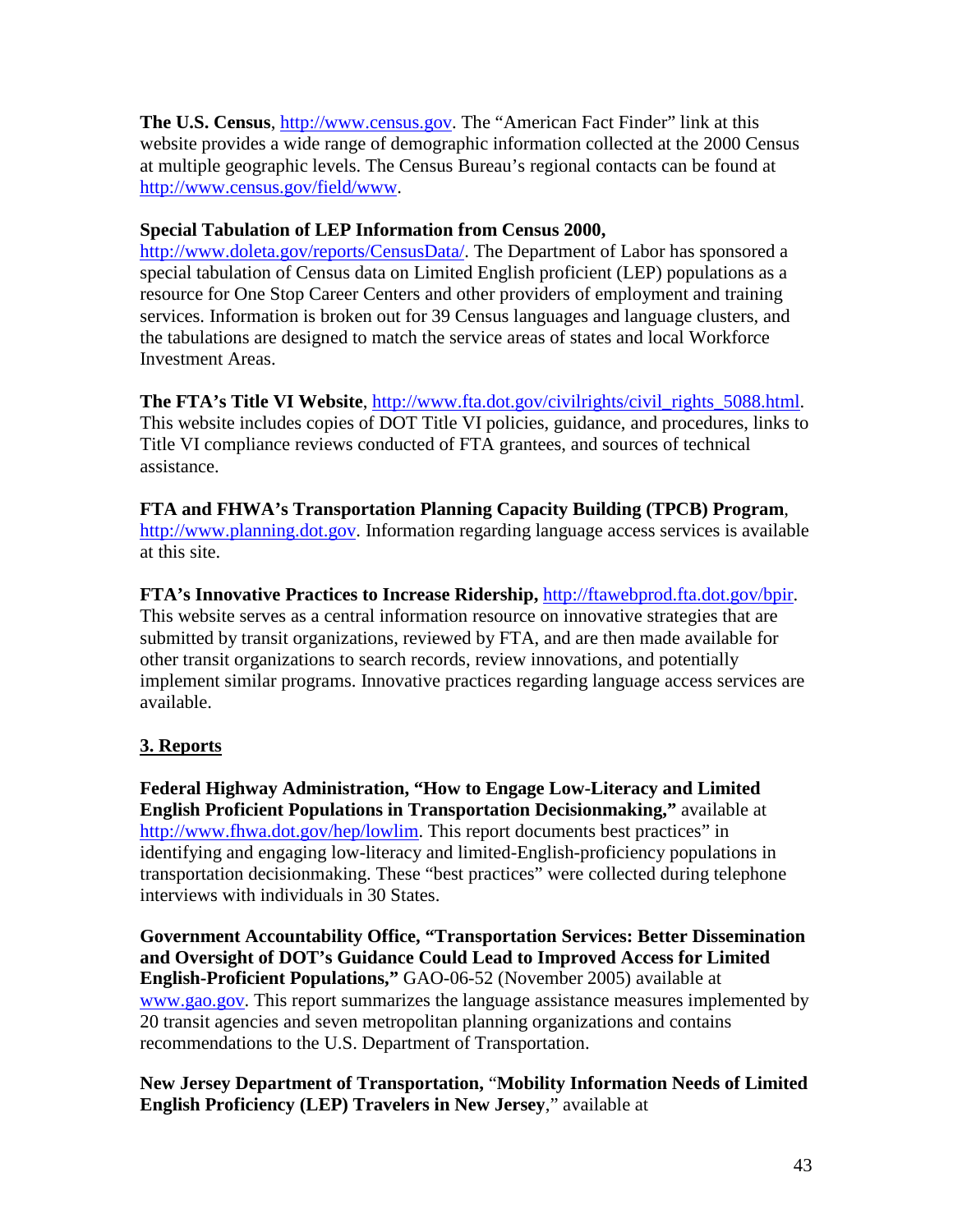**[http://www.transportation.njit.edu/nctip/final\\_report/LEP.htm](http://www.transportation.njit.edu/nctip/final_report/LEP.htm)**. This report surveys the needs of LEP persons in New Jersey, surveys best practices of peer transit agencies in bi- or multilingual populations, and surveys selected transportation providers outside the United States along with various airports, tourism centers, and other locales catering to multilingual clientele. The report includes examples of multilingual web pages, publications and announcements, telephone lines, pictograms, visual aids and personal assistance.

U.S. Department of Education, **"The State of Literacy in America (2003),"** available at [http://www.nifl.gov/reders/reder.htm.](http://www.nifl.gov/reders/reder.htm) This report provides the first assessment of the nation's progress in adult literacy since 1992. In addition to describing the status and progress of literacy in the nation and in each of the six participating states (Kentucky, Maryland, Massachusetts, Missouri, New York, and Oklahoma), the 2003 NAAL provides information about background factors associated with literacy, the skill levels of the least-literate adults, and the application of literacy skills to health-related materials. It seeks to: describe the status of adult literacy in the United States; report on national trends; and identify relationships between literacy and selected characteristics of adults.

# **4. Presentations, Guides, and Teaching Tools**

**"Breaking Down the Language Barrier: Translating Limited English Proficiency into Practice."** This video, which is available on DVD and as a streaming video link on [www.lep.gov](http://www.lep.gov/) explains the language access requirements of Title VI and Executive Order 13166 through vignettes that expose the problems resulting from the absence of language assistance. The video goes on to show how these same situations could have been handled more appropriately if the service provider took reasonable steps to provide meaningful access.

**"Providing Language Access for Persons with Limited English Proficiency,"** a power point presentation produced by the FTA Office of Civil Rights and available at [http://www.fta.dot.gov/civilrights/title6/civil\\_rights\\_5102.html.](http://www.fta.dot.gov/civilrights/title6/civil_rights_5102.html)

**"How to Identify Limited English Proficient (LEP) Populations in Your Locality,"** a presentation given by the Federal Highway Administration at the American Association of State Highway and Transportation Officials (AASHTO) 2004 Civil Rights Conference. The workshop provides information on the LEP Executive Order, DOT's LEP Guidance , and specific information about what resources can be used to identify LEP populations. The presentation is available at http://www.fhwa.dot.gov/civilrights/confworkshops04.htm.

**"Basic Spanish for Transit Employees,"** a flip guide funded by the Colorado Department of Transportation and produced by the Roaring Fork Transit Authority and the Colorado Mountain College. It includes requests and commands that vehicle operators use every day in English and in Spanish and written phonetically in English. Copies of this guide can be obtained by contacting the Colorado Mountain College at 970-945-8691 or www.coloradomtn.edu.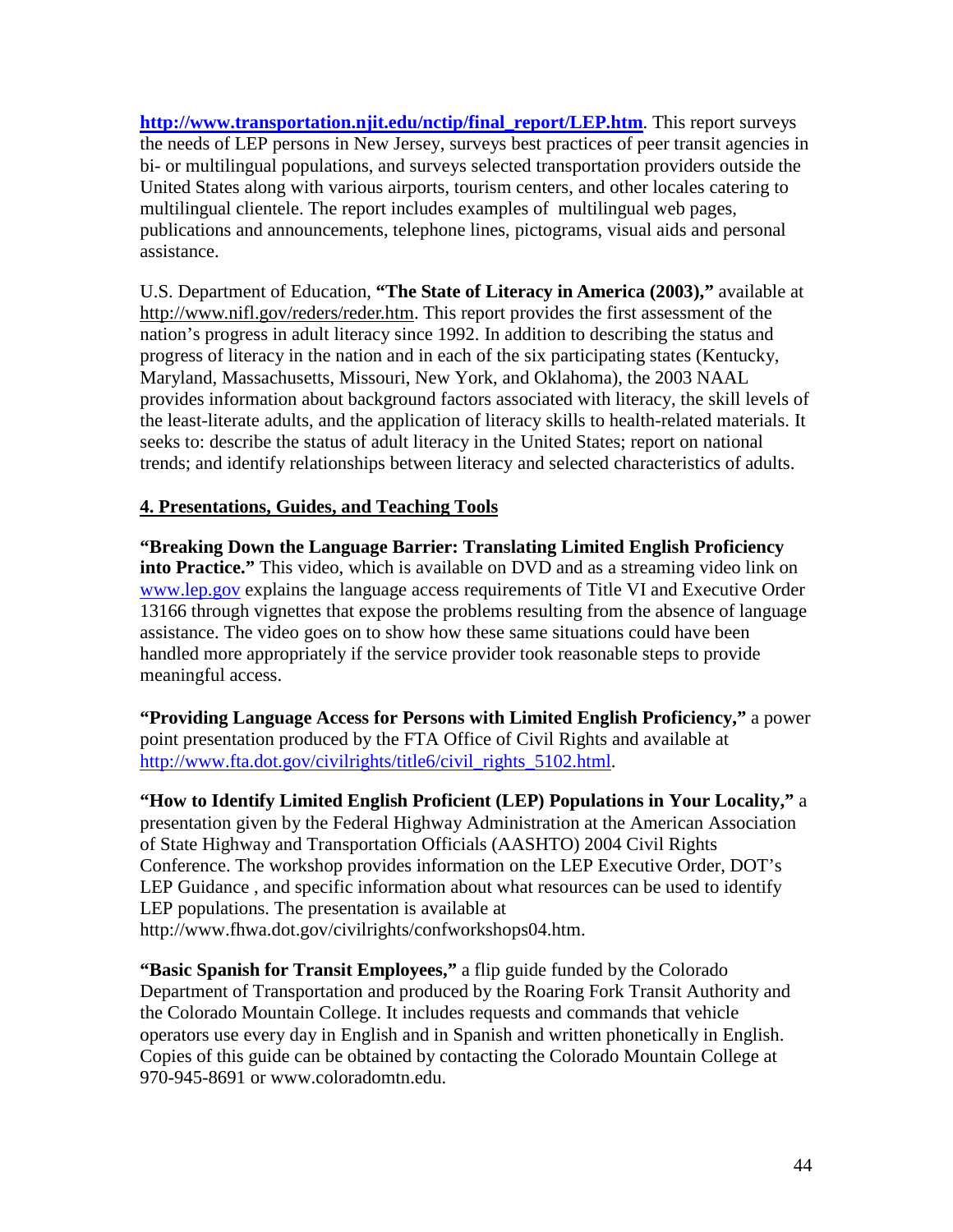**Guidelines for Developing Traffic Safety Educational Materials for Spanish-Speaking Audiences,** created by the Education Development Center for the National Highway Traffic Safety Administration, These *Guidelines* were developed as part of a larger project, *Educación de seguridad en el tránsito/Education in Traffic Safety (EST).* The goal of the project was to foster the development of effective traffic safety educational materials to serve the growing Spanish-speaking population in the United States. Although most of the demographic and cultural information in this document is specific to Latinos, the nine steps and much of the expert advice can be used to develop educational materials for other populations or materials that deal with other safety and health topics.

**Language Assistance Self-Assessment and Planning Tool for Recipients of Federal** 

**Financial Assistance**, created by the U.S. Department of Justice. This document is intended to assist organizations that receive Federal financial assistance in their strategic planning efforts to ensure that program goals and objectives address meaningful access for all of the people they serve or encounter, including those who are limited English proficient. This tool assists recipients in assessing their current other-than- English language services capabilities and planning for the provision of language servies.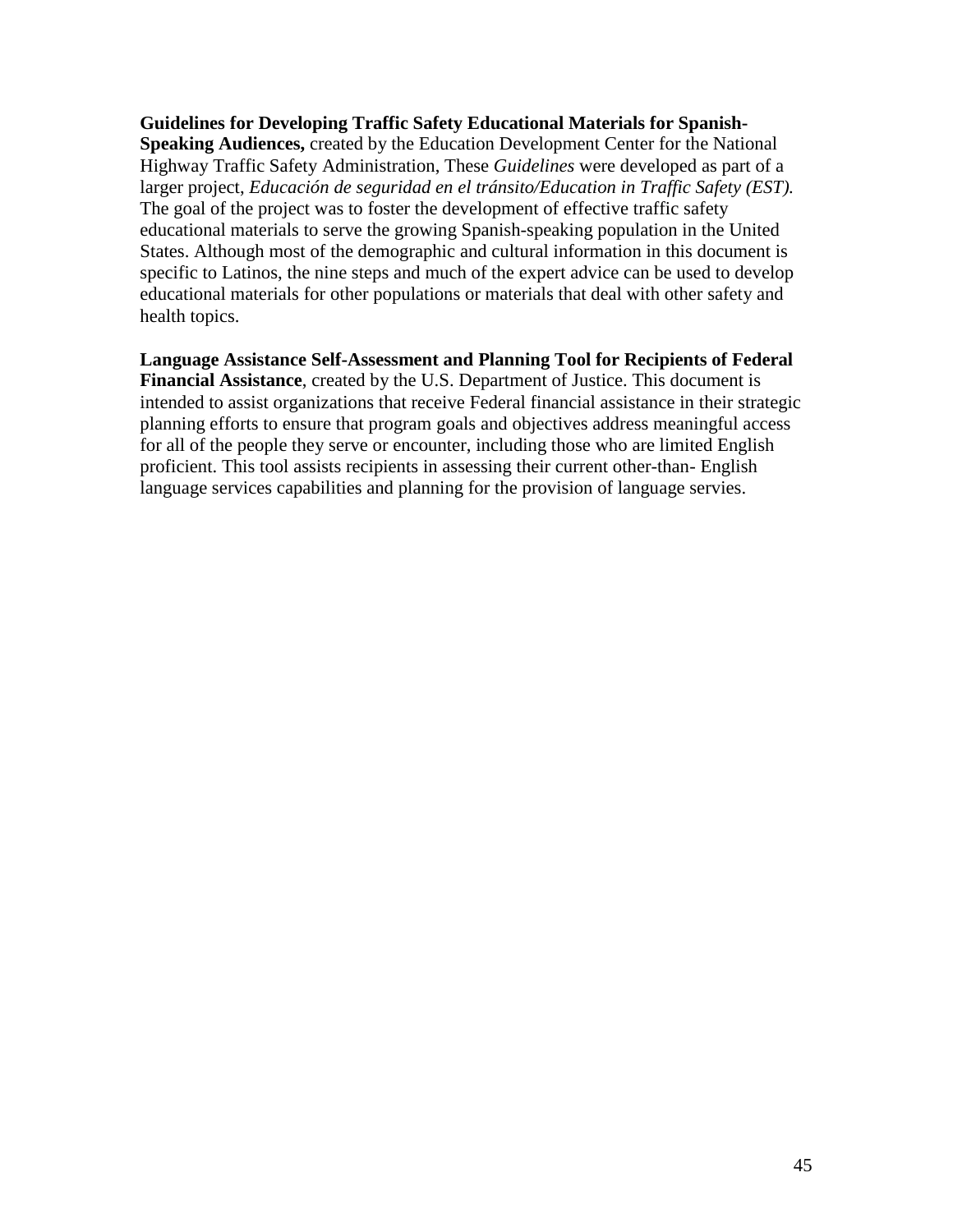#### **Accessing and Using Language Data from the U.S. Census Bureau (Adopted from materials provided by the U.S. Census at the March 15, 2007 Federal Interagency Conference on Limited English Proficiency)**

# **I. How can I use the American FactFinder to find Census Bureau Language data?**

**1.** Start at our main Web site, [www.census.gov](http://www.census.gov/)

2. On the left-hand side, click on the blue bar for American FactFinder (AFF)

3. On the AFF main site, click on the lef-hand side, scroll your mouse over the blue bar DATA SETS.

4. Click on the second bullet that says "American Community Survey."

5. Click on the radio button for the year you want.

6. On the second bullet labeled "Select a geographic type," pull the menu down and click on the geography you want.

7. Once your geography is highlighted, click the ADD button, then click the NEXT button.

8. Click on the second tab that says "by keyword."

9. Type in "language" in the box and click SEARCH (note: you can isolate any other information you're looking for by typing the word or looking at the "by subject" tab). 10. You'll get a the list of all tables with language data.

11. Highlight the table(s) you want and click the ADD button.

12. Click SHOW RESULTS.

# **II. How Can I download tables from American FactFinder**

1. Near the top right side of the page where you have your output table, you'll see three choices: OPTIONS, PRINT/DOWNLOAD, and RELATED ITEMS.

2. Scroll your mouse over the PRINT/DOWNLOAD choice.

3. Click on DOWNLOAD.

4. On the pop-up window, keep the settings as they are and click OK.

5. Once you have it saved on your hard drive, you can open it up and do whatever tabulations you want.

## **III. Where can I find documentation on the Accuracy of the Data, including instructions on how to calculate confidence intervals?**

1. Start on the main Web site, [www.census.gov.](http://www.census.gov/)

2. On the middle of the page, click on the link for American Community Survey.

3. Inside the Using the Data tab, click on the link for Accuracy of the Data—2005.

4. Click on the document that corresponds with the data of the year you want.

# **IV. What are the key ACS language tables that are avail able from American FactFinder?**

The Detailed Tables are the data products with the most detailed information on language. Two key tables include: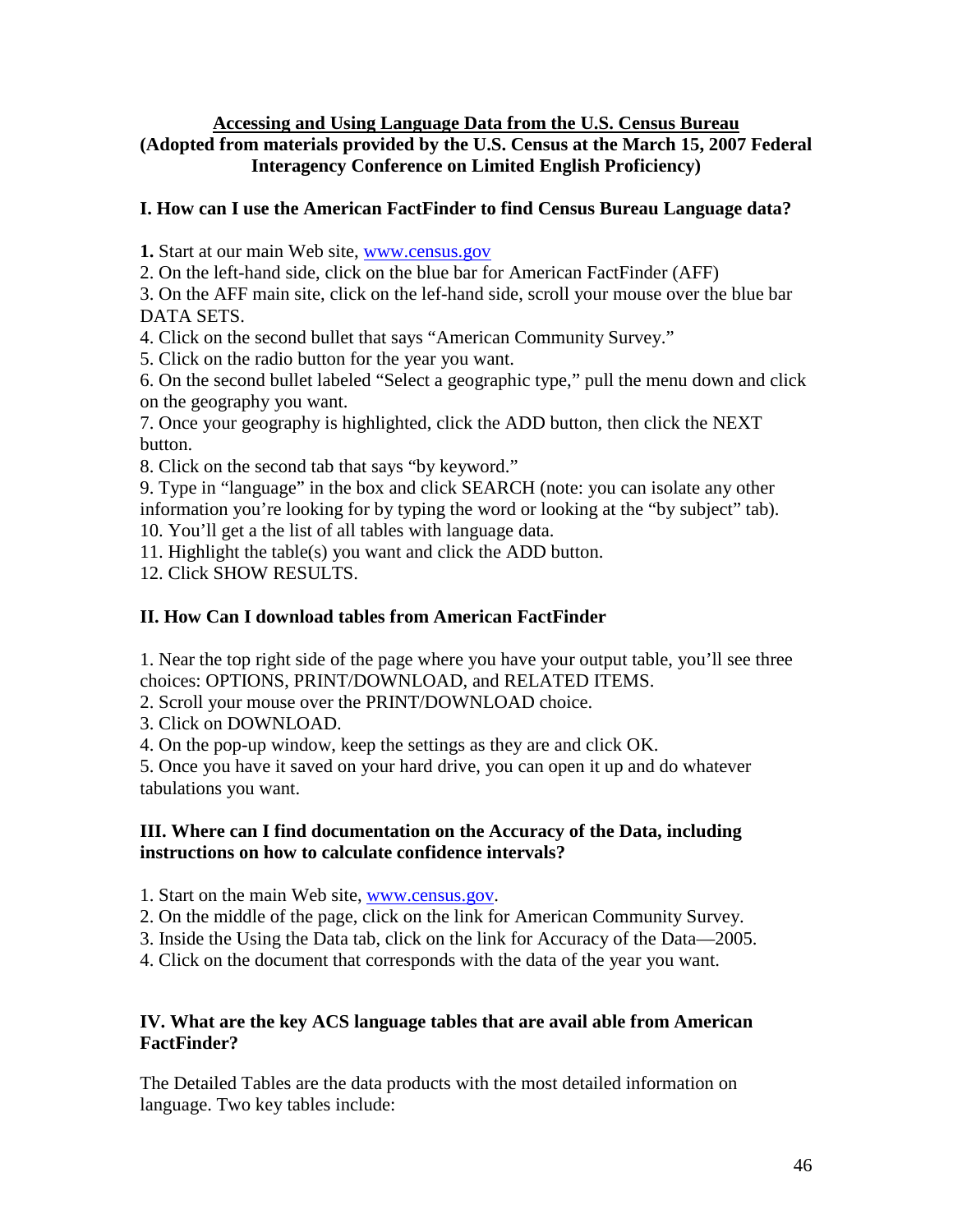- B16001. Language Spoken at Home by Ability to Speak English for the Population 5 Years and Over. This table gives the most detailed language data available by English –speaking ability.
- B16004. Age by Language Spoken at Home by Ability to Speak English for the Population 5 Years and Over. This table gives the four major language categories by English-speaking ability for the 5-17 year olds, 18-64 year olds, and 65 years and older populations.

# **V. Where can I find information about other language-related products?**

The Language Use Web page includes a list of Census 2000 products. Use the following directions to find that Web page.

- 1. Start at main Web site, [www.census.gov](http://www.census.gov/)
- 2. On the top right-hand side, click on Subjects A to Z
- 3. Click on L for language
- 4. Click on the link for Language Use Data.

The most detailed language data available are accessible from the Language Use Web site using Census 2000 data. Choose link F---STP 224. Data are not available by Englishspeaking ability but are available down to the census tract level. Also, under Related Reports, the document How Good is "How Well?" An Examination of the Census English –Speaking Ability Question is available.

# **VI. What should I do if I need language information for a small geographic area?**

In 2010, the ACS will release 5-year estimates for the smallest geographic areas. The most recent ACS data available at this time are based on one year of sample and cannot support the production of most small area data. You should therefore continue to use Census 2000 data following the step-by-step instructions in section I. You should select "2000 Decennial Census—Summary File 3" as the DATA SET.

#### **VII. Where can I find information about special tabulations?**

- 1. For Census 2000
	- a. Look at the Language Use Web site at
		- i.http://www.census.gov/population/www/socdemo/lang\_use.html. ii. Those labeled STP indicate special tabulations.
	- b. Go the Gateway to Census 2000 at
		- i. <http://www.census.gov/main/www/cen2000.html>
		- ii. On the left-hand side, under Information Links, click on the link for Special Tabulations.
- 2. For the ACS

a. Please visit the Custom Tabulations Web site to get more information on requesting special tabulations from ACS.